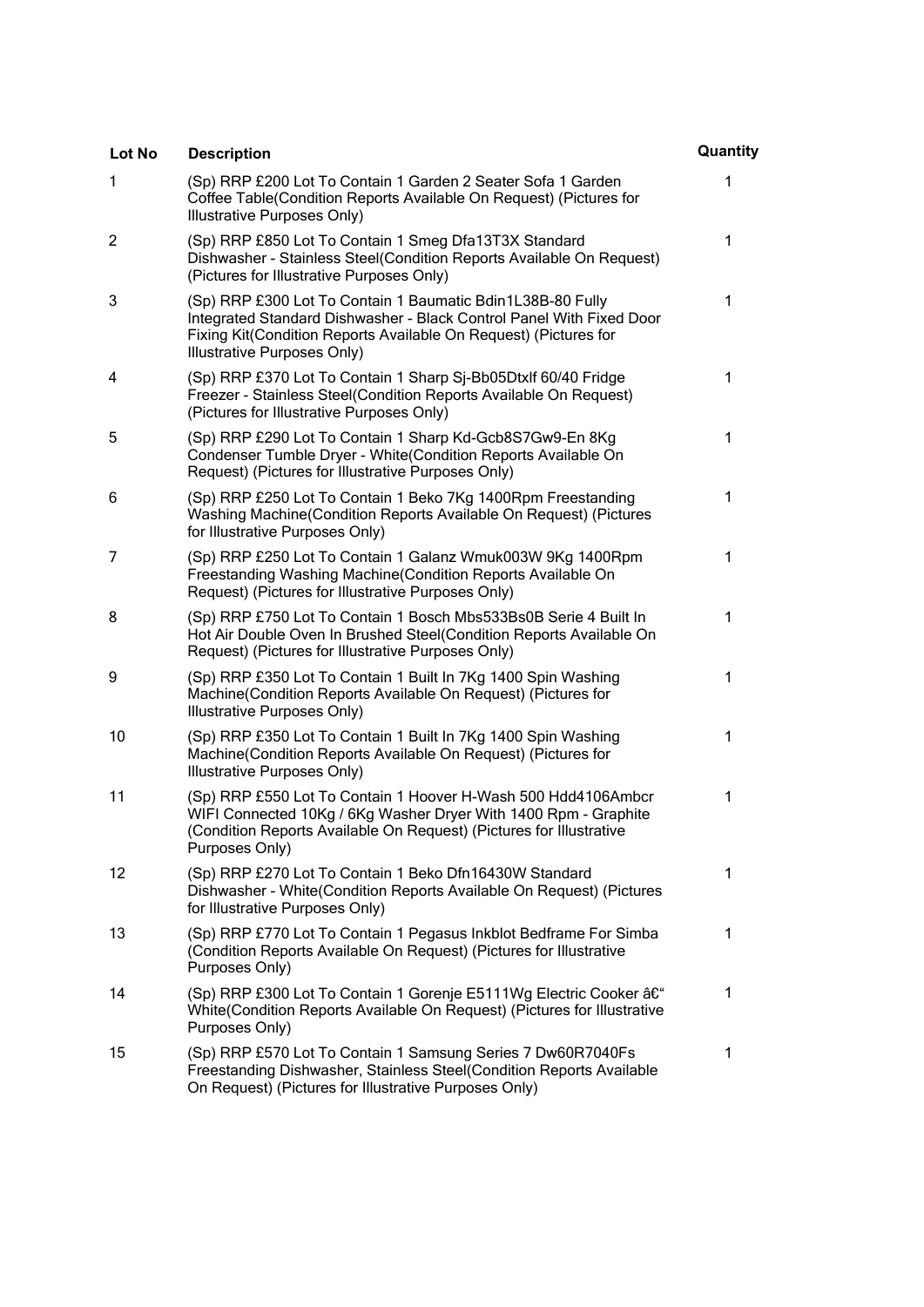| Lot No | <b>Description</b>                                                                                                                                                                                                                  | Quantity |
|--------|-------------------------------------------------------------------------------------------------------------------------------------------------------------------------------------------------------------------------------------|----------|
| 16     | (Sp) RRP £390 Lot To Contain 1 Beko Recycled tub' "¢<br>Wder7440421W 7Kg / 4Kg Washer Dryer With 1400 Rpm(Condition<br>Reports Available On Request) (Pictures for Illustrative Purposes Only)                                      | 1        |
| 17     | (Sp) RRP £280 Lot To Contain 1 Hotpoint Nswa843Cwwukn 8Kg<br>Washing Machine With 1400 Rpm - White (Condition Reports Available<br>On Request) (Pictures for Illustrative Purposes Only)                                            | 1        |
| 18     | (Sp) RRP £350 Lot To Contain 1 Built In 7Kg 1400 Spin Washing<br>Machine(Condition Reports Available On Request) (Pictures for<br>Illustrative Purposes Only)                                                                       | 1        |
| 19     | (Sp) RRP £530 Lot To Contain 1 John Lewis Partners Jlbiwm1404<br>Integrated Washing Machine, 7Kg Load, 1400Rpm Spin, White<br>(Condition Reports Available On Request) (Pictures for Illustrative<br>Purposes Only)                 | 1        |
| 20     | (Sp) RRP £400 Lot To Contain 1 Large Beko 8Kg Capacity Integrated<br>Washing Machine (Condition Reports Available On Request) (Pictures<br>for Illustrative Purposes Only)                                                          | 1        |
| 21     | (Sp) RRP £340 Lot To Contain 1 Hisense Hv603D40Uk Fully Integrated<br>Standard Dishwasher - Black Control Panel With Fixed Door Fixing Kit<br>(Condition Reports Available On Request) (Pictures for Illustrative<br>Purposes Only) | 1        |
| 22     | (Sp) RRP £100 Lot To Contain 1 John Lewis Leather Back Dining Chair<br>(No Tag)(Condition Reports Available On Request) (Pictures for<br>Illustrative Purposes Only)                                                                | 1        |
| 23     | (Sp) RRP £370 Lot To Contain 1 Hisense Wfge90141Vm 9Kg Washing<br>Machine With 1400 Rpm - White (Condition Reports Available On<br>Request) (Pictures for Illustrative Purposes Only)                                               | 1        |
| 24     | (Sp) RRP £630 Lot To Contain 1 Bosch Serie 6 Wiw28301Gb<br>Integrated 8Kg Washing Machine With 1400 Rpm - White(Condition<br>Reports Available On Request) (Pictures for Illustrative Purposes Only)                                | 1        |
| 25     | (Sp) RRP £500 Lot To Contain 1 LG Fav309Wne 9Kg Washing<br>Machine With 1400 Rpm - White(Condition Reports Available On<br>Request) (Pictures for Illustrative Purposes Only)                                                       | 1        |
| 26     | (Sp) RRP £500 Lot To Contain 1 Haier Hwd80-B14979S 8Kg / 5Kg<br>Washer Dryer With 1400 Rpm - Graphite (Condition Reports Available<br>On Request) (Pictures for Illustrative Purposes Only)                                         | 1        |
| 27     | (Sp) RRP £250 Lot To Contain 1 Beko Dfn05320W Full Size<br>Dishwasher - White(Condition Reports Available On Request) (Pictures<br>for Illustrative Purposes Only)                                                                  | 1        |
| 28     | (Sp) RRP £700 Lot To Contain 1 7000 Series Washing Machine With<br>Prosteam(Condition Reports Available On Request) (Pictures for<br>Illustrative Purposes Only)                                                                    | 1        |
| 29     | (Sp) RRP £300 Lot To Contain 1 Graded Aeg Fsk31610Z F/I 13 Place<br>Integrated Dishwasher (Condition Reports Available On Request)<br>(Pictures for Illustrative Purposes Only)                                                     | 1        |
| 30     | (Sp) RRP £600 Lot To Contain 1 Haier Hwd100-B14979 10Kg / 6Kg<br>Washer Dryer With 1400 Rpm (Condition Reports Available On<br>Request) (Pictures for Illustrative Purposes Only)                                                   | 1        |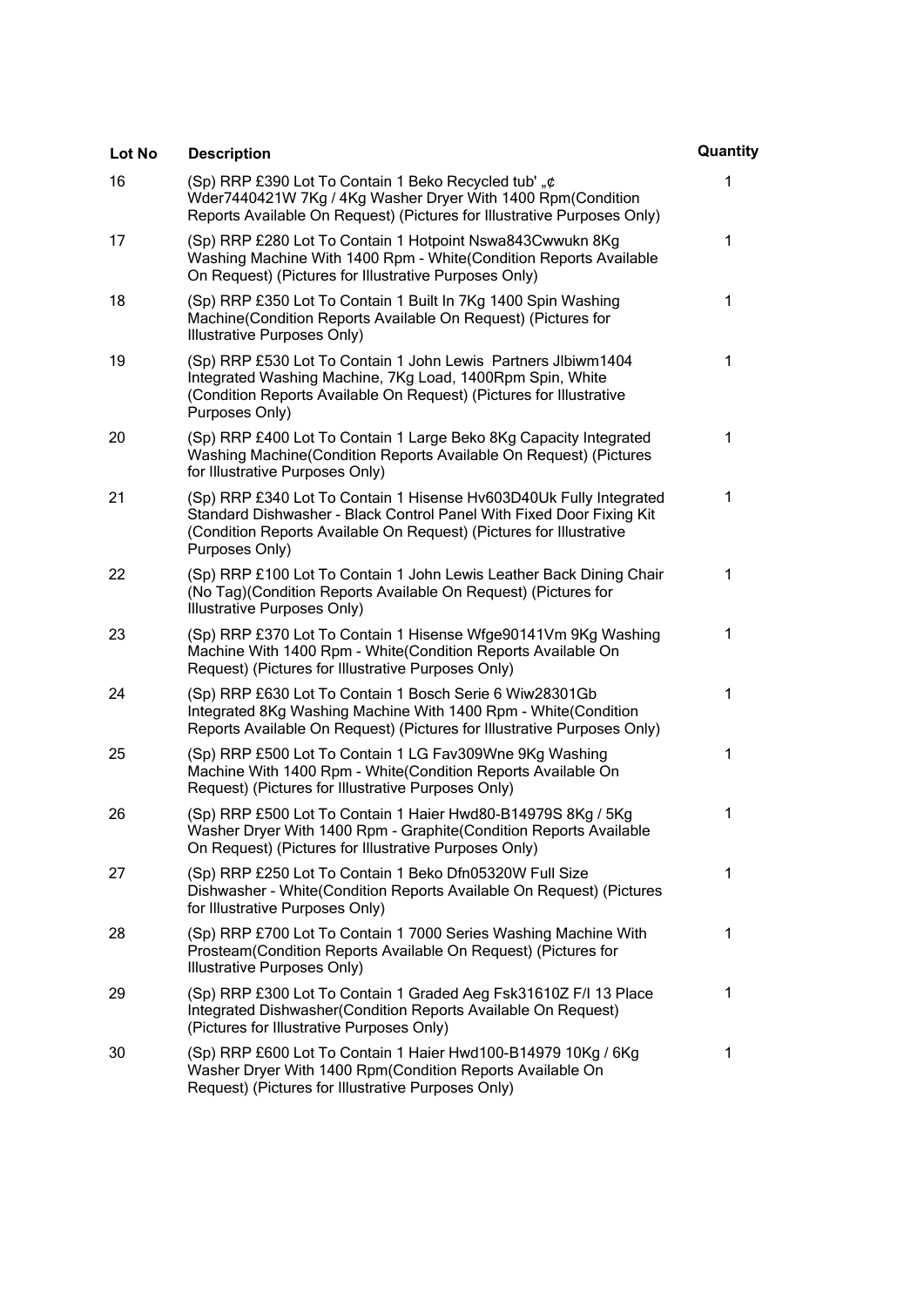| Lot No | <b>Description</b>                                                                                                                                                                                                                       | Quantity |
|--------|------------------------------------------------------------------------------------------------------------------------------------------------------------------------------------------------------------------------------------------|----------|
| 31     | (Sp) RRP £600 Lot To Contain 1 Haier Hwd100-B14979 10Kg / 6Kg<br>Washer Dryer With 1400 Rpm(Condition Reports Available On<br>Request) (Pictures for Illustrative Purposes Only)                                                         | 1        |
| 32     | (Sp) RRP £270 Lot To Contain 1 Indesit Dsie2B10Ukn Integrated<br>Slimline Dishwasher (Condition Reports Available On Request) (Pictures<br>for Illustrative Purposes Only)                                                               | 1        |
| 33     | (Sp) RRP £470 Lot To Contain 1 Leisure Lasp41Mpx Brushed Steel<br>American Fridge Freezer 91Cm(Condition Reports Available On<br>Request) (Pictures for Illustrative Purposes Only)                                                      | 1        |
| 34     | (Sp) RRP £470 Lot To Contain 1 Samsung Series 5 Dw60M5050Fw<br>Standard Dishwasher - White (Condition Reports Available On Request)<br>(Pictures for Illustrative Purposes Only)                                                         | 1        |
| 35     | (Sp) RRP £450 Lot To Contain 1 Beko Steamcure Recycled tub', ¢<br>Wder8540441G 8Kg / 5Kg Washer Dryer With 1400 Rpm - Graphite<br>(Condition Reports Available On Request) (Pictures for Illustrative<br>Purposes Only)                  | 1        |
| 36     | (Sp) RRP £400 Lot To Contain 1 Samsung Series 5 Ecobubbleâ, ¢<br>Ww80Ta046Ax 8Kg Washing Machine With 1400 Rpm - Graphite<br>(Condition Reports Available On Request) (Pictures for Illustrative<br>Purposes Only)                       | 1        |
| 37     | (Sp) RRP £300 Lot To Contain 1 Culina Ubmd60M Built-In Fully<br>Integrated Dishwasher (Condition Reports Available On Request)<br>(Pictures for Illustrative Purposes Only)                                                              | 1        |
| 38     | (Sp) RRP £500 Lot To Contain 1 Hisense Hv672C60Uk Fully Integrated<br>Standard Dishwasher - Black Control Panel(Condition Reports<br>Available On Request) (Pictures for Illustrative Purposes Only)                                     | 1        |
| 39     | (Sp) RRP £530 Lot To Contain 1 Fridgemaster Ms83430Ffs American<br>Fridge Freezer - Silver(Condition Reports Available On Request)<br>(Pictures for Illustrative Purposes Only)                                                          | 1        |
| 40     | (Sp) RRP £450 Lot To Contain 1 Hoover H-Fridge 500 Bhbf172Nuk<br>Integrated 70/30 Frost Free Fridge Freezer With Sliding Door Fixing Kit<br>- White(Condition Reports Available On Request) (Pictures for<br>Illustrative Purposes Only) | 1        |
| 41     | (Sp) RRP £250 Lot To Contain 1 Indesit I2D81Wuk 8Kg Condenser<br>Tumble Dryer - White(Condition Reports Available On Request)<br>(Pictures for Illustrative Purposes Only)                                                               | 1        |
| 42     | (Sp) RRP £340 Lot To Contains 1 Beko Kdvc563Ak 50Cm Electric<br>Cooker With Ceramic Hob(Condition Reports Available On Request)<br>(Pictures for Illustrative Purposes Only)                                                             | 1        |
| 43     | (Sp) RRP £340 Lot To Contains 1 Beko Dcr93161W 9Kg Condenser<br>Tumble Dryer(Condition Reports Available On Request) (Pictures for<br>Illustrative Purposes Only)                                                                        | 1        |
| 44     | (Sp) RRP £300 Lot To Contains 1 Beko Dfn16430G Standard<br>Dishwasher - Graphite(Condition Reports Available On Request)<br>(Pictures for Illustrative Purposes Only)                                                                    | 1        |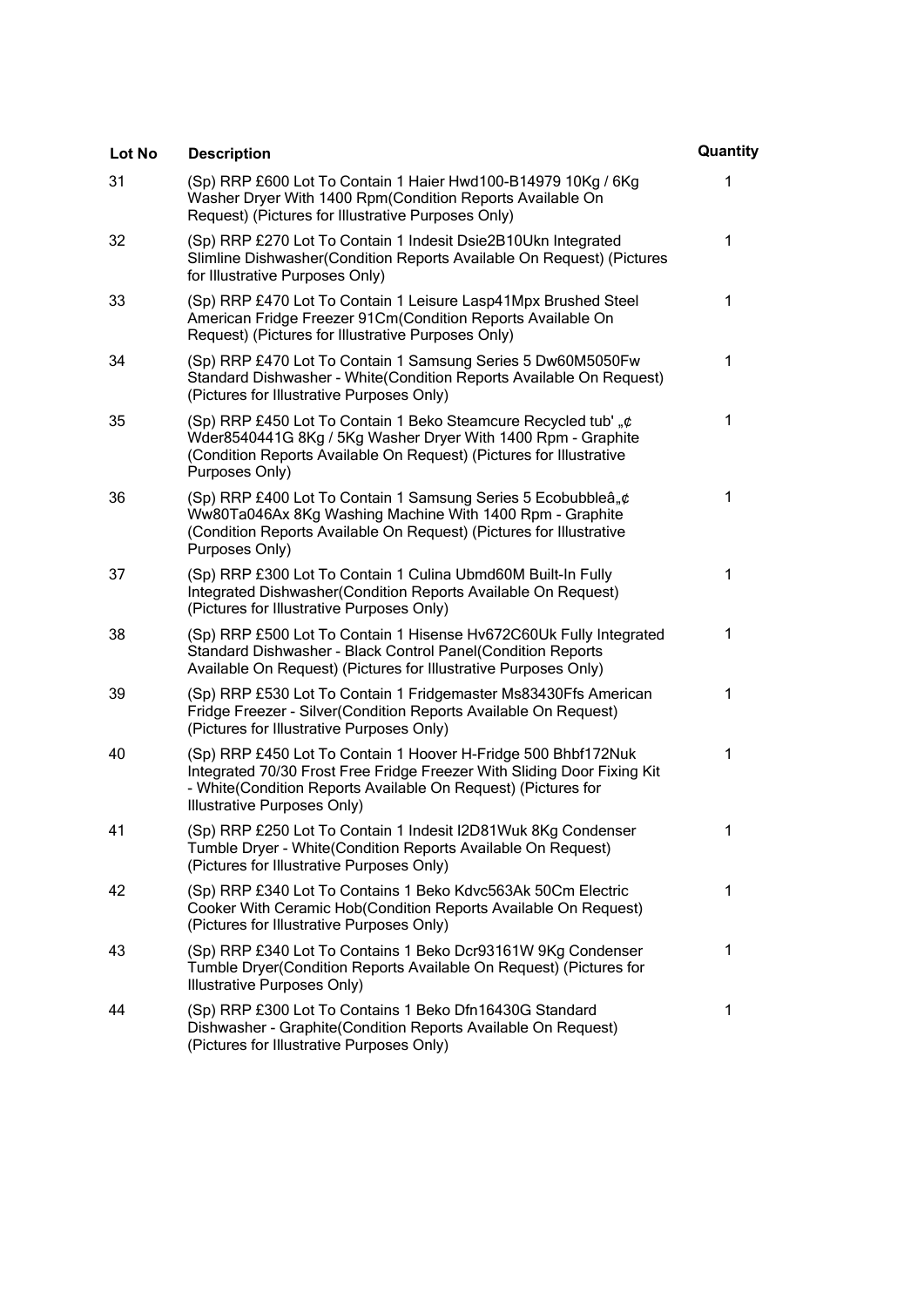| Lot No | <b>Description</b>                                                                                                                                                                                                                               | Quantity |
|--------|--------------------------------------------------------------------------------------------------------------------------------------------------------------------------------------------------------------------------------------------------|----------|
| 45     | (Sp) RRP £300 Lot To Contains 1 Hisense Hv603D40Uk Fully<br>Integrated Standard Dishwasher - Black Control Panel With Fixed Door<br>Fixing Kit(Condition Reports Available On Request) (Pictures for<br>Illustrative Purposes Only)              | 1        |
| 46     | (Sp) RRP £350 Lot To Contains 1 Integrated 7Kg Washing<br>Machinewmi71641(Condition Reports Available On Request) (Pictures<br>for Illustrative Purposes Only)                                                                                   | 1        |
| 47     | (Sp) RRP £270 Lot To Contains 1 Beko Din15322 Fully Integrated<br>Standard Dishwasher - Black Control Panel With Fixed Door Fixing Kit<br>(Condition Reports Available On Request) (Pictures for Illustrative<br>Purposes Only)                  | 1        |
| 48     | (Sp) RRP £700 Lot To Contains 1 Beko Kdvc100K 100Cm Electric<br>Range Cooker With Ceramic Hob(Condition Reports Available On<br>Request) (Pictures for Illustrative Purposes Only)                                                               | 1        |
| 49     | (Sp) RRP £699 Lot To Contains 1 Bosch Serie 2 Mha133Br0B Built In<br>Electric Double Oven - Stainless Steel(Condition Reports Available On<br>Request) (Pictures for Illustrative Purposes Only)                                                 | 1        |
| 50     | (Sp) RRP £530 Lot To Contains 1 Ideal Standard Connect Air 150 X<br>80Cm Idealform PlusShower Bath - Left Hand(Condition Reports<br>Available On Request) (Pictures for Illustrative Purposes Only)                                              | 1        |
| 51     | RRP £250 Lot To Contain 2 Items 1X Boxed Tefal Ingenio Emotion<br>Stainless Steel Frying And Saucepan Set 1X Unboxed John Lewis Slow<br>Cooker (Aj)(Condition Reports Available On Request) (Pictures for<br>Illustrative Purposes Only)         | 1        |
| 52     | RRP £150 Lot To Contain 1X Boxed Matt Black 3 Light Flush Ceiling<br>Light(Aj)(Condition Reports Available On Request) (Pictures for<br>Illustrative Purposes Only)                                                                              | 1        |
| 53     | RRP £150 Lot To Contain 1X Boxed Victrola 4In1 Wood Metropolitan<br>Mid Century Modern Bluetooth Record Player(Aj)(Condition Reports<br>Available On Request) (Pictures for Illustrative Purposes Only)                                          | 1        |
| 54     | RRP £200 Lot To Contain 1X Boxed Cooker Hood (Ah60Aurc) (Aj)<br>(Condition Reports Available On Request) (Pictures for Illustrative<br>Purposes Only)                                                                                            | 1        |
| 55     | RRP £250 Lot To Contain 1X Boxed Culina Ubhhh90Bk Cooker Hood<br>Gloss Glass Black (Aj)(Condition Reports Available On Request)<br>(Pictures for Illustrative Purposes Only)                                                                     | 1        |
| 56     | RRP £180 Lot To Contain 2X Boxed Items 1X 3/4 Classical Guitar<br>Pack, Natural 1X Ukulele Guitar Small Size (Aj)(Condition Reports<br>Available On Request) (Pictures for Illustrative Purposes Only)                                           | 1        |
| 57     | RRP £150 Lot To Contain 3 Items 2X Unboxed Aero Cool Aero Bronze<br>650W Power Supply 1X Unboxed Aerocool Cylon 600W (Aj)(Condition<br>Reports Available On Request) (Pictures for Illustrative Purposes Only)                                   | 1        |
| 58     | RRP £190 Lot To Contain 2 Baged Items 1X Women's Barbour Birling<br>Dress 1X Baged Ellesse Tracksuit Bottoms 1X Baged Men's<br>Loungewear Blue Stripes (Aj)(Condition Reports Available On Request)<br>(Pictures for Illustrative Purposes Only) | 1        |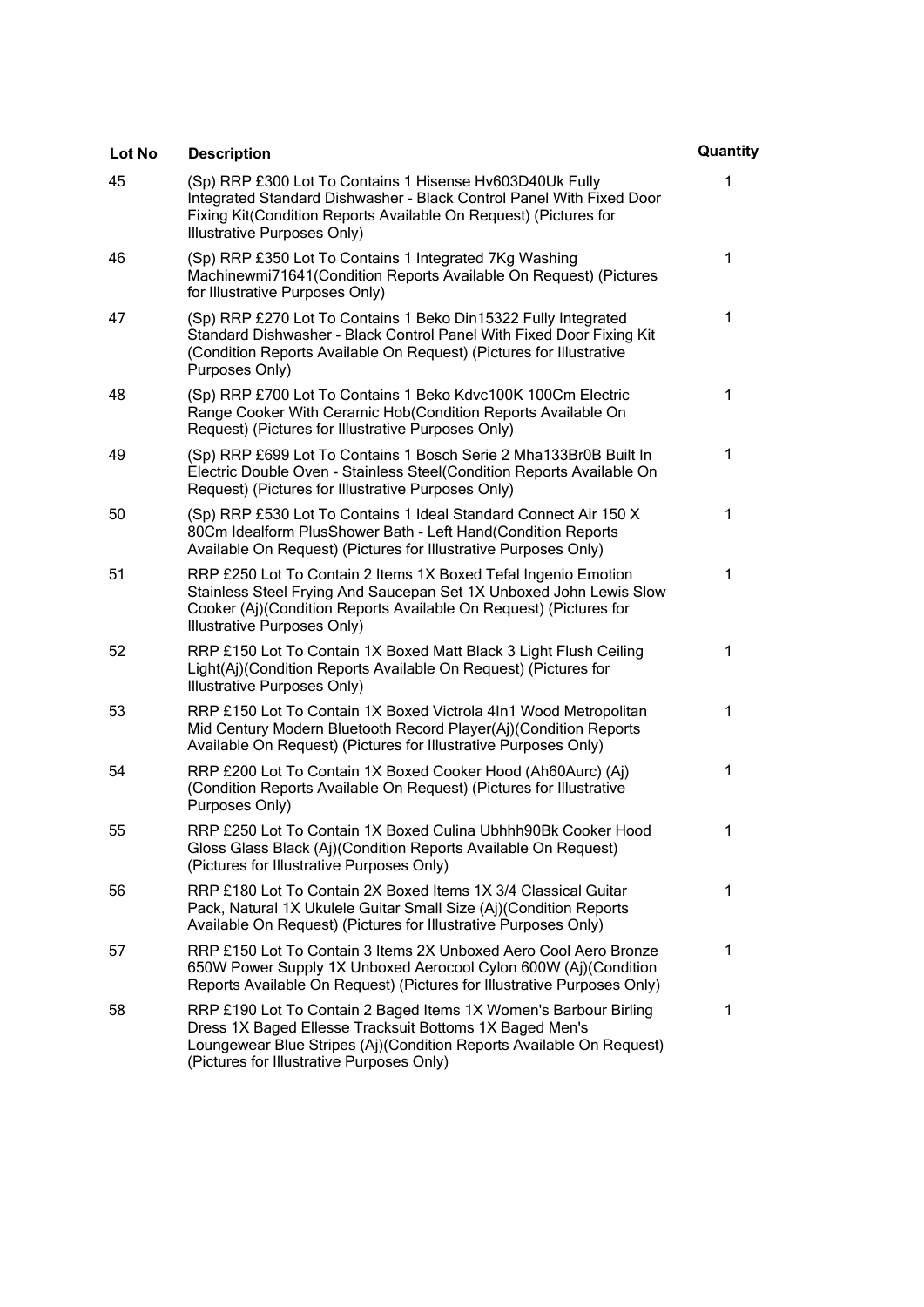| Lot No | <b>Description</b>                                                                                                                                                                                                                                       | Quantity |
|--------|----------------------------------------------------------------------------------------------------------------------------------------------------------------------------------------------------------------------------------------------------------|----------|
| 59     | RRP £200 Lot To Contain 4 Boxed Items 1X Therabody Wave Duo<br>Smart Vibrating Roller 1X Native Union Smart Charger 2X Wireless<br>Power Bank With Suction Cup (Aj)(Condition Reports Available On<br>Request) (Pictures for Illustrative Purposes Only) | 1        |
| 60     | RRP £160 Lot To Contain 2 Boxed Items 1X Astro A10 Headset Ps4<br>Ps51 1X Astro A10 Headset For Xbox(Condition Reports Available On<br>Request) (Pictures for Illustrative Purposes Only)                                                                | 1        |
| 61     | RRP £160 Lot To Contain 4 Unboxed Items 3X Cylon 700W Power<br>Supply 1X Aerocool Integrator 600W Power Supply (Aj)(Condition<br>Reports Available On Request) (Pictures for Illustrative Purposes Only)                                                 | 1        |
| 62     | RRP £240 Lot To Contain 4X Baged Native Union Stow Slim Sleeve<br>For Macbook (Aj)(Condition Reports Available On Request) (Pictures<br>for Illustrative Purposes Only)                                                                                  | 1        |
| 63     | RRP £220 Lot To Contain 1X Boxed Led Face Mask White (Aj)<br>(Condition Reports Available On Request) (Pictures for Illustrative<br>Purposes Only)                                                                                                       | 1        |
| 64     | RRP £190 Lot To Contain 4X Boxed Items 3X Native Union Smart<br>Charger 1X Native Union Drop Wireless Charger (Aj)(Condition Reports<br>Available On Request) (Pictures for Illustrative Purposes Only)                                                  | 1        |
| 65     | RRP £180 Lot To Contain 4X Boxed Items 2X Native Union Drop<br>Wireless Charger 2X Native Union Smart Charger (Aj)(Condition<br>Reports Available On Request) (Pictures for Illustrative Purposes Only)                                                  | 1        |
| 66     | RRP £180 Lot To Contain 4X Boxed Items 2X Native Union Drop<br>Wireless Charger 2X Native Union Smart Charger (Aj)(Condition<br>Reports Available On Request) (Pictures for Illustrative Purposes Only)                                                  | 1        |
| 67     | RRP £240 Lot To Contain 4X Boxed Items 4X Native Union Stow Slim<br>Sleeve For Macbook(Aj)(Condition Reports Available On Request)<br>(Pictures for Illustrative Purposes Only)                                                                          | 1        |
| 68     | RRP £190 Lot To Contain 4X Boxed Items 3X Native Union Smart<br>Charger 1X Native Union Drop Wireless Charger (Aj)(Condition Reports<br>Available On Request) (Pictures for Illustrative Purposes Only)                                                  | 1        |
| 69     | RRP £180 Lot To Contain 1X Boxed Water Filter (Aj)(Condition Reports<br>Available On Request) (Pictures for Illustrative Purposes Only)                                                                                                                  | 1        |
| 70     | RRP £240 Lot To Contain 4X Boxed Items 4X Native Union Stow Slim<br>Sleeve For Macbook(Aj)(Condition Reports Available On Request)<br>(Pictures for Illustrative Purposes Only)                                                                          | 1        |
| 71     | RRP £240 Lot To Contain 4X Boxed Items 1X Stm Dux Shell Case 1X<br>Stm Dux Plus Case 1X Stm Dux Plus Duo Case 1X Stm Dux Studio<br>Case(Aj)(Condition Reports Available On Request) (Pictures for<br>Illustrative Purposes Only)                         | 1        |
| 72     | RRP £200 Lot To Contain 2 Items 1X Boxed Russell Hobbs 25090 One<br>Temperature Steam Iron, 2600 W, Red/Black 1X Unboxed Tefal<br>Ultraglide Steam Iron (Aj)(Condition Reports Available On Request)<br>(Pictures for Illustrative Purposes Only)        | 1        |
| 73     | RRP £170 Lot To Contain 1X Boxed Tree Landscape Picture Frame(Aj)<br>(Condition Reports Available On Request) (Pictures for Illustrative<br>Purposes Only)                                                                                               | 1        |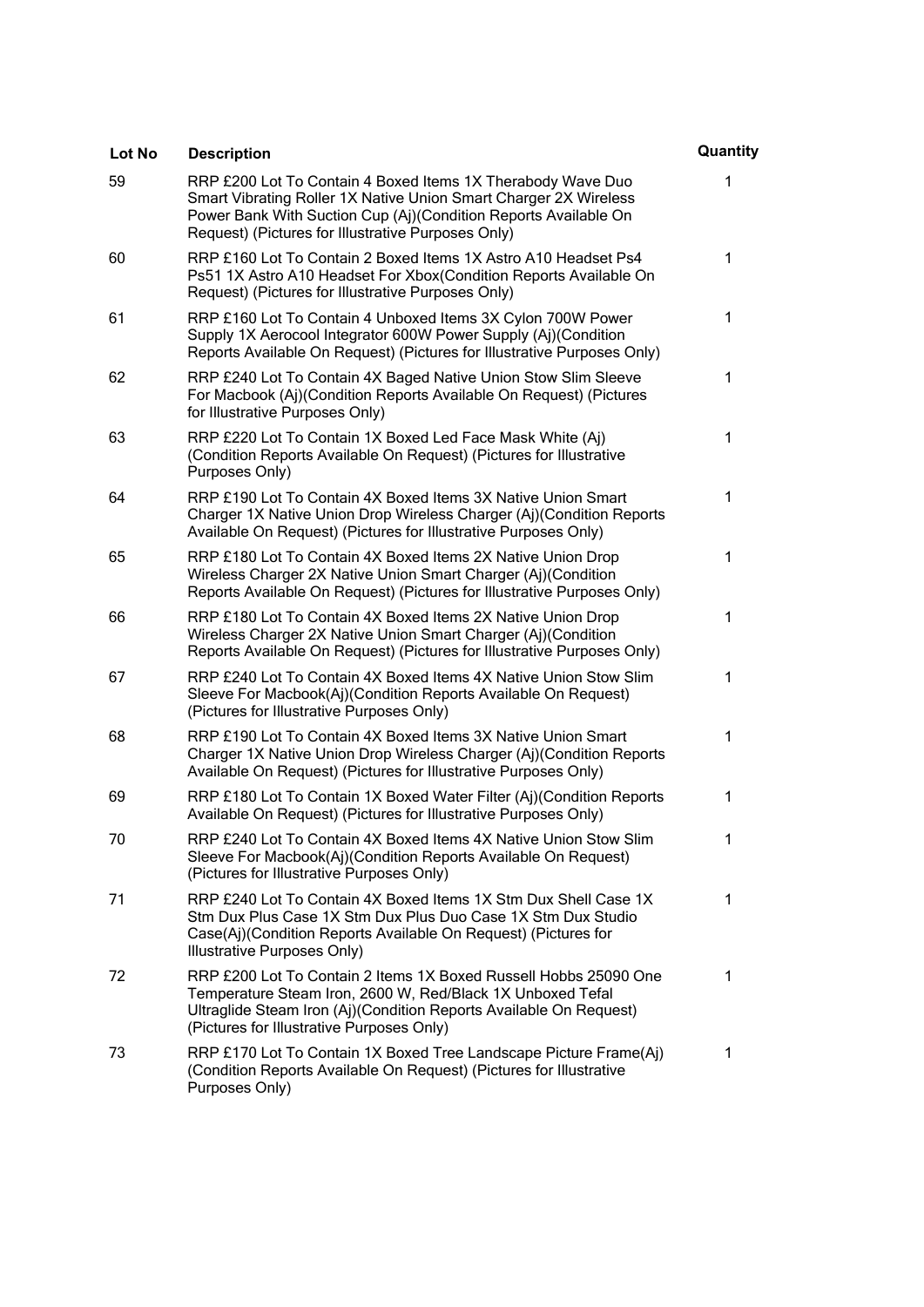| <b>Lot No</b> | <b>Description</b>                                                                                                                                                                                                                        | Quantity |
|---------------|-------------------------------------------------------------------------------------------------------------------------------------------------------------------------------------------------------------------------------------------|----------|
| 74            | RRP £170 Lot To Contain 1X Wrapped Giraffe Pictures Frame (Aj)<br>(Condition Reports Available On Request) (Pictures for Illustrative<br>Purposes Only)                                                                                   | 1        |
| 75            | RRP £230 Lot To Contain Unbagged 1X John Lewis Partners Border<br>Wool Rug, Blue, L300 X W200 Cm (Aj)(Condition Reports Available On<br>Request) (Pictures for Illustrative Purposes Only)                                                | 1        |
| 76            | RRP £300 Lot To Contain 1X Wrapped Large Rug (Aj)(Condition<br>Reports Available On Request) (Pictures for Illustrative Purposes Only)                                                                                                    | 1        |
| 77            | RRP £180 Lot To Contain 1X Wrapped Rug 5"3" A 17"7" Cream(Aj)<br>(Condition Reports Available On Request) (Pictures for Illustrative<br>Purposes Only)                                                                                    | 1        |
| 78            | RRP £180 Lot To Contain 1X Wrapped Rug Multi Colour 170Cm X<br>240Cm(Condition Reports Available On Request) (Pictures for<br>Illustrative Purposes Only)                                                                                 | 1        |
| 79            | RRP £130 Lot To Contain 1X Boxed John Lewis Pre Lit Potted Balmoral<br>Berry Christmas Tree 3Ft(Aj)(Condition Reports Available On Request)<br>(Pictures for Illustrative Purposes Only)                                                  | 1        |
| 80            | RRP £210 Lot To Contain 1X Unboxed Samsung Combination<br>Microwave - Black (Aj)(Condition Reports Available On Request)<br>(Pictures for Illustrative Purposes Only)                                                                     | 1        |
| 81            | RRP £700 Lot To Contain 1X Boxed Item To Contain 48X Drawbot Line<br>Following Electronic Robot (Aj)(Condition Reports Available On<br>Request) (Pictures for Illustrative Purposes Only)                                                 | 1        |
| 82            | RRP £200 Lot To Contain 1X Boxed Victrola 6In1 Wood Metropolitan<br>Mid Century Modern Bluetooth Record Player(Aj)(Condition Reports<br>Available On Request) (Pictures for Illustrative Purposes Only)                                   | 1        |
| 83            | RRP £150 Lot To Contain 1X Boxed Econolux Microwave Built-In 20L<br>(Aj)(Condition Reports Available On Request) (Pictures for Illustrative<br>Purposes Only)                                                                             | 1        |
| 84            | RRP £200 Lot To Contain 2 Items 1X Unboxed Everdure Cube Travel<br>Box Bag 1X Unboxed American Tourister Holiday Heat 4 Wheel Cabin<br>Suitcase (Aj)(Condition Reports Available On Request) (Pictures for<br>Illustrative Purposes Only) | 1        |
| 85            | RRP £150 Lot To Contain 2 Baged Items 1X John Lewis Leather Hobo<br>Bag, Tan 1X And/Or Boxy Cotton Canvas Backpack, Green (Aj)<br>(Condition Reports Available On Request) (Pictures for Illustrative<br>Purposes Only)                   | 1        |
| 86            | RRP £180 Lot To Contain 4 Items 1X Boxed Decoded Leather Case<br>Wallet 1X Boxed Star Wars Power Bank 2X Wrapped Joby Griptight<br>Telepod (Aj)(Condition Reports Available On Request) (Pictures for<br>Illustrative Purposes Only)      | 1        |
| 87            | RRP £240 Lot To Contain 4X Boxed Native Union Stow Slim Sleeve<br>(Aj)(Condition Reports Available On Request) (Pictures for Illustrative<br>Purposes Only)                                                                               | 1        |
| 88            | RRP £180 Lot To Contain 3 Items 2X Unboxed Aero Cool Intergrator<br>750W Psu 1X Boxed Aero Cool 700W Psu(Condition Reports Available<br>On Request) (Pictures for Illustrative Purposes Only)                                             | 1        |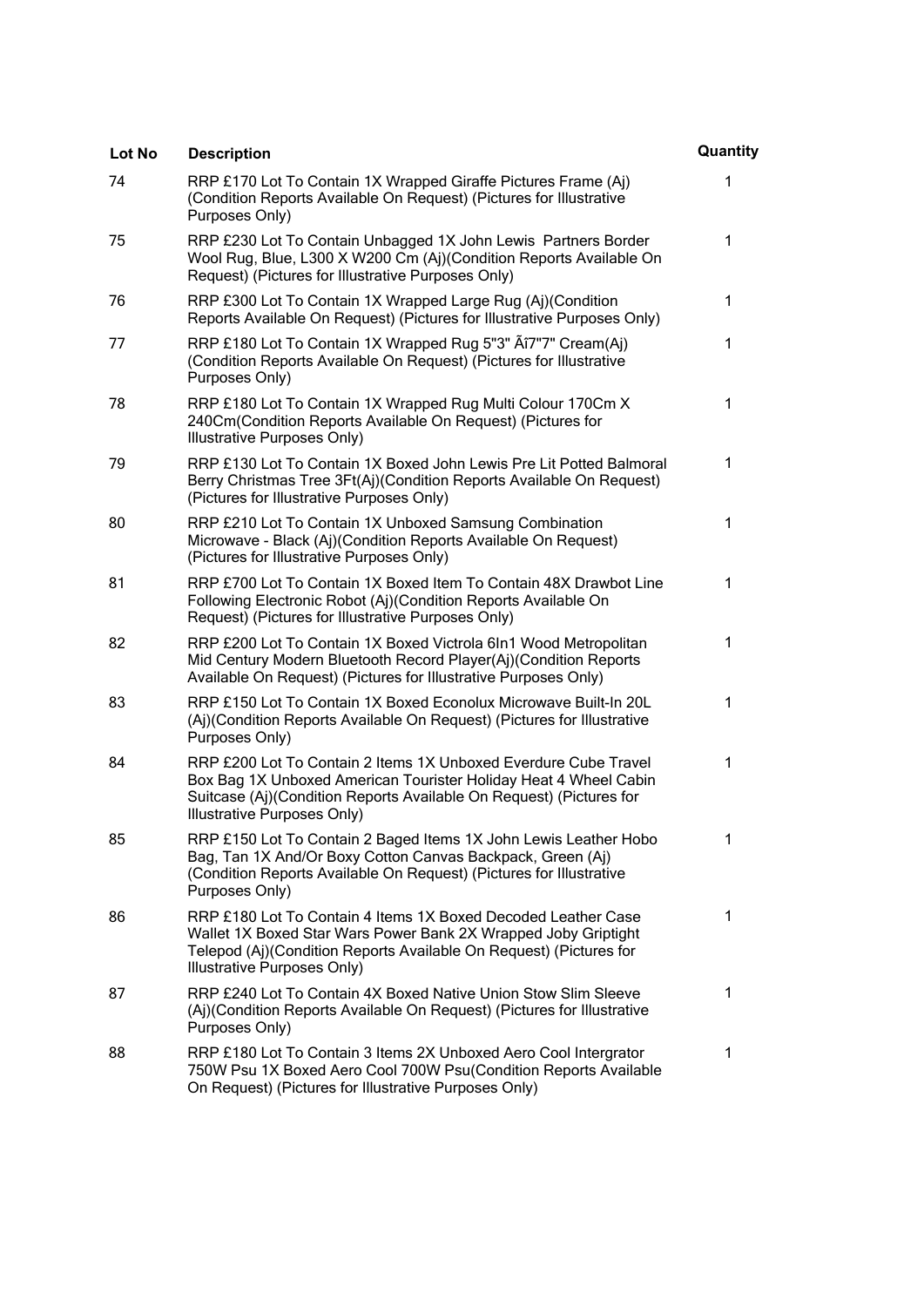| Lot No | <b>Description</b>                                                                                                                                                                                                                                       | Quantity     |
|--------|----------------------------------------------------------------------------------------------------------------------------------------------------------------------------------------------------------------------------------------------------------|--------------|
| 89     | RRP £190 Lot To Contain 2 Items 1X Baged John Lewis Suede Leather<br>Hobo Brown 1X Unbagged John Lewis Handbag Leather (Aj)(Condition<br>Reports Available On Request) (Pictures for Illustrative Purposes Only)                                         | 1            |
| 90     | RRP £250 Lot To Contain 8 Items 5X Findel Black And White A4 Spiral<br>Book 3X Findel Black And White A3 Spiral Book (Aj)(Condition Reports<br>Available On Request) (Pictures for Illustrative Purposes Only)                                           | 1            |
| 91     | RRP £250 Lot To Contain 8 Items 5X Findel Black And White A4 Spiral<br>Book 3X Findel Black And White A3 Spiral Book (Aj)(Condition Reports<br>Available On Request) (Pictures for Illustrative Purposes Only)                                           | 1            |
| 92     | RRP £180 Lot To Contain 2 Boxed Items 1X Boxed Rockjam 49 Key<br>Keyboard Piano 1X Rockjam 61 Key Keyboard (Aj)(Condition Reports<br>Available On Request) (Pictures for Illustrative Purposes Only)                                                     | 1            |
| 93     | RRP £200 Lot To Contain 4 Items 2X Unboxed Aerocool 500W Psu 1X<br>Unboxed Aercool 700W Psu 1X Aerocool 600W Psu (Aj)(Condition<br>Reports Available On Request) (Pictures for Illustrative Purposes Only)                                               | 1            |
| 94     | RRP £140 Lot To Contain 1 Baged John Lewis Partners Amelie 5 Light<br>Crystal Ceiling Pendant (Aj)(Condition Reports Available On Request)<br>(Pictures for Illustrative Purposes Only)                                                                  | 1            |
| 95     | RRP £190 Lot To Contain 1X Boxed Monza Dining Chair Leather Brown<br>1X Boxed Thin Edge 80Cm Round Oak Mirror(Aj)(Condition Reports<br>Available On Request) (Pictures for Illustrative Purposes Only)                                                   | 1            |
| 96     | RRP £150 Lot To Contain 1X Wrapped Water Painted Picture Sea View<br>Frame (Aj)(Condition Reports Available On Request) (Pictures for<br>Illustrative Purposes Only)                                                                                     | 1            |
| 97     | RRP £150 Lot To Contain 1X Wrapped Black Metal Large Round Clock<br>(1989686) (Aj)(Condition Reports Available On Request) (Pictures for<br>Illustrative Purposes Only)                                                                                  | 1            |
| 98     | RRP £150 Lot To Contain 1X Boxed Victrola Wood Metropolitan Mid<br>Century Modern Bluetooth Record Player(Aj)(Condition Reports<br>Available On Request) (Pictures for Illustrative Purposes Only)                                                       | 1            |
| 99     | RRP £150 Lot To Contain 1X Boxed Internal Cooker Hood Fan (Aj)<br>(Condition Reports Available On Request) (Pictures for Illustrative<br>Purposes Only)                                                                                                  | $\mathbf{1}$ |
| 100    | RRP £450 Lot To Contain 1X Boxed 20Mixed John Lewis Clothings(Aj)<br>(Condition Reports Available On Request) (Pictures for Illustrative<br>Purposes Only)                                                                                               | 1            |
| 101    | RRP £190 Lot To Contain 1X Boxed Cooks Professional Stand Mixer<br>800W, 5 Litre Bowl (Aj)(Condition Reports Available On Request)<br>(Pictures for Illustrative Purposes Only)                                                                          | 1            |
| 102    | RRP £300 Lot To Contain 1X Boxed Vax Platinum Smartwash Carpet<br>Cleaner(Aj)(Condition Reports Available On Request) (Pictures for<br>Illustrative Purposes Only)                                                                                       | 1            |
| 103    | RRP £250 Lot To Contain 16 Items 3X A3 Findel Black And White<br>Spiral Book 10X Wrapped A3 Seawhite Sketchbook 3X A3 Findel Black<br>And White A3 Spiral Book (Aj)(Condition Reports Available On<br>Request) (Pictures for Illustrative Purposes Only) | 1            |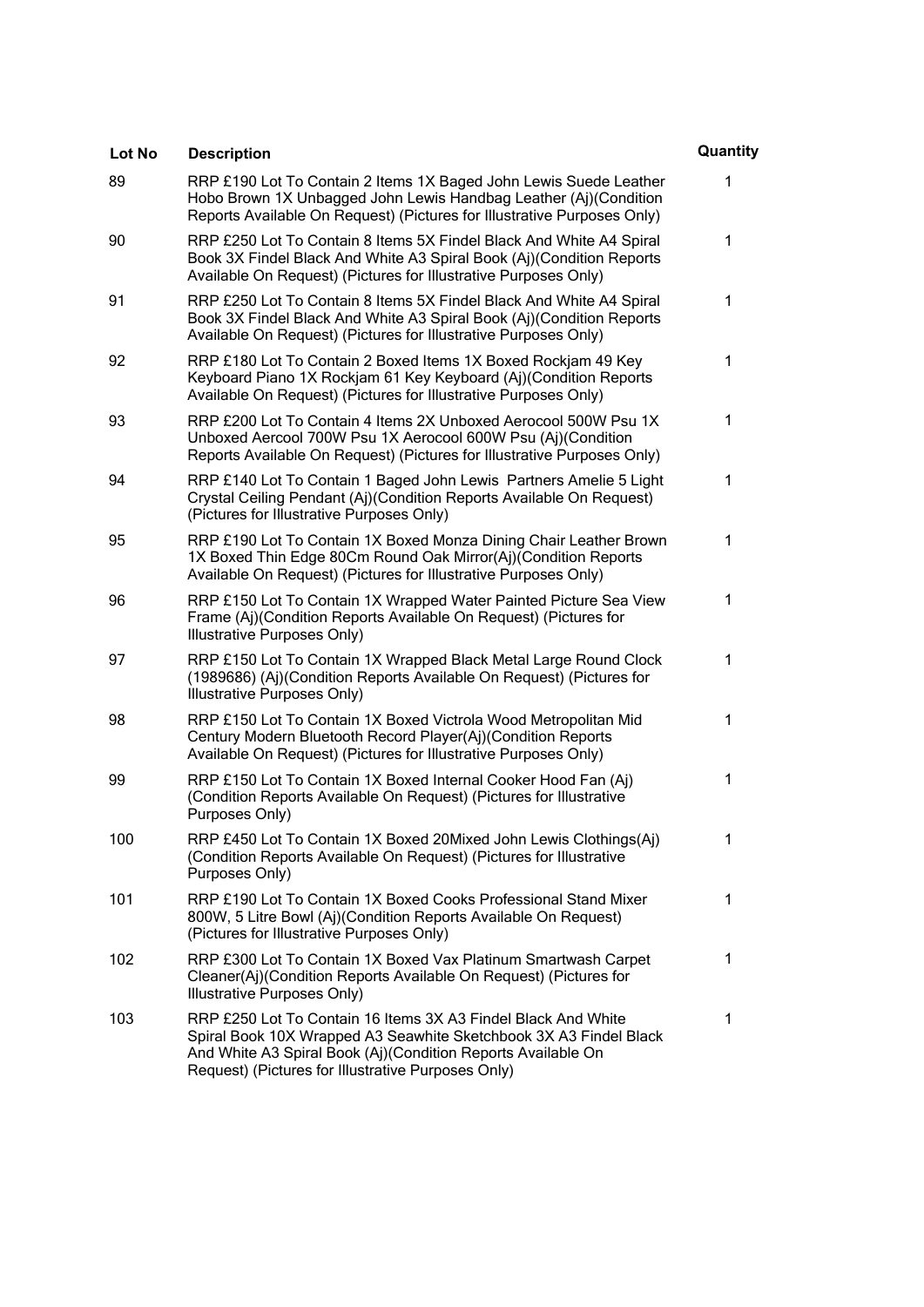| Lot No | <b>Description</b>                                                                                                                                                                                                          | Quantity |
|--------|-----------------------------------------------------------------------------------------------------------------------------------------------------------------------------------------------------------------------------|----------|
| 104    | RRP £200 Lot To Contain 10 Wrapped A4 Findel Black And White<br>Spiral Book(Aj)(Condition Reports Available On Request) (Pictures for<br>Illustrative Purposes Only)                                                        | 1        |
| 105    | RRP £260 Lot To Contain 1X Wrapped Barbour Sandyford Quilted<br>Jacket(3186793) (Aj)(Condition Reports Available On Request)<br>(Pictures for Illustrative Purposes Only)                                                   | 1        |
| 106    | RRP £150 Lot To Contain 5 Bagged Ladies Trainers And Flip Flops(Aj)<br>(Condition Reports Available On Request) (Pictures for Illustrative<br>Purposes Only)                                                                | 1        |
| 107    | RRP £150 Lot To Contain 2 Items 1X Bagged Adidas Rucksack<br>(3051693) 1X Unbagged Ladies 3 Compartment Leather Bag(Aj)<br>(Condition Reports Available On Request) (Pictures for Illustrative<br>Purposes Only)            | 1        |
| 108    | RRP £250 Lot To Contain 2 Items 1X Boxed Morden Clock<br>64Cmx43Cm Teacup Shape 1X Box Containing 5X Wallpaper Sk Filson<br>Cream (Aj)(Condition Reports Available On Request) (Pictures for<br>Illustrative Purposes Only) | 1        |
| 109    | RRP £160 Lot To Contain 6 Boxed Items All In One Mist Screen<br>Cleaner(Aj)(Condition Reports Available On Request) (Pictures for<br>Illustrative Purposes Only)                                                            | 1        |
| 110    | RRP £200 Lot To Contain 1 Boxed Clairvaux Slat Back Side Chair In<br>Grey (Set Of 2) (Aj)(Condition Reports Available On Request) (Pictures<br>for Illustrative Purposes Only)                                              | 1        |
| 111    | RRP £200 Lot To Contain 1 Boxed Clairvaux Slat Back Side Chair In<br>Grey (Set Of 2) (Aj)(Condition Reports Available On Request) (Pictures<br>for Illustrative Purposes Only)                                              | 1        |
| 112    | RRP £180 Lot To Contain 1 Boxed Starburst Canvas Picture Frame<br>(2884031) (Aj)(Condition Reports Available On Request) (Pictures for<br>Illustrative Purposes Only)                                                       | 1        |
| 113    | (Sp)RRP £100 Lot To Contain 1 20L Microwave Oven Aldi Own Brand<br>(Condition Reports Available On Request) (Pictures for Illustrative<br>Purposes Only)                                                                    | 1        |
| 114    | (Sp)RRP £140 Lot To Contain 1 Allo Set Of 2 Poly Resin Plant Stands<br>(Condition Reports Available On Request) (Pictures for Illustrative<br>Purposes Only)                                                                | 1        |
| 115    | (Sp) RRP £150 Lot To Contain 1 Unboxed Develop Ineo25(Condition<br>Reports Available On Request) (Pictures for Illustrative Purposes Only)                                                                                  | 1        |
| 116    | (Sp) RRP £150 Lot To Contain 1 Unboxed X Cube Kitchen Bin 30L<br>(Condition Reports Available On Request) (Pictures for Illustrative<br>Purposes Only)                                                                      | 1        |
| 117    | (Sp) RRP £180 Lot To Contain 1 Boxed Brabantia No Touch Bin With 2<br>Inner Buckets (Condition Reports Available On Request) (Pictures for<br>Illustrative Purposes Only)                                                   | 1        |
| 118    | (Sp) RRP £150 Lot To Contain 1 John Lewis Magna Park Non-<br>Binnable Bin 1 John Lewis Microwave (01440522)(Condition Reports<br>Available On Request) (Pictures for Illustrative Purposes Only)                            | 1        |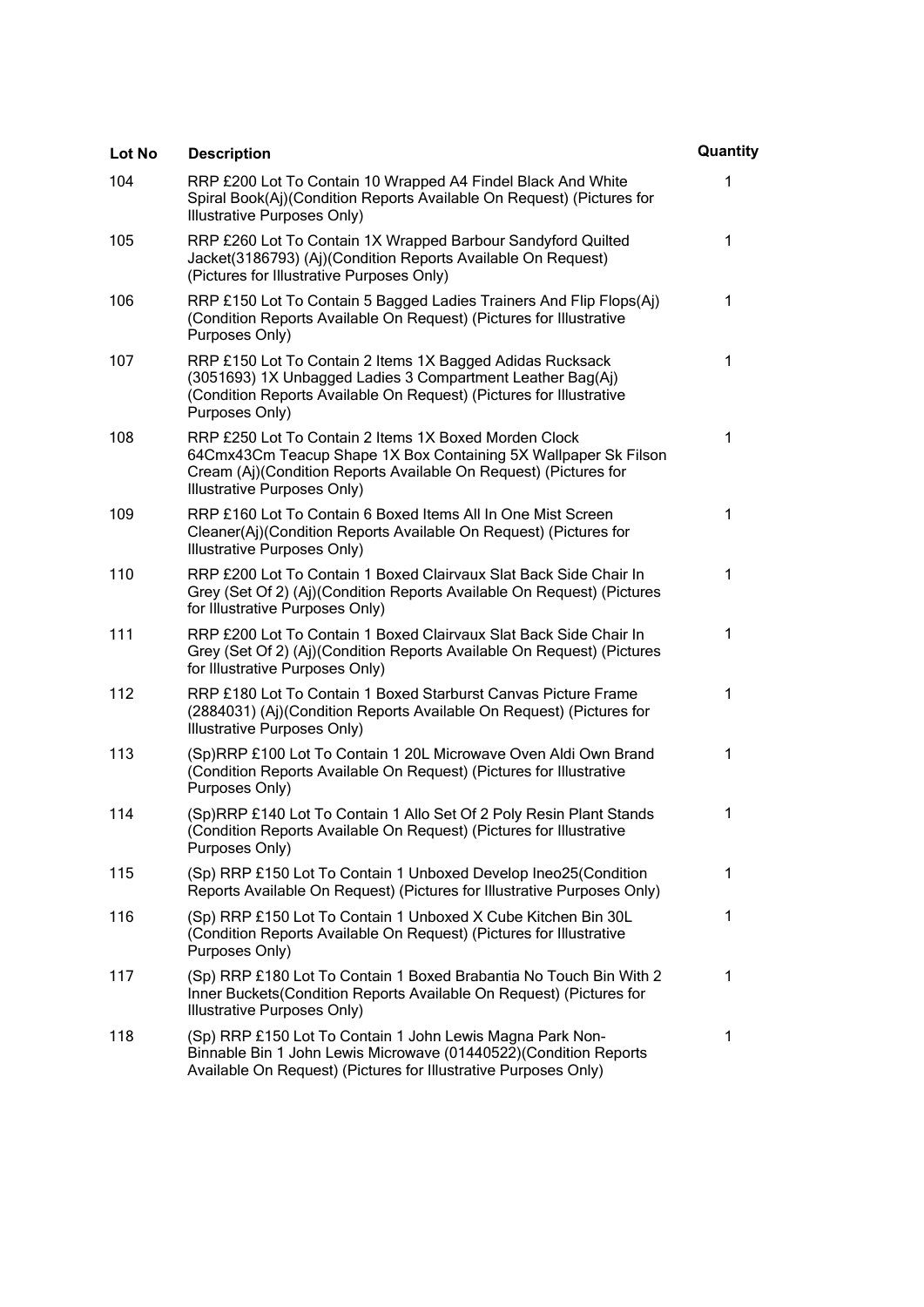| Lot No | <b>Description</b>                                                                                                                                                                                                                          | Quantity |
|--------|---------------------------------------------------------------------------------------------------------------------------------------------------------------------------------------------------------------------------------------------|----------|
| 119    | (Sp) RRP £170 Lot To Contain 1 Eko X Cube Pedal Bin, 45L(1240901)<br>(Condition Reports Available On Request) (Pictures for Illustrative<br>Purposes Only)                                                                                  | 1        |
| 120    | (Sp) RRP £170 Lot To Contains 5 Boxed Assorted Lights (Condition<br>Reports Available On Request) (Pictures for Illustrative Purposes Only)                                                                                                 | 1        |
| 121    | (Sp) RRP £150 Lot To Contains 5 Boxed Assorted Lights (002500)<br>(Condition Reports Available On Request) (Pictures for Illustrative<br>Purposes Only)                                                                                     | 1        |
| 122    | (Sp) RRP £350 Lot To Contains 1 Women's Barbour Utility Waxed<br>Jacket Size 8 1 Amara Cord Dungaree Size 10(Condition Reports<br>Available On Request) (Pictures for Illustrative Purposes Only)                                           | 1        |
| 123    | (Sp) RRP £160 Lot To Contains 1 Eryk 3- Light Led Ceiling Spotlight 1<br>Maryland 1- Light Bulb Pendent 1 Dualit Kettle 1Zelma 1- Up And Down<br>Light(Condition Reports Available On Request) (Pictures for Illustrative<br>Purposes Only) | 1        |
| 124    | (Sp) RRP £180 Lot To Contain 1 Weller Decorative Bowl 1 Mahia 3-<br>Light Cluster Globe Pendant Shade(Condition Reports Available On<br>Request) (Pictures for Illustrative Purposes Only)                                                  | 1        |
| 125    | (Sp) RRP £200 Lot To Contain 1 Julien Macdonald Sparkling Rug In<br>Pink(Condition Reports Available On Request) (Pictures for Illustrative<br>Purposes Only)                                                                               | 1        |
| 126    | (Sp) RRP £200 Lot To Contain 1 Wellington Mineral 160X230 Rug<br>(01393063) (Condition Reports Available On Request) (Pictures for<br>Illustrative Purposes Only)                                                                           | 1        |
| 127    | RRP £250 Lot To Contain 1 Box Containing Bedspread And Cushions<br>(Aj)(Condition Reports Available On Request) (Pictures for Illustrative<br>Purposes Only)                                                                                | 1        |
| 128    | RRP £170 Lot To Contain 1 Boxed John Lewis Partners Rattan Square<br>Laundry Basket, Grey (Aj)(Condition Reports Available On Request)<br>(Pictures for Illustrative Purposes Only)                                                         | 1        |
| 129    | RRP £200 Lot To Contain 2 Boxed Items 1X Boxed Philips Azur Steam<br>Iron 1X Boxed John Lewis Duck Feather Duvet (Aj)(Condition Reports<br>Available On Request) (Pictures for Illustrative Purposes Only)                                  | 1        |
| 130    | RRP £100 Lot To Contain 1 Unboxed Panasonic Nn-E27Jwmbpq<br>Microwave, White(Aj)(Condition Reports Available On Request)<br>(Pictures for Illustrative Purposes Only)                                                                       | 1        |
| 131    | RRP £250 Lot To Contain 1 Unboxed Samsung Mc32K7055Ck 32L<br>Combination Microwave(01426723) (Aj)(Condition Reports Available<br>On Request) (Pictures for Illustrative Purposes Only)                                                      | 1        |
| 132    | RRP £140 Lot To Contain 1 Bagged Dreamland 200 Thread Count<br>Heated Mattress King Dual (Aj)(Condition Reports Available On<br>Request) (Pictures for Illustrative Purposes Only)                                                          | 1        |
| 133    | RRP £200 Lot To Contain 3 Items 2X Boxed Xqisit 3 Port Fast Charging<br>Power Bank 1X Bagged Scosche Baselynx Modular Charging System<br>Kit (Aj)(Condition Reports Available On Request) (Pictures for<br>Illustrative Purposes Only)      | 1        |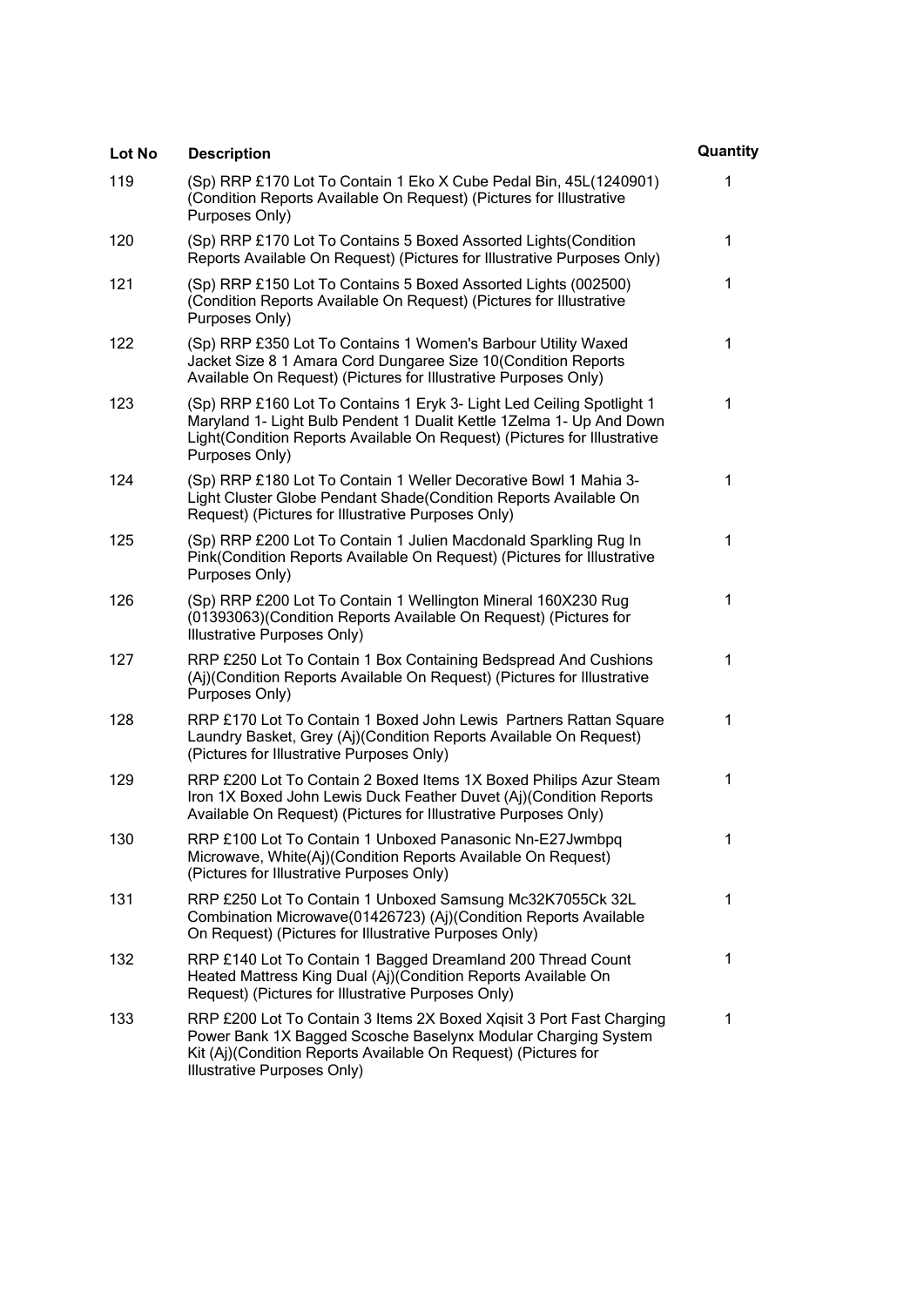| Lot No | <b>Description</b>                                                                                                                                                                                                                                                                  | Quantity |
|--------|-------------------------------------------------------------------------------------------------------------------------------------------------------------------------------------------------------------------------------------------------------------------------------------|----------|
| 134    | RRP £180 Lot To Contain 1 Boxed John Lewis Reindeer 300 Led<br>Indoor / Outdoor Christmas Light(2421333) (Aj)(Condition Reports<br>Available On Request) (Pictures for Illustrative Purposes Only)                                                                                  | 1        |
| 135    | RRP £350 Lot To Contain 1 Boxed Item Containing 14X Boxed Mount<br>For Apple Tv(Aj)(Condition Reports Available On Request) (Pictures for<br>Illustrative Purposes Only)                                                                                                            | 1        |
| 136    | RRP £350 Lot To Contain 1 Boxed Item Containing 14X Boxed Mount<br>For Apple Tv(Aj)(Condition Reports Available On Request) (Pictures for<br>Illustrative Purposes Only)                                                                                                            | 1        |
| 137    | RRP £140 Lot To Contain 1 Box Containing 24X Kitchen Craft Let's<br>Make Silicone Flower Shape Cake Baking Tin / Jelly Moulds(Aj)<br>(Condition Reports Available On Request) (Pictures for Illustrative<br>Purposes Only)                                                          | 1        |
| 138    | RRP £200 Lot To Contain 7 Boxed Items 5X Xqisit 3 Port Fast Charging<br>Power Bank Red 2X Mount For Apple Tv Box(Aj)(Condition Reports<br>Available On Request) (Pictures for Illustrative Purposes Only)                                                                           | 1        |
| 139    | RRP £210 Lot To Contain 7 Boxed Xqisit 3 Port Fast Charging Power<br>Bank (Aj)(Condition Reports Available On Request) (Pictures for<br>Illustrative Purposes Only)                                                                                                                 | 1        |
| 140    | RRP £210 Lot To Contain 7 Boxed Xqisit 3 Port Fast Charging Power<br>Bank (Aj)(Condition Reports Available On Request) (Pictures for<br>Illustrative Purposes Only)                                                                                                                 | 1        |
| 141    | RRP £200 Lot To Contain 7 Items 1X Unboxed John Lewis Partners<br>Rattan Laundry Basket 3X Fairmount Cereal Bowl 1X Boxed 6 Pieces<br>Dessert Plates 20Cm 2X Large Decorative Vase Bottle (Aj)(Condition<br>Reports Available On Request) (Pictures for Illustrative Purposes Only) | 1        |
| 142    | RRP £190 Lot To Contain 1 Boxed John Lewis And Partners Xmas<br>Decorations(Aj)(Condition Reports Available On Request) (Pictures for<br>Illustrative Purposes Only)                                                                                                                | 1        |
| 143    | RRP £180 Lot To Contain 1 Boxed John Lewis Partners Slender Dining<br>Chairs, Grey (Aj)(Condition Reports Available On Request) (Pictures for<br>Illustrative Purposes Only)                                                                                                        | 1        |
| 144    | RRP £380 To Contain 1 Boxed Aeg Chimney Hood 90 Cm Dkb4950M<br>(Aj)(Condition Reports Available On Request) (Pictures for Illustrative<br>Purposes Only)                                                                                                                            | 1        |
| 145    | RRP £270 Lot To Contain 1 Boxed Rockjam Rj88Dp Portable Digital<br>Piano - Black(Aj)(Condition Reports Available On Request) (Pictures for<br>Illustrative Purposes Only)                                                                                                           | 1        |
| 146    | RRP £150 Lot To Contain 1 Boxed John Lewis Bosch Tassimo Suny<br>Tas3202Gb - Coffee Machine - Black(Aj)(Condition Reports Available<br>On Request) (Pictures for Illustrative Purposes Only)                                                                                        | 1        |
| 147    | RRP £150 Lot To Contain 1X Boxed Victrola Wood Usb Turntable Mid<br>Century Modern Bluetooth Record Player(Aj)(Condition Reports<br>Available On Request) (Pictures for Illustrative Purposes Only)                                                                                 | 1        |
| 148    | RRP £140 Lot To Contain 1X Boxed Victrola 3 Speed Turntable Mid<br>Century Modern Bluetooth Record Player(Aj)(Condition Reports<br>Available On Request) (Pictures for Illustrative Purposes Only)                                                                                  | 1        |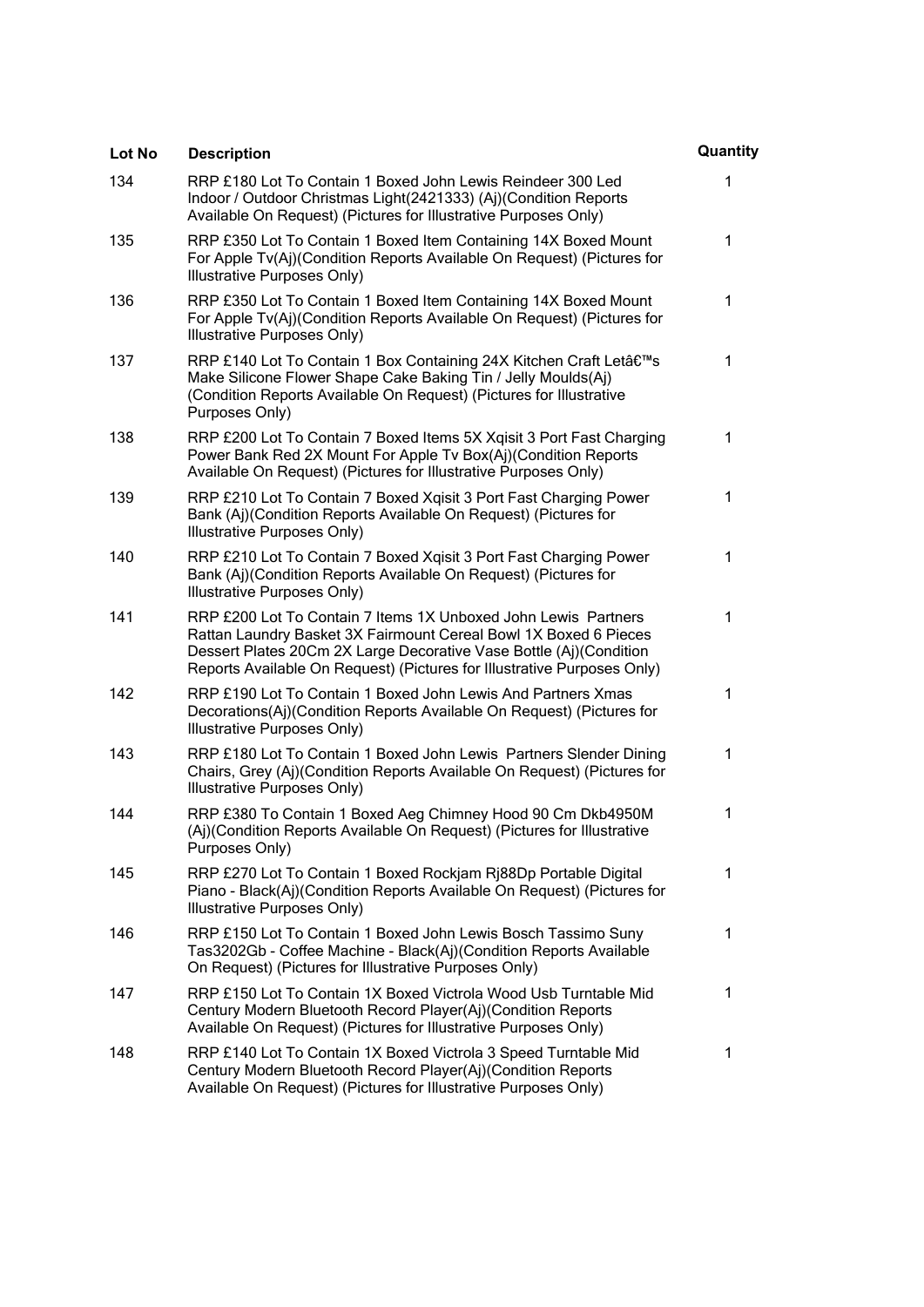| Lot No | <b>Description</b>                                                                                                                                                                                                                                                                                                                                           | Quantity |
|--------|--------------------------------------------------------------------------------------------------------------------------------------------------------------------------------------------------------------------------------------------------------------------------------------------------------------------------------------------------------------|----------|
| 149    | (Kw) RRP £150 Lot To Contain X3 Items, X1 John Lewis & Partners<br>Natural Cotton Quilted Mattress Protector Bagged, X1 John Lewis &<br>Partners Synthetic Soft Touch Washable Standard Pillow Pair,<br>Medium/Firm Bagged, X1 John Lewis Mattress Protector Bagged<br>(Condition Reports Available On Request) (Pictures for Illustrative<br>Purposes Only) | 1        |
| 150    | RRP £140 Lot To Contain 7 Boxed Jasper Conran 4 Calvello Flutes<br>Crystal Glass (Aj)(Condition Reports Available On Request) (Pictures<br>for Illustrative Purposes Only)                                                                                                                                                                                   | 1        |
| 151    | (Kw) RRP £300, Lot To Contain X2 Items, X1 Basilia 6-Light Drum<br>Chandelier, X1 Alondra 4-Light Square Pendant Boxed(Condition<br>Report Available Upon Request) (Pictures For Illustrative Purposes<br>Only)                                                                                                                                              | 1        |
| 152    | RRP £250 Lot To Contain 4 Boxed Cases For Ipad 3X Dux Studio Case<br>1X Dux Plus Duo Case(Aj)(Condition Report Available Upon Request)<br>(Pictures For Illustrative Purposes Only)                                                                                                                                                                          | 1        |
| 153    | RRP £250 Lot To Contain 4 Boxed Cases For Ipad 1X Dux Studio Case<br>2X Dux Plus Case 1X Dux Half Shell Case(Aj)(Condition Report<br>Available Upon Request) (Pictures For Illustrative Purposes Only)                                                                                                                                                       | 1        |
| 154    | RRP £150 Lot To Contain 5 Boxed Items 3X Cliquefie Max Selfie Stick<br>Tripod (Aj)(Condition Report Available Upon Request) (Pictures For<br>Illustrative Purposes Only)                                                                                                                                                                                     | 1        |
| 155    | RRP £150 Lot Contain 3 X Gamevice For Ipad (Jm)(Condition Report<br>Available Upon Request) (Pictures For Illustrative Purposes Only)                                                                                                                                                                                                                        | 1        |
| 156    | RRP £ 200 Lot To Contain 12 X Everlasting Youth Fluid With 12 X<br>Lipstick(Jm)(Condition Report Available Upon Request) (Pictures For<br>Illustrative Purposes Only)                                                                                                                                                                                        | 1        |
| 157    | RRP £220 Lot To Contain 14 Self Care Items To Include 7 X 1 Litre<br>Makeup Brush Cleaner And 7 X Hand Sanitising Gel (Jm)(Condition<br>Report Available Upon Request) (Pictures For Illustrative Purposes<br>Only)                                                                                                                                          | 1        |
| 158    | RRP £200 Lot To Contain 10 X Torrey iPhone Cases With Sizes In<br>iPhone 11 Pro, Xr, 11, 11 Pro Max All In Various Colours (Jm)<br>(Condition Report Available Upon Request) (Pictures For Illustrative<br>Purposes Only)                                                                                                                                    | 1        |
| 159    | RRP £160 Lot To Contain 1 Boxed Singing Machine Bluetooth Karaoke<br>Machine & Cd Player With Led Lights(Aj)(Condition Report Available<br>Upon Request) (Pictures For Illustrative Purposes Only)                                                                                                                                                           | 1        |
| 160    | RRP £180 Lot To Contain 3 Items 1X Boxed Shark Cordless Handheld<br>Vacuum(Part Lot) (Wv200Uk) 1X Boxed John Lewis Ceramic<br>Straightener(2985156) 1X Bagged John Lewis Hair Dryer (Aj)(Condition<br>Report Available Upon Request) (Pictures For Illustrative Purposes<br>Only)                                                                            | 1        |
| 161    | RRP £200 Lot To Contain 4 Boxed Items 1X Cliquefie Selfie Stick 1X<br>Manfrotto Twistgrip Mini Tripod 1X 90W Powergear 90 Laptop Charger<br>With 6 Pins 1X Twelve South Magic Bridge Keyboard For Apple (Aj)<br>(Condition Report Available Upon Request) (Pictures For Illustrative<br>Purposes Only)                                                       | 1        |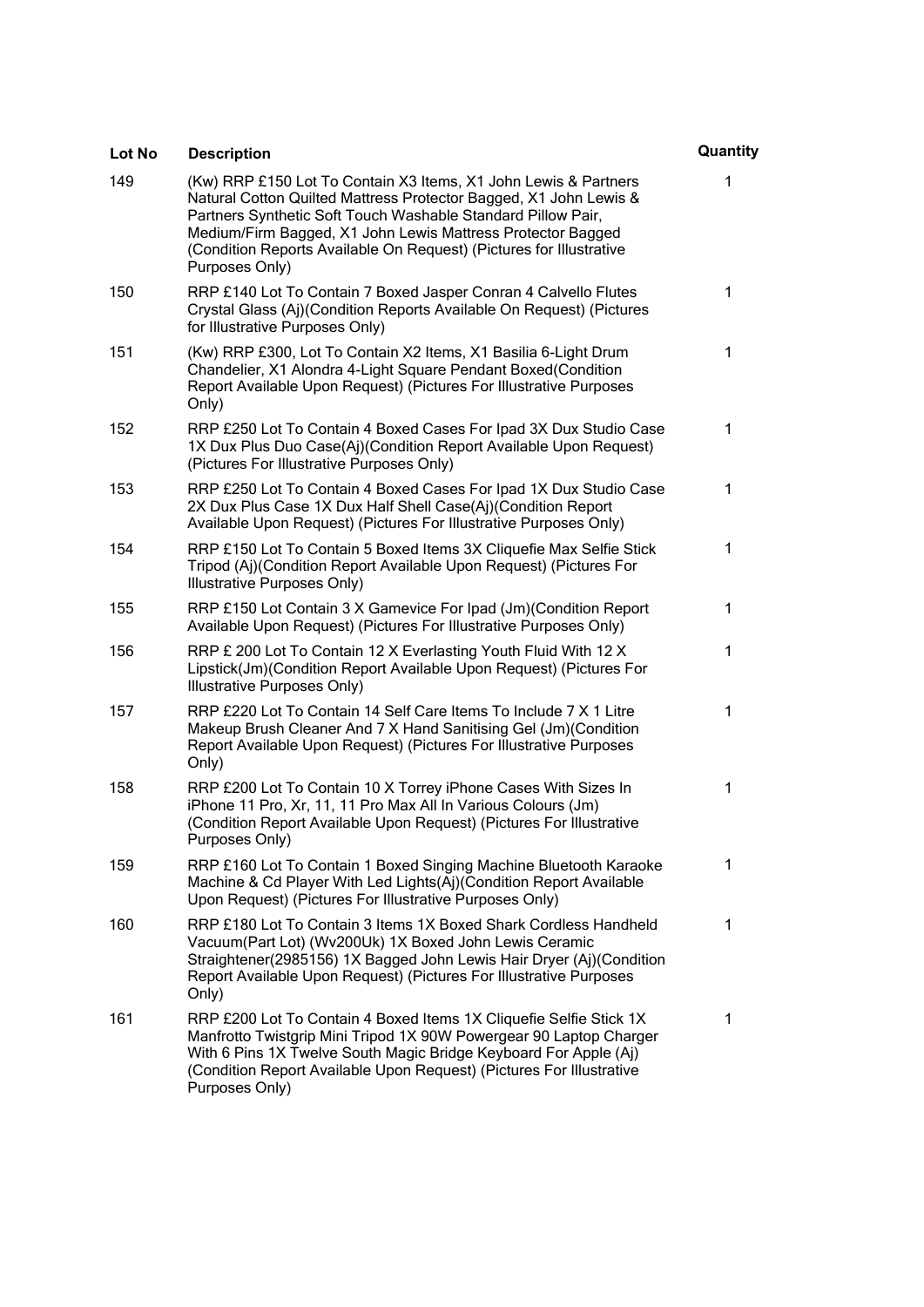| Lot No | <b>Description</b>                                                                                                                                                                                                                                                           | Quantity |
|--------|------------------------------------------------------------------------------------------------------------------------------------------------------------------------------------------------------------------------------------------------------------------------------|----------|
| 162    | RRP £240 Lot To Contain 4X Baged Native Union Stow Slim Sleeve<br>For MacBook (Aj)(Condition Report Available Upon Request) (Pictures<br>For Illustrative Purposes Only)                                                                                                     | 1        |
| 163    | RRP £180 Lot To Contain 1X Boxed John Lewis Reindeer 300 Led<br>Indoor / Outdoor Christmas Light(Aj)(Condition Report Available Upon<br>Request) (Pictures For Illustrative Purposes Only)                                                                                   | 1        |
| 164    | RRP £180 Lot To Contain 2X Bagged Single Kids Mattresses (Aj)<br>(Condition Report Available Upon Request) (Pictures For Illustrative<br>Purposes Only)                                                                                                                      | 1        |
| 165    | RRP £350 Lot To Contain 4 Items 1X Unboxed 5 Bike Rack Medium 3X<br>Unboxed Large 5 Bike Rack (Aj)(Condition Report Available Upon<br>Request) (Pictures For Illustrative Purposes Only)                                                                                     | 1        |
| 166    | (Sp) RRP £150 Lot To Contain 1 Merino's Belis Rug 200X290(Condition<br>Report Available Upon Request) (Pictures For Illustrative Purposes<br>Only)                                                                                                                           | 1        |
| 167    | (Sp) RRP £200 Lot To Contain 1 Merino's Craft Rug 200X290(Condition<br>Report Available Upon Request) (Pictures For Illustrative Purposes<br>Only)                                                                                                                           | 1        |
| 168    | (Sp) RRP £150 Lot To Contain 2 John Lewis Mirrors In Black Frame<br>(2884878)(Condition Report Available Upon Request) (Pictures For<br><b>Illustrative Purposes Only)</b>                                                                                                   | 1        |
| 169    | (Sp) RRP £160 Lot To Contain 1 Boxed Tempo Dining Chair (Set Of 2)<br>(Condition Report Available Upon Request) (Pictures For Illustrative<br>Purposes Only)                                                                                                                 | 1        |
| 170    | (Sp) RRP £150 Lot To Contain 1 Boxed Roll Top Steel Grey Fabric<br>Dining Chair(Set Of 2) (Condition Report Available Upon Request)<br>(Pictures For Illustrative Purposes Only)                                                                                             | 1        |
| 171    | RRP £110 Lot To Contain 1X Wrapped Basic Blue Rug Hehm1574 (Aj)<br>(Condition Report Available Upon Request) (Pictures For Illustrative<br>Purposes Only)                                                                                                                    | 1        |
| 172    | RRP £110 Lot To Contain 1X Wrapped Home Kosy 310 Short-Pile<br>Trendy Pastel Geometric Multicolour Rug (Aj)(Condition Report<br>Available Upon Request) (Pictures For Illustrative Purposes Only)                                                                            | 1        |
| 173    | (Kw) RRP £200, Lot To Contain X1 Wayfair Modern Crystal Chandelier<br>2 Ring Led Ceiling Light Boxed (Condition Report Available Upon<br>Request) (Pictures For Illustrative Purposes Only)                                                                                  | 1        |
| 174    | (Kw) RRP £220, Lot To Contain X3 Items, X1 Pankratz 4-Light 44.5Cm<br>Ceiling Spotlight, X1 Wayfair Pendant Light Babilon, X1 Glenville 1 -<br>Light Dimmable Chrome Wallchiere Boxed (Condition Report Available<br>Upon Request) (Pictures For Illustrative Purposes Only) | 1        |
| 175    | RRP £160 Lot To Contain 2X Boxed Items 1X John Lewis & Partners<br>Thin Aluminium Frame Round Wall Mirror, Black (2865830) 1X Iron And<br>Bambo 3 Tier Caddy (Aj)(Condition Report Available Upon Request)<br>(Pictures For Illustrative Purposes Only)                      | 1        |
| 176    | RRP £160 Lot To Contain 1X Boxed Jaxville Demon Design Electric<br>Guitar, Amp, (Aj) (Condition Report Available Upon Request) (Pictures<br>For Illustrative Purposes Only)                                                                                                  | 1        |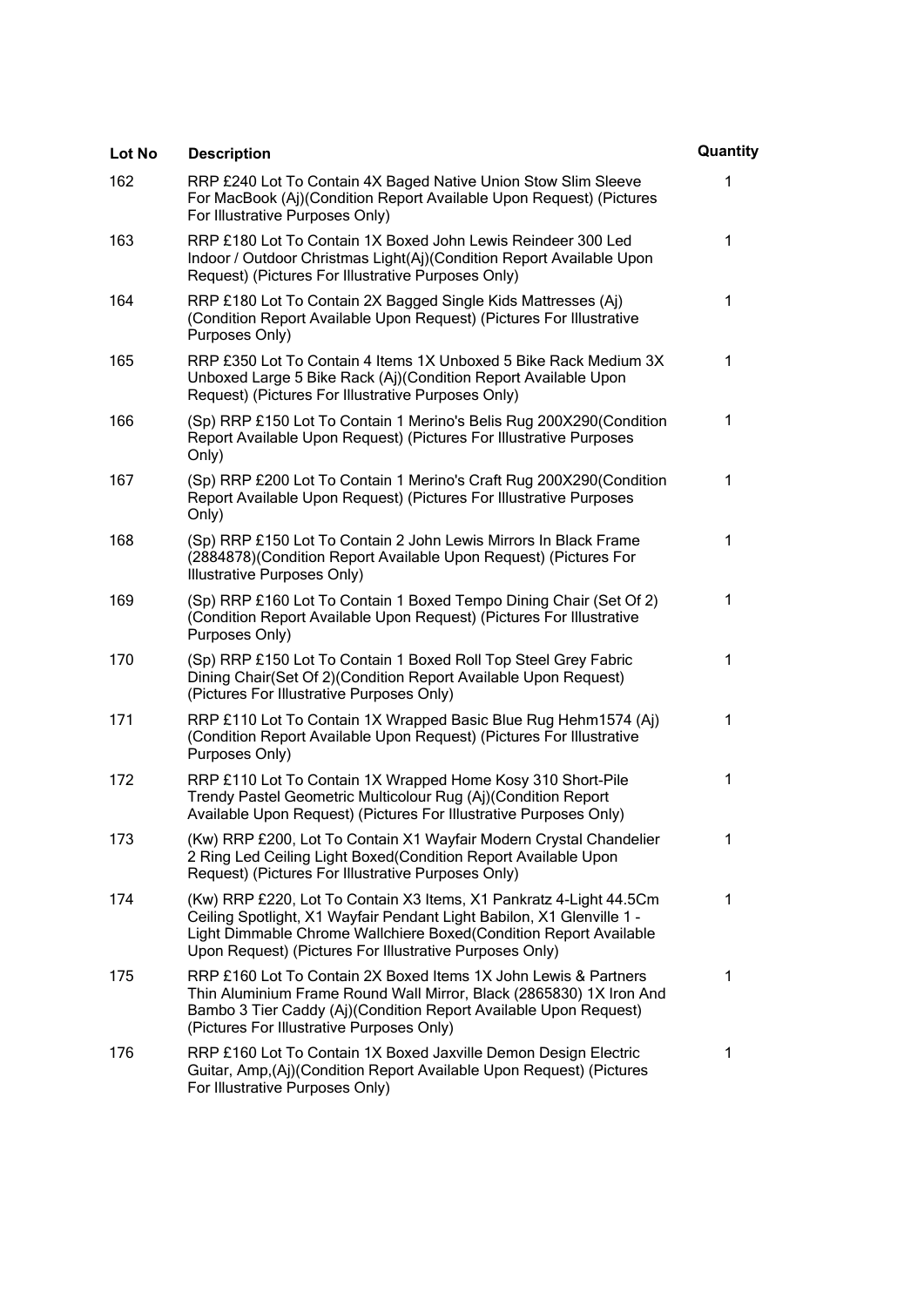| Lot No | <b>Description</b>                                                                                                                                                                                                      | Quantity |
|--------|-------------------------------------------------------------------------------------------------------------------------------------------------------------------------------------------------------------------------|----------|
| 177    | RRP £300 Lot To Contain 1X Boxed Shark Hz400Ukt, Vacuum Cleaner,<br>Blue & Grey (Aj)(Condition Report Available Upon Request) (Pictures<br>For Illustrative Purposes Only)                                              | 1        |
| 178    | (Sp) RRP £200 Lot To Contain 8 John Lewis Christmas Tree Skirts (No<br>Tags)(Condition Report Available Upon Request) (Pictures For<br>Illustrative Purposes Only)                                                      | 1        |
| 179    | (Sp) RRP £100 Lot To Contain 1 John Lewis 40 Litre Touch Bin In Grey<br>(8226909)(Condition Report Available Upon Request) (Pictures For<br>Illustrative Purposes Only)                                                 | 1        |
| 180    | RRP £250 Lot To Contain 1X Boxed 2 Dark Grey Scroll Button Grey<br>Dining Chair (Aj)(Condition Report Available Upon Request) (Pictures<br>For Illustrative Purposes Only)                                              | 1        |
| 181    | RRP £140 Lot To Contain 1X Boxed Open Soft Close Step Trash Can,<br>7.9 Gallon, Gray (Aj)(Condition Report Available Upon Request)<br>(Pictures For Illustrative Purposes Only)                                         | 1        |
| 182    | RRP £150 Lot To Contain 1X Boxed Harlem Floor Lamp Shade (Aj)<br>(Condition Report Available Upon Request) (Pictures For Illustrative<br>Purposes Only)                                                                 | 1        |
| 183    | RRP £300 Lot To Contain 1X Wrapped Large Rug Light Grey<br>170 Aî240 Cm (Aj) (Condition Report Available Upon Request) (Pictures<br>For Illustrative Purposes Only)                                                     | 1        |
| 184    | RRP £350 Lot To Contain 1X Wrapped Silentnight Double Mattress (Aj)<br>(Condition Report Available Upon Request) (Pictures For Illustrative<br>Purposes Only)                                                           | 1        |
| 185    | RRP £250 Lot To Contain 1X Wrapped Pressed And Rolled Mattresses<br>135Aî190Cm (Aj)(Condition Report Available Upon Request) (Pictures<br>For Illustrative Purposes Only)                                               | 1        |
| 186    | RRP £250 Lot To Contain 1X Wrapped Pressed And Rolled Mattress<br>135Aî190Cm (3130348)(Aj)(Condition Report Available Upon Request)<br>(Pictures For Illustrative Purposes Only)                                        | 1        |
| 187    | RRP £250 Lot To Contain 1X Boxed Quartz Kitchen Sink Granite -<br>Black(Aj)(Condition Report Available Upon Request) (Pictures For<br>Illustrative Purposes Only)                                                       | 1        |
| 188    | RRP £150 Lot To Contain 1X Boxed Rio Steel Grey Dining Chair<br>Rio102 (Aj)(Condition Report Available Upon Request) (Pictures For<br>Illustrative Purposes Only)                                                       | 1        |
| 189    | RRP £290 Lot To Contain 1X Boxed Internal Cooker Hood Fan (Aj)<br>(Condition Report Available Upon Request) (Pictures For Illustrative<br>Purposes Only)                                                                | 1        |
| 190    | RRP £290 Lot To Contain 1X Boxed Internal Cooker Hood Fan (Aj)<br>(Condition Report Available Upon Request) (Pictures For Illustrative<br>Purposes Only)                                                                | 1        |
| 191    | RRP £150 Lot To Contain 2 Boxed Items 1X Automatic Ice Cream<br>Maker With Freeze Bowl 1X Kitchen Clark Dispenser Disney (Aj)<br>(Condition Report Available Upon Request) (Pictures For Illustrative<br>Purposes Only) | 1        |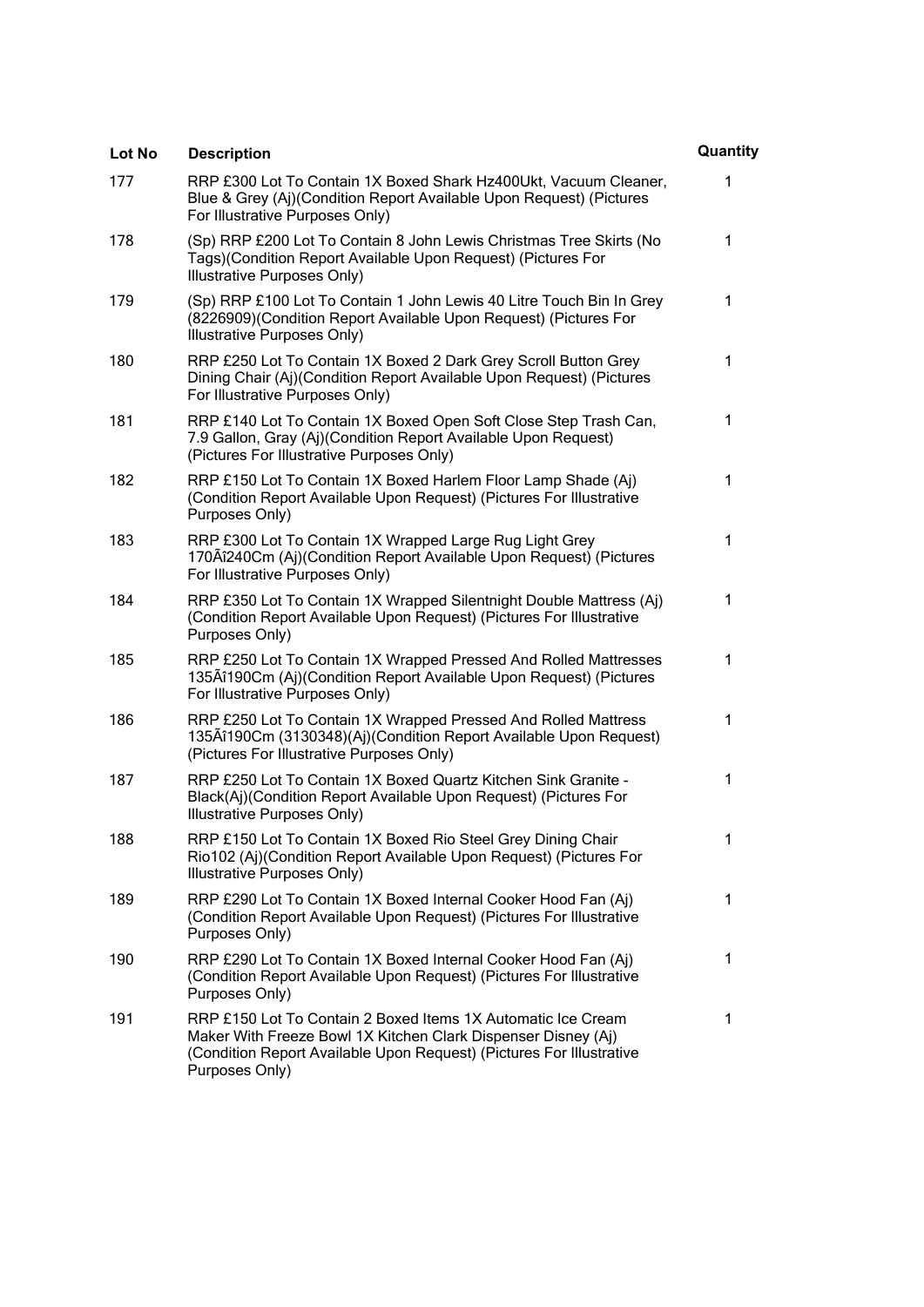| Lot No | <b>Description</b>                                                                                                                                                                                                                                                                       | Quantity |
|--------|------------------------------------------------------------------------------------------------------------------------------------------------------------------------------------------------------------------------------------------------------------------------------------------|----------|
| 192    | RRP £200 Lot Of 9 John Lewis Willow Tree Skirt Red And Brown 70Cm<br>X 28Cm (Aj)(Condition Report Available Upon Request) (Pictures For<br>Illustrative Purposes Only)                                                                                                                   | 1        |
| 193    | RRP £150 Lot Of 6 RRP £200 Lot Of 9 Willow Tree Skirt Brown 70Cm X<br>28Cm (Aj)(Condition Report Available Upon Request) (Pictures For<br>Illustrative Purposes Only)                                                                                                                    | 1        |
| 194    | (Kw) RRP £130, Lot To Contain X3 Items, X1 Wayfair Axelrod 5 Light<br>Candle Style Chandelier, X1 Wayfair Booth 5 Light Candle Style<br>Chandelier, X1 Wayfair Brenner 1 Light Wallchiere Boxed(Condition<br>Report Available Upon Request) (Pictures For Illustrative Purposes<br>Only) | 1        |
| 195    | RRP £100 Lot To Contain 4X Boxed Jasper Conran Calvello Flutes<br>Crystal Glass(Aj)(Condition Report Available Upon Request) (Pictures<br>For Illustrative Purposes Only)                                                                                                                | 1        |
| 196    | RRP £200 Lot To Contain 1X Wrapped Medallion Salt & Pepper Rug<br>170X240Cm (Aj)(Condition Report Available Upon Request) (Pictures<br>For Illustrative Purposes Only)                                                                                                                   | 1        |
| 197    | RRP £150 Lot To Contain 2 X Boxed Item To Include 1 X Beldray<br>Cordless Vacuum And 1 X Me9585/01 Soundbar (Jm)(Condition Report<br>Available Upon Request) (Pictures For Illustrative Purposes Only)                                                                                   | 1        |
| 198    | (Kw) RRP £200 Lot To Contain 1X Gas Cooker Hob, Boxed(Condition<br>Report Available Upon Request) (Pictures For Illustrative Purposes<br>Only)                                                                                                                                           | 1        |
| 199    | RRP £240 Lot To Contain 1 Extractor Fan (Jm) (Condition Report<br>Available Upon Request) (Pictures For Illustrative Purposes Only)                                                                                                                                                      | 1        |
| 200    | RRP £180 Lot To Contain 3 Boxed Items Including 1 X John Lewis &<br>Partners Coastal Textured Full Length Mirror, 120 X 40Cm, White And 2<br>X Forté For iPhone (Jm)(Condition Report Available Upon Request)<br>(Pictures For Illustrative Purposes Only)                               | 1        |
| 201    | RRP £885 Lot To Contain Vispring Leda Full Depth Upholstered<br>Headboard, King Size, Amatheon Wolf, Fsc-Certified (Chipboard) (Jm)<br>(Condition Report Available Upon Request) (Pictures For Illustrative<br>Purposes Only)                                                            | 1        |
| 202    | RRP £350 Lot To Contain Assorted John Lewis Clothings Men &<br>Women (Aj)(Condition Report Available Upon Request) (Pictures For<br>Illustrative Purposes Only)                                                                                                                          | 1        |
| 203    | RRP £200 Lot To Contain Unboxed John Lewis & Partners 2 Section<br>Recycling Bin, 60L, Stainless Steel(Aj)(Condition Report Available Upon<br>Request) (Pictures For Illustrative Purposes Only)                                                                                         | 1        |
| 204    | RRP £200 Lot To Contain 1X Boxed Ductless Island Cooker Hood Steel<br>(Aj)(Condition Report Available Upon Request) (Pictures For Illustrative<br>Purposes Only)                                                                                                                         | 1        |
| 205    | RRP £200 Lot To Contain 1X Boxed Assorted Women's Clothings (Aj)<br>(Condition Report Available Upon Request) (Pictures For Illustrative<br>Purposes Only)                                                                                                                               | 1        |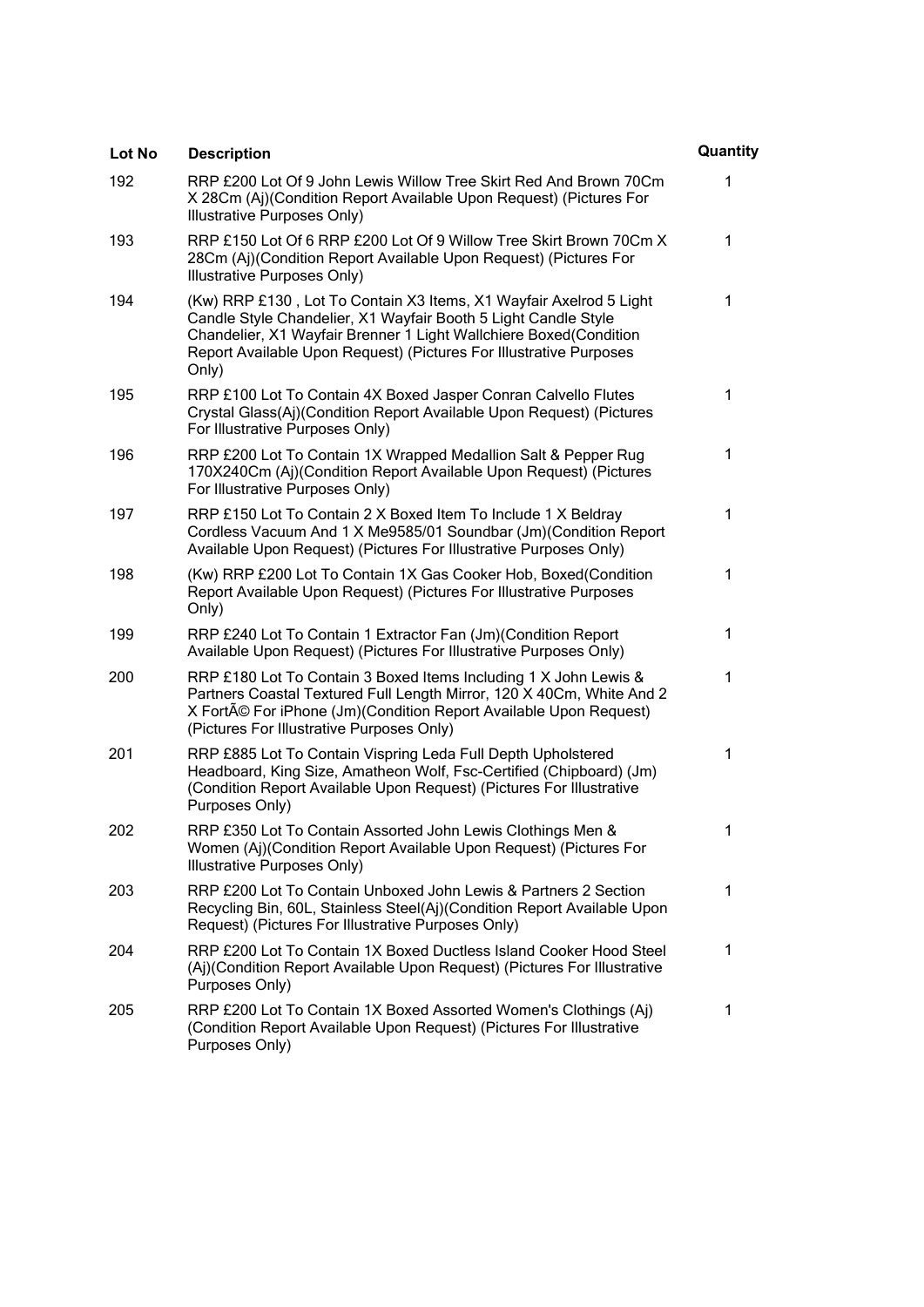| Lot No | <b>Description</b>                                                                                                                                                                                                                                                                                                                                        | Quantity |
|--------|-----------------------------------------------------------------------------------------------------------------------------------------------------------------------------------------------------------------------------------------------------------------------------------------------------------------------------------------------------------|----------|
| 206    | RRP £200 Lot To Contain 1X Unboxed Instantpot Duo Crisp & Air Fryer<br>Multicooker Ip-Duo-Crisp80 (Aj)(Condition Report Available Upon<br>Request) (Pictures For Illustrative Purposes Only)                                                                                                                                                              | 1        |
| 207    | RRP £150 Lot To Contain 1X Boxed John Lewis & Partners 2 Section<br>Fingerprint Proof Recycling Bin, 60L, Stainless Steel (Aj)(Condition<br>Report Available Upon Request) (Pictures For Illustrative Purposes<br>Only)                                                                                                                                   | 1        |
| 208    | RRP £220 Lot To Contain 7 Items 1X Boxed Arc Dessert Cutlery 1X<br>Boxed John Lewis 700MI Steel Teapot 1X Unboxed Electric Glass Salt<br>& Pepper Grinder 1X Bagged Powerful 1.5L Variable Speed & Pulse<br>Jug Blender 500W Black 3X Bagged Non Stick Pans (Aj)(Condition<br>Report Available Upon Request) (Pictures For Illustrative Purposes<br>Only) | 1        |
| 209    | RRP £190 Lot To Contain 3X Items 1X Boxed Dualit 1.5L Jug Kettle 1X<br>Unboxed John Lewis White Double Toaster 1X John Lewis & Partners<br>Filter Coffee Machine, Stainless Steel(Aj)(Condition Report Available<br>Upon Request) (Pictures For Illustrative Purposes Only)                                                                               | 1        |
| 210    | RRP £200 Lot To Contain 7X Boxed Items 1X Premium Pack For<br>Samsung S10 Plus 6X Xqisit 3 Port Fast Charging Power Bank<br>(Condition Report Available Upon Request) (Pictures For Illustrative<br>Purposes Only)                                                                                                                                        | 1        |
| 211    | RRP £200 Lot To Contain 3X Boxed Items 1X Box Containing 3 Boxes<br>Of Jasper Conran Calvello Flutes Crystal Glass 2X Boxed Candle<br>Holders(Aj)(Condition Report Available Upon Request) (Pictures For<br>Illustrative Purposes Only)                                                                                                                   | 1        |
| 212    | RRP £180 Lot To Contain 3 Boxed Sennheiser Headphones Hd206(Aj)<br>(Condition Report Available Upon Request) (Pictures For Illustrative<br>Purposes Only)                                                                                                                                                                                                 | 1        |
| 213    | RRP £140 Lot To Contain 4X Boxed Starlink Battle For Atlas Ps4 (Aj)<br>(Condition Report Available Upon Request) (Pictures For Illustrative<br>Purposes Only)                                                                                                                                                                                             | 1        |
| 214    | RRP £190 Lot To Contain 3X Items 1X Boxed Clumbia French 8 Cup<br>Coffee Maker 1X Boxed Cookworks Tb508Ae Powerful 1.5L Variable<br>Speed & Pulse Jug Blender Black 1X Unboxed Tefal 1L Stainless Steel<br>Kettle (Aj)(Condition Report Available Upon Request) (Pictures For<br>Illustrative Purposes Only)                                              | 1        |
| 215    | RRP £190 Lot To Contain 3X Items 1X Bagged Rockjam Guitar Bag 1X<br>Boxed Rockjam Wireless Microphone 1X Boxed Rockjam Duo Wireless<br>Karaoke Speaker (Aj)(Condition Report Available Upon Request)<br>(Pictures For Illustrative Purposes Only)                                                                                                         | 1        |
| 216    | RRP £300 Lot To Contain 1X Boxed Rockjam Drum Kit With Mesh<br>Head(Aj)(Condition Report Available Upon Request) (Pictures For<br>Illustrative Purposes Only)                                                                                                                                                                                             | 1        |
| 217    | RRP £300 Anthracite Double Flat Panel Horizontal Radiator<br>635Aî590Mm (Aj)(Condition Report Available Upon Request) (Pictures<br>For Illustrative Purposes Only)                                                                                                                                                                                        | 1        |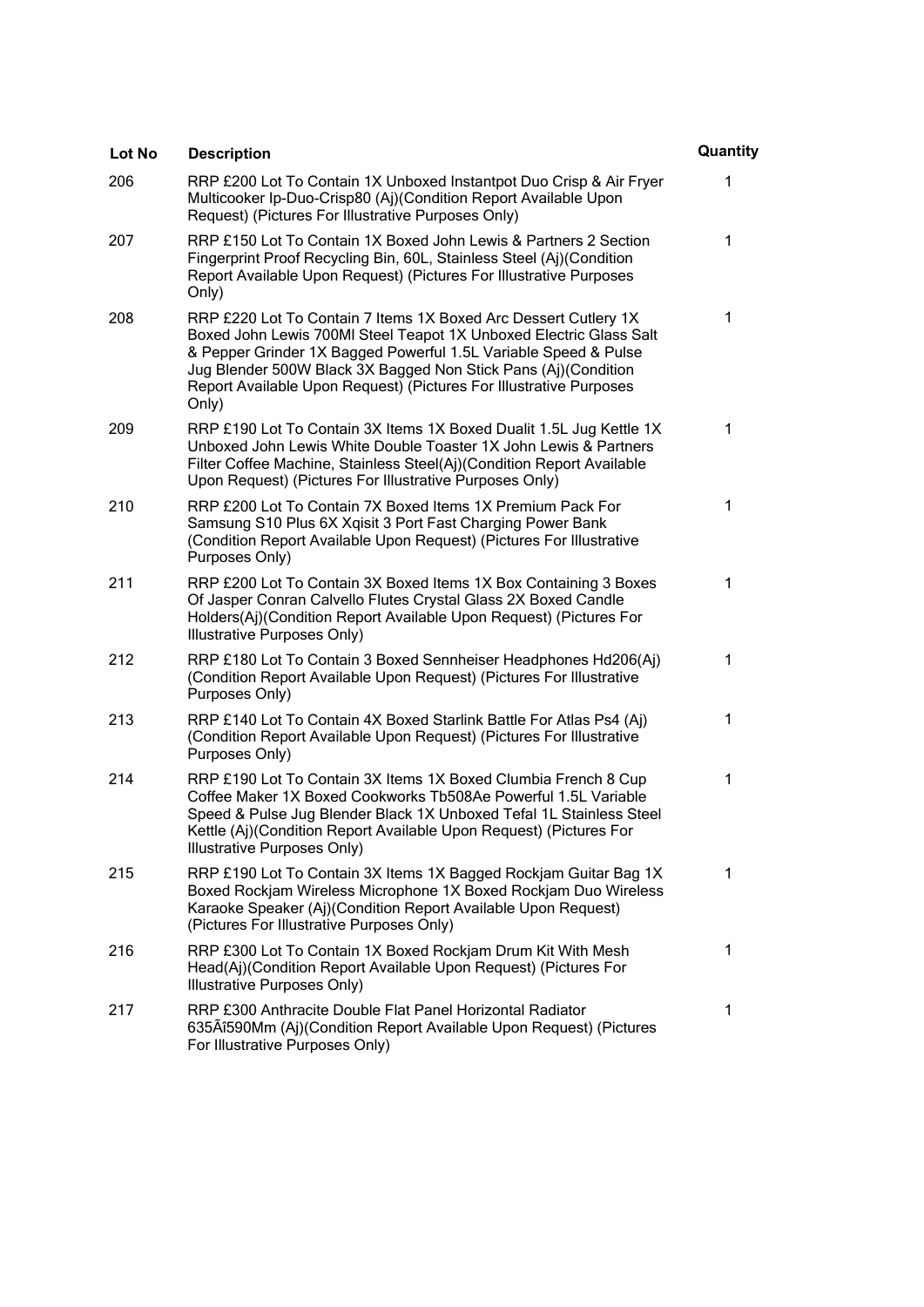| Lot No | <b>Description</b>                                                                                                                                                                                                                                                                | Quantity |
|--------|-----------------------------------------------------------------------------------------------------------------------------------------------------------------------------------------------------------------------------------------------------------------------------------|----------|
| 218    | RRP £130 Lot To Contain Alaska Upholstered Dining In Burn Beech<br>(Set Of 2) (Jm)(Condition Report Available Upon Request) (Pictures For<br>Illustrative Purposes Only)                                                                                                          | 1        |
| 219    | RRP £250 Lot To Contain 1X Boxed 800Mm Furniture Basin White (Aj)<br>(Condition Report Available Upon Request) (Pictures For Illustrative<br>Purposes Only)                                                                                                                       | 1        |
| 220    | RRP £890 Lot To Contain 1X Box Of Assorted Clothings (Aj)(Condition<br>Report Available Upon Request) (Pictures For Illustrative Purposes<br>Only)                                                                                                                                | 1        |
| 221    | RRP £160 Lot To Contain 1X Boxed 60Cm 4 Burner Stainless Steel<br>Glass Hob (Gh61Ss)(Aj)(Condition Report Available Upon Request)<br>(Pictures For Illustrative Purposes Only)                                                                                                    | 1        |
| 222    | RRP £120 Lot To Contain 1X Boxed Vibrapower Wave Vibrating Foot<br>Massager(Aj)(Condition Report Available Upon Request) (Pictures For<br>Illustrative Purposes Only)                                                                                                             | 1        |
| 223    | RRP £120 John Lewis 40L 2Section Stainless Steel Bin (Aj)(Condition<br>Report Available Upon Request) (Pictures For Illustrative Purposes<br>Only)                                                                                                                                | 1        |
| 224    | RRP £190 Lot To Contain 1X Boxed Wofi Jackson Ceiling Light Led<br>Gold, 1-Light Source(Aj)(Condition Report Available Upon Request)<br>(Pictures For Illustrative Purposes Only)                                                                                                 | 1        |
| 225    | RRP £180 Lot To Contain 1X Boxed Cook Essentials Blender 810100<br>(Aj)(Condition Report Available Upon Request) (Pictures For Illustrative<br>Purposes Only)                                                                                                                     | 1        |
| 226    | RRP £180 Lot To Contain 1X Bagged Delonghi Colours Edg355.B1(Aj)<br>(Condition Report Available Upon Request) (Pictures For Illustrative<br>Purposes Only)                                                                                                                        | 1        |
| 227    | RRP £180 Lot To Contain 2X Bagged John Lewis Eyelet Curtains<br>167Cm X 228Cm Grey/Cream (1909198)(Aj)(Condition Report<br>Available Upon Request) (Pictures For Illustrative Purposes Only)                                                                                      | 1        |
| 228    | RRP £190 Lot To Contain 4 Unboxed Items 3X Cylon 600W Power<br>Supply 1X Aerocool Integrator 700W Psu (Aj)(Condition Report<br>Available Upon Request) (Pictures For Illustrative Purposes Only)                                                                                  | 1        |
| 229    | RRP £180 Lot To Contain 5X Boxed Items 2X Native Union Leather<br>Case For Air pods 1X Native Union Night Cable 1X Native Union Belt<br>Universal Usb A To C 1X Native Union Belt Watch(Aj)(Condition Report<br>Available Upon Request) (Pictures For Illustrative Purposes Only) |          |
| 230    | RRP £220 Lot To Contain 4X Boxed Items 1X Native Union Belt Watch<br>3X Decoded Leather Case Wallet (Aj)(Condition Report Available Upon<br>Request) (Pictures For Illustrative Purposes Only)                                                                                    | 1        |
| 231    | RRP £200 Lot To Contain 4X Boxed Ladies Shoes (Aj)(Condition<br>Report Available Upon Request) (Pictures For Illustrative Purposes<br>Only)                                                                                                                                       | 1        |
| 232    | RRP £220 Lot To Contain 5X Boxed Items 1X Native Union Lightning<br>Cable 1X Protection Pack For A51 3X Decoded Leather Case Wallet<br>(Aj)(Condition Report Available Upon Request) (Pictures For Illustrative<br>Purposes Only)                                                 | 1        |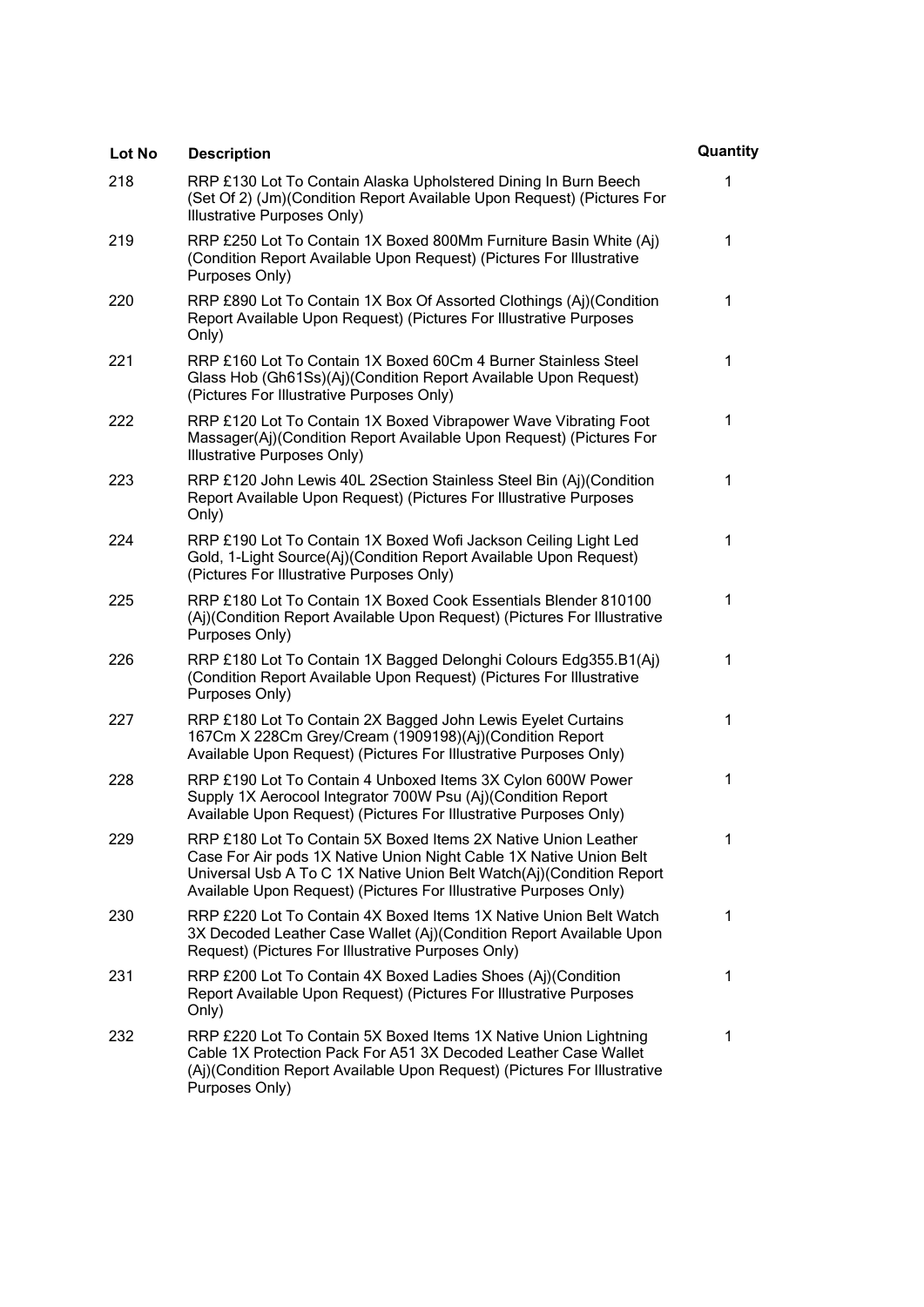| Lot No | <b>Description</b>                                                                                                                                                                                                             | Quantity |
|--------|--------------------------------------------------------------------------------------------------------------------------------------------------------------------------------------------------------------------------------|----------|
| 233    | RRP £185 Lot To Contain 7X Items 5X Speech Sound Builder 1X<br>Drawbot Line Following Electronic Robot 1X Forte Magic Safe Stand<br>(Aj)(Condition Report Available Upon Request) (Pictures For Illustrative<br>Purposes Only) | 1        |
| 234    | RRP £170 Lot To Contain 2X Unboxed John Lewis Tilda Crossbody<br>Black Handbag (Aj)(Condition Report Available Upon Request)<br>(Pictures For Illustrative Purposes Only)                                                      | 1        |
| 235    | RRP £250Lot To Contain 2X Boxed Items 1X Cook's Essentials 1.5L<br>Blender Black 1X Rangemaster 4 Slice Toaster (Aj)(Condition Report<br>Available Upon Request) (Pictures For Illustrative Purposes Only)                     | 1        |
| 236    | RRP £250 Lot To Contain 7X Boxed Items 4X Xqisit 3 Port Fast<br>Charging Power Bank Red 3X Forte Magic Safe Stand(Aj)(Condition<br>Report Available Upon Request) (Pictures For Illustrative Purposes<br>Only)                 | 1        |
| 237    | RRP £350 Lot To Contain 1X Boxed Innocenti Wall Mounted Electric<br>Fire Icon940Bk(Aj)(Condition Report Available Upon Request) (Pictures<br>For Illustrative Purposes Only)                                                   | 1        |
| 238    | RRP £150 Lot To Contain 1X Wrapped Dining Chairs Light Grey Dining<br>Chair With Studded Detail (Aj)(Condition Report Available Upon<br>Request) (Pictures For Illustrative Purposes Only)                                     | 1        |
| 239    | RRP £200 Lot To Contain 1X Boxed Ninja 3-In-1 Food Processor -<br>Bn800Uk(Aj)(Condition Report Available Upon Request) (Pictures For<br>Illustrative Purposes Only)                                                            | 1        |
| 240    | RRP £560 Lot To Contain 1X Boxed Assorted Nightwear (Aj)(Condition<br>Report Available Upon Request) (Pictures For Illustrative Purposes<br>Only)                                                                              | 1        |
| 241    | RRP £150 Lot To Contain 1X Boxed Econolux 60Cm Ceramic Hob<br>Touch Control(Aj)(Condition Report Available Upon Request) (Pictures<br>For Illustrative Purposes Only)                                                          | 1        |
| 242    | RRP £180 Lot To Contain 1X Boxed Stainless Steel Cooker Hood (Aj)<br>(Condition Report Available Upon Request) (Pictures For Illustrative<br>Purposes Only)                                                                    | 1        |
| 243    | RRP £200 Lot To Contain 1X Boxed Victrola Empire 6 In 1 3 Speed<br>Turntable(Aj)(Condition Report Available Upon Request) (Pictures For<br>Illustrative Purposes Only)                                                         | 1        |
| 244    | RRP £200 Lot To Contain 1X Boxed Curved Glass Cooker Hood<br>Ubscg60Bk(Aj)(Condition Report Available Upon Request) (Pictures For<br>Illustrative Purposes Only)                                                               | 1        |
| 245    | RRP £200 Lot To Contain 1X Boxed Touch Control Chimney Cooker<br>Hood 60Cm(Aj)(Condition Report Available Upon Request) (Pictures<br>For Illustrative Purposes Only)                                                           | 1        |
| 246    | RRP £150 Lot To Contain 1X Boxed Jasper Conran Calvello Flutes<br>Crystal Glass (Aj)(Condition Report Available Upon Request) (Pictures<br>For Illustrative Purposes Only)                                                     | 1        |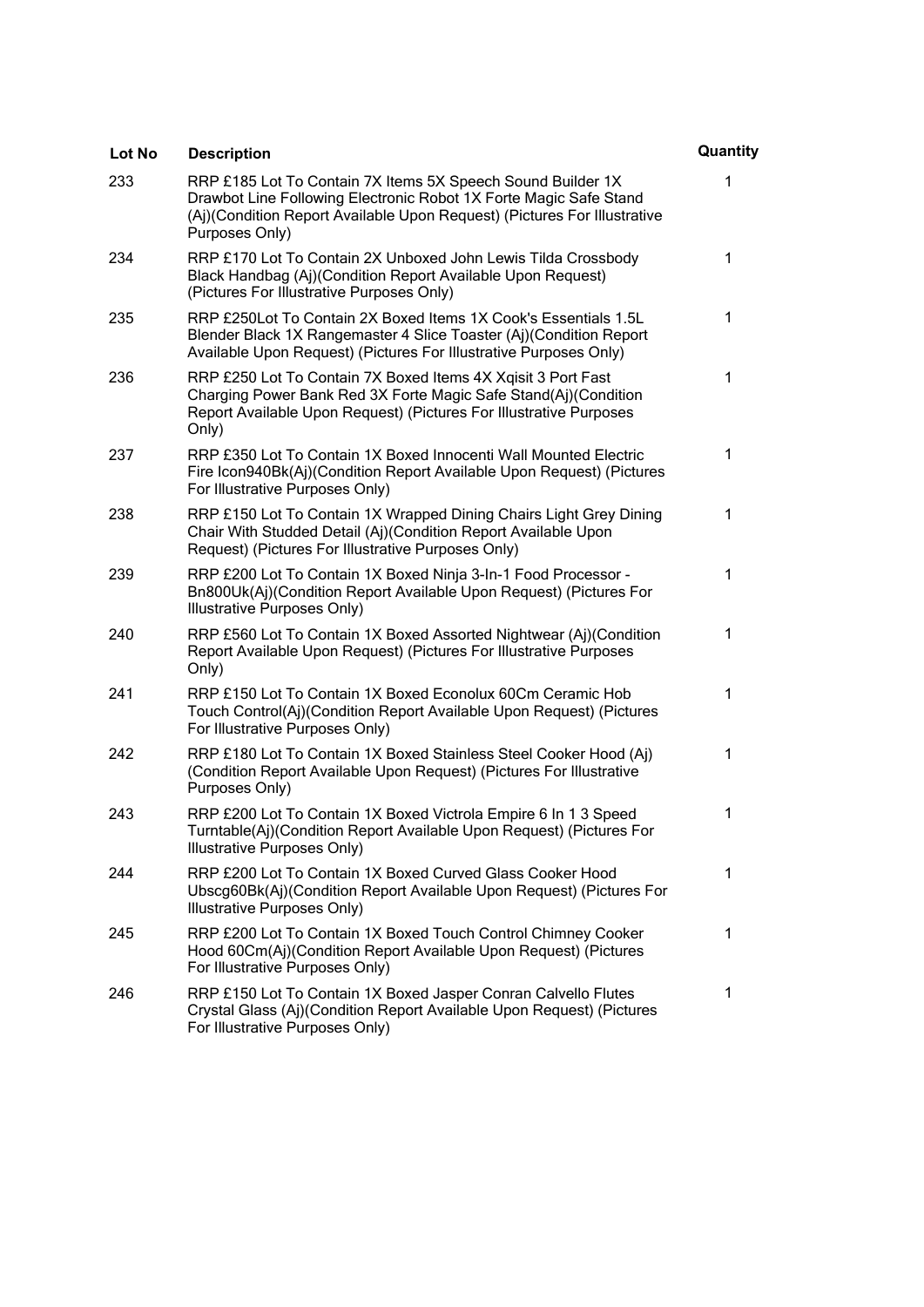| Lot No | <b>Description</b>                                                                                                                                                                                                                                                                            | Quantity |
|--------|-----------------------------------------------------------------------------------------------------------------------------------------------------------------------------------------------------------------------------------------------------------------------------------------------|----------|
| 247    | RRP £200 Lot To Contain 5X Boxed Items 2X Back Therapy Pad<br>Muscle Stimulation 2X Decoded Pencil Sleeve 1X Native Union Air<br>pods Cover Case(Aj)(Condition Report Available Upon Request)<br>(Pictures For Illustrative Purposes Only)                                                    | 1        |
| 248    | RRP £170 Lot To Contain 3X Boxes 2X Men's Trainers Size 7Uk And<br>8Uk 1X Akg Y50 Bluetooth Headphones (Aj)(Condition Report Available<br>Upon Request) (Pictures For Illustrative Purposes Only)                                                                                             | 1        |
| 249    | RRP £180 Lot To Contain 5X Items 1X Bagged Safemore Power<br>Extension 1X Boxed John Lewis Pedestal Bin 3L 1X Boxed Chelsea<br>Adjustable Wall Light 1X Tony Task Desk Lamp 1X Lolly Table Lamp<br>(Aj)(Condition Report Available Upon Request) (Pictures For Illustrative<br>Purposes Only) | 1        |
| 250    | RRP £200 Lot To Contain 4X Unboxed Items 2X Aerocool Integrator<br>600W Psu 1X Aerocool Bronze 650W Psu 1X Aerocool 600W Integrator<br>Psu (Aj)(Condition Report Available Upon Request) (Pictures For<br>Illustrative Purposes Only)                                                         | 1        |
| 251    | (Kw) RRP £150, Lot To Contain X3 Items, X1 Stm Half Shell, Protective<br>Case For Ipad Air 4Th Gen/Ipad Pro 11" 2Nd Gen/11" 1St Gen, X2<br>Decoded Leather Case Wallet For iPhone 12 & 12Pro Boxed(Condition<br>Report Available Upon Request) (Pictures For Illustrative Purposes<br>Only)   | 1        |
| 252    | (Kw) RRP £150, Lot To Contain X3 Decoded Leather Case Wallet For<br>iPhone 12 & 12Pro Boxed(Condition Report Available Upon Request)<br>(Pictures For Illustrative Purposes Only)                                                                                                             | 1        |
| 253    | (Kw) RRP £150, Lot To Contain X3 Decoded Leather Case Wallet For<br>iPhone 12 & 12Pro Boxed(Condition Report Available Upon Request)<br>(Pictures For Illustrative Purposes Only)                                                                                                             | 1        |
| 254    | (Kw) RRP £130, Lot To Contain X6 Items, X5 Xqisit Protection Pack For<br>Various Devices - Samsung A51 & A71, X1 Xqisit Premium Power Bank<br>12000 Mah Boxed(Condition Report Available Upon Request) (Pictures<br>For Illustrative Purposes Only)                                           | 1        |
| 255    | (Kw) RRP £130, Lot To Contain X6 Items, X5 Xqisit Protection Pack For<br>Samsung A21S, X1 Xqisit Premium Power Bank 12000 Mah Boxed<br>(Condition Report Available Upon Request) (Pictures For Illustrative<br>Purposes Only)                                                                 | 1        |
| 256    | (Kw) RRP £230, Lot To Contain X1 Cook's Essentials 1.5L Blender With<br>Two Speed And Pulse Functions Boxed(Condition Report Available<br>Upon Request) (Pictures For Illustrative Purposes Only)                                                                                             | 1        |
| 257    | (Kw) RRP £250, Lot To Contain X1 John Lewis & Partners Charlotte<br>Cotbed Boxed(Condition Report Available Upon Request) (Pictures For<br><b>Illustrative Purposes Only)</b>                                                                                                                 | 1        |
| 258    | RRP £250, Lot To Contain X1 John Lewis & Partners Charlotte Cotbed<br>Boxed (Aj)(Condition Report Available Upon Request) (Pictures For<br>Illustrative Purposes Only)                                                                                                                        | 1        |
| 259    | RRP £250, Lot To Contain X1 John Lewis & Partners Charlotte Cotbed<br>Boxed (Aj)(Condition Report Available Upon Request) (Pictures For<br>Illustrative Purposes Only)                                                                                                                        | 1        |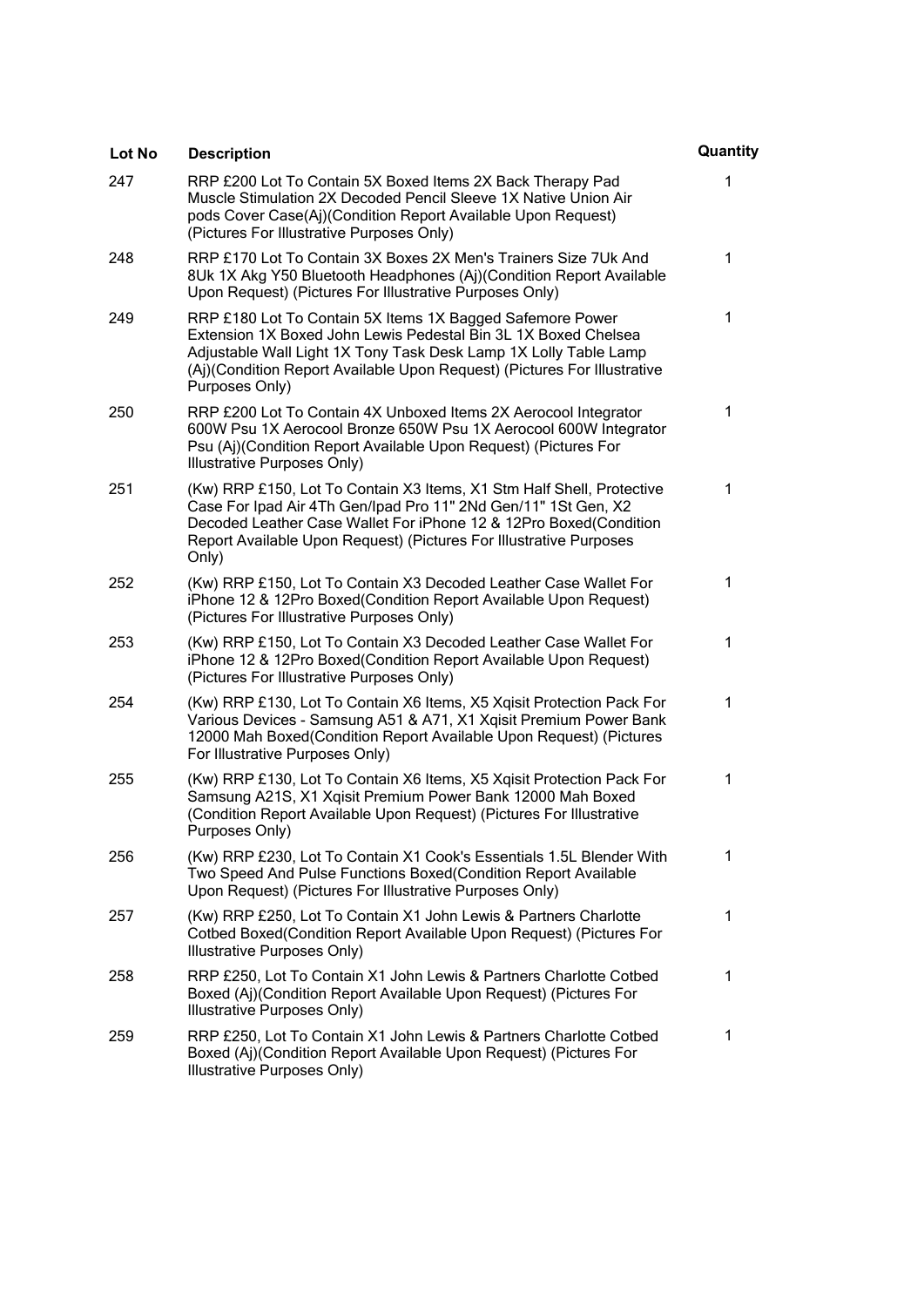| Lot No | <b>Description</b>                                                                                                                                                                                                                                     | Quantity |
|--------|--------------------------------------------------------------------------------------------------------------------------------------------------------------------------------------------------------------------------------------------------------|----------|
| 260    | RRP £250, Lot To Contain X1 John Lewis & Partners Charlotte Cotbed<br>Boxed (Aj)(Condition Report Available Upon Request) (Pictures For<br>Illustrative Purposes Only)                                                                                 | 1        |
| 261    | RRP £300 Lot To Contain 1X Boxed Ferrex Cordless 40V Lawnmower<br>(Aj(Condition Report Available Upon Request) (Pictures For Illustrative<br>Purposes Only)                                                                                            | 1        |
| 262    | RRP £150 Lot To Contain 1X Boxed Curva Trend Floor Lamp (Aj)<br>(Condition Report Available Upon Request) (Pictures For Illustrative<br>Purposes Only)                                                                                                 | 1        |
| 263    | RRP £250 Lot To Contain 2X Boxed Items Containing 24X Drawbot<br>Line Following Electronic Robot (Aj)(Condition Report Available Upon<br>Request) (Pictures For Illustrative Purposes Only)                                                            | 1        |
| 264    | RRP £180 Lot To Contain 7X Boxed Jasper Conran Calvello Flutes<br>Crystal Glass(Aj)(Condition Report Available Upon Request) (Pictures<br>For Illustrative Purposes Only)                                                                              | 1        |
| 265    | RRP £150 Lot To Contain 1X Boxed Rattan Laundry Basket (Aj)<br>(Condition Report Available Upon Request) (Pictures For Illustrative<br>Purposes Only)                                                                                                  | 1        |
| 266    | RRP £130 Lot To Contain 2X Boxed John Lewis Magna Park Non<br>Binnable (Aj)(Condition Report Available Upon Request) (Pictures For<br>Illustrative Purposes Only)                                                                                      | 1        |
| 267    | RRP £280Lot To Contain 2X Boxed Items 1X Low Fat Grill Gotham<br>Steel 1X Cook's Essentials 1.5L Compact Touch Screen Digital Air<br>Fryer Preset Programmes(Aj)(Condition Report Available Upon<br>Request) (Pictures For Illustrative Purposes Only) | 1        |
| 268    | RRP £150 Lot To Contain 2X Boxed Items 1X Box Containing 12X<br>Drawbot Line Following Electronic Robot 1X Usb Table Fan (Aj)<br>(Condition Report Available Upon Request) (Pictures For Illustrative<br>Purposes Only)                                | 1        |
| 269    | RRP £180 Lot To Contain 4X Boxed Items 2X Native Union Drop<br>Wireless Charger 1X Leather Air pod Case 1X Native Union Night<br>Cable Lightning (Aj)(Condition Report Available Upon Request)<br>(Pictures For Illustrative Purposes Only)            | 1        |
| 270    | RRP £200 Lot To Contain 4X Boxed Items 1X John Lewis 125 Scientific<br>Challenge Set 3X Stm Ipad Cases(Aj)(Condition Report Available Upon<br>Request) (Pictures For Illustrative Purposes Only)                                                       | 1        |
| 271    | RRP £180 Lot To Contain 2X Ladies Handbag Maroon And Black<br>(3180328) (Aj)(Condition Report Available Upon Request) (Pictures For<br>Illustrative Purposes Only)                                                                                     | 1        |
| 272    | RRP £180 Lot To Contain 6X Boxes 4X Belkin Usb C To C Usb 2X<br>Belkin 5000Mah Power Bank(Aj)(Condition Report Available Upon<br>Request) (Pictures For Illustrative Purposes Only)                                                                    | 1        |
| 273    | RRP £160 Lot To Contain 6X Boxes 5X Belkin Usb C To C Usb 1X<br>Belkin 5000Mah Power Bank(Aj)(Condition Report Available Upon<br>Request) (Pictures For Illustrative Purposes Only)                                                                    | 1        |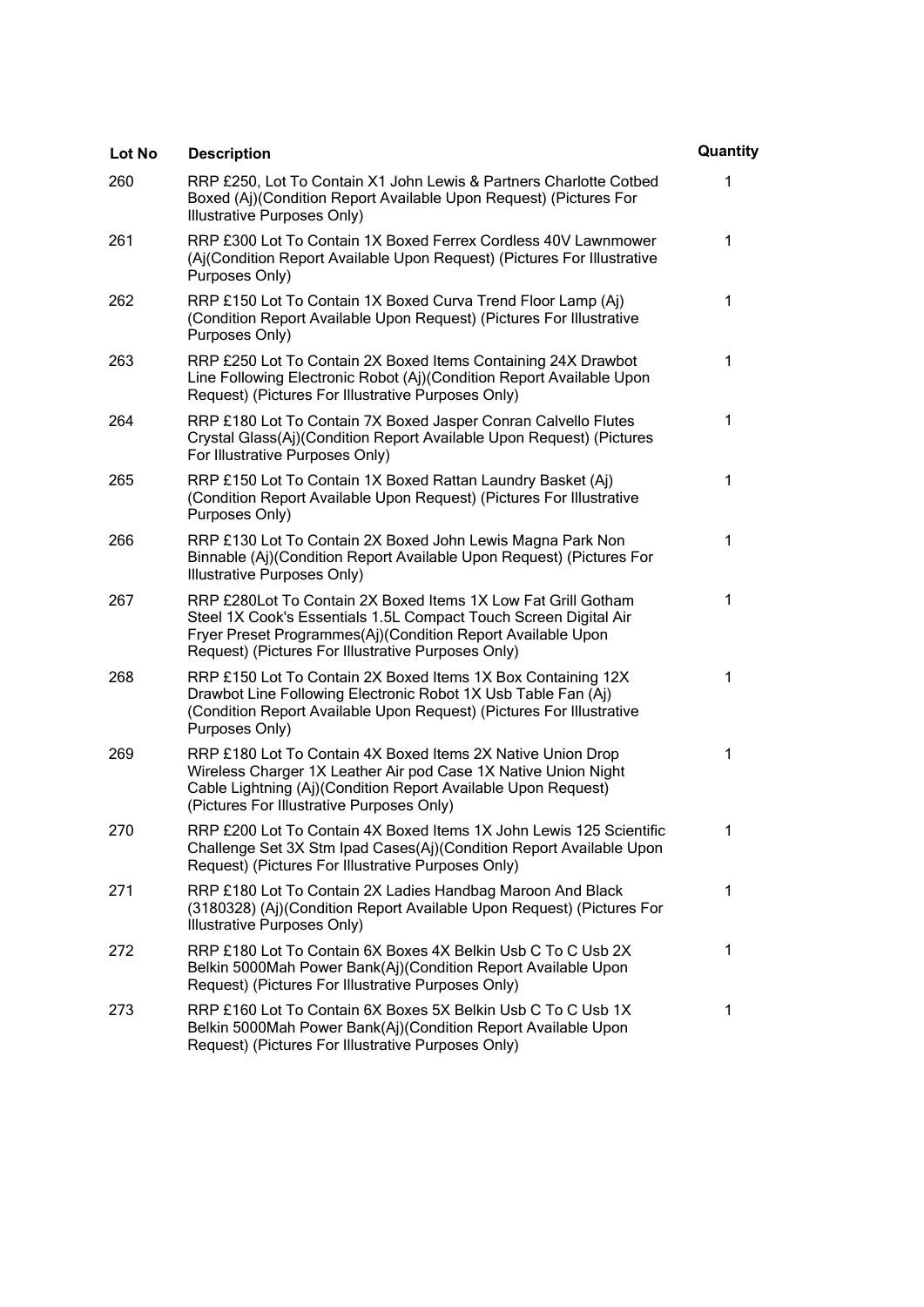| Lot No | <b>Description</b>                                                                                                                                                                                                               | Quantity |
|--------|----------------------------------------------------------------------------------------------------------------------------------------------------------------------------------------------------------------------------------|----------|
| 274    | RRP £200 Lot To Contain 5X Items 2X Boxed Ultimate Brows Set Box<br>1X Travel Vanity Case Lip-gloss 2X White Multi Colour Unicorn (Aj)<br>(Condition Report Available Upon Request) (Pictures For Illustrative<br>Purposes Only) | 1        |
| 275    | RRP £200 Lot To Contain 8X Boxed Jasper Conran Calvello Flutes<br>Crystal Glass (Aj)(Condition Report Available Upon Request) (Pictures<br>For Illustrative Purposes Only)                                                       | 1        |
| 276    | RRP £200 Lot To Contain 4X Boxed Decoded Leather Case Wallet (Aj)<br>(Condition Report Available Upon Request) (Pictures For Illustrative<br>Purposes Only)                                                                      | 1        |
| 277    | RRP £200 Lot To Contain 4X Boxed Decoded Leather Case Wallet (Aj)<br>(Condition Report Available Upon Request) (Pictures For Illustrative<br>Purposes Only)                                                                      | 1        |
| 278    | RRP £250 Lot To Contain 4X Boxes 3X Damascus 67 In-H3152 Basin<br>Mixer 1X Damascus 67 In-H3001(Aj)(Condition Report Available Upon<br>Request) (Pictures For Illustrative Purposes Only)                                        | 1        |
| 279    | RRP £280 Lot To Contain 1X Boxed John Lewis Original 1227 Floor<br>Lamp(Aj)(Condition Report Available Upon Request) (Pictures For<br>Illustrative Purposes Only)                                                                | 1        |
| 280    | RRP £180 Lot To Contain 2X Boxed Items 1X Stylish Grey Pendant<br>Shade 1X Silk Drum Lamp Shade (Aj)(Condition Report Available Upon<br>Request) (Pictures For Illustrative Purposes Only)                                       | 1        |
| 281    | RRP £200 Lot To Contain 1X Boxed John Lewis Everyday Stroller<br>Charcoal(Aj)(Condition Report Available Upon Request) (Pictures For<br>Illustrative Purposes Only)                                                              | 1        |
| 282    | RRP £200 Lot To Contain 1X Boxed John Lewis Everyday Stroller<br>Charcoal(Jm)(Condition Reports Available Upon Request) (Pictures For<br>Illustrative Purposes Only)                                                             | 1        |
| 283    | RRP £200 Lot To Contain 1X Boxed John Lewis Everyday Stroller<br>Charcoal(Jm)(Condition Reports Available Upon Request) (Pictures For<br>Illustrative Purposes Only)                                                             | 1        |
| 284    | RRP £185 Lot To Contain Andree Solid Wood Slat Back Side Chair In<br>White/Brown (Set Of 2) (Jm)(Condition Reports Available Upon<br>Request) (Pictures For Illustrative Purposes Only)                                          | 1        |
| 285    | RRP £250, Lot To Contain X1 John Lewis & Partners Charlotte Cotbed<br>Boxed (Aj)(Condition Reports Available Upon Request) (Pictures For<br>Illustrative Purposes Only)                                                          | 1        |
| 286    | RRP £250, Lot To Contain X1 John Lewis & Partners Charlotte Cotbed<br>Boxed (Aj)(Condition Reports Available Upon Request) (Pictures For<br>Illustrative Purposes Only)                                                          | 1        |
| 287    | RRP £250, Lot To Contain X1 John Lewis & Partners Charlotte Cotbed<br>Boxed (Aj)(Condition Reports Available Upon Request) (Pictures For<br>Illustrative Purposes Only)                                                          | 1        |
| 288    | RRP £850 Lot To Contain 1X Boxed Assorted Clothing's (Aj)(Condition<br>Reports Available Upon Request) (Pictures For Illustrative Purposes<br>Only)                                                                              | 1        |
|        |                                                                                                                                                                                                                                  |          |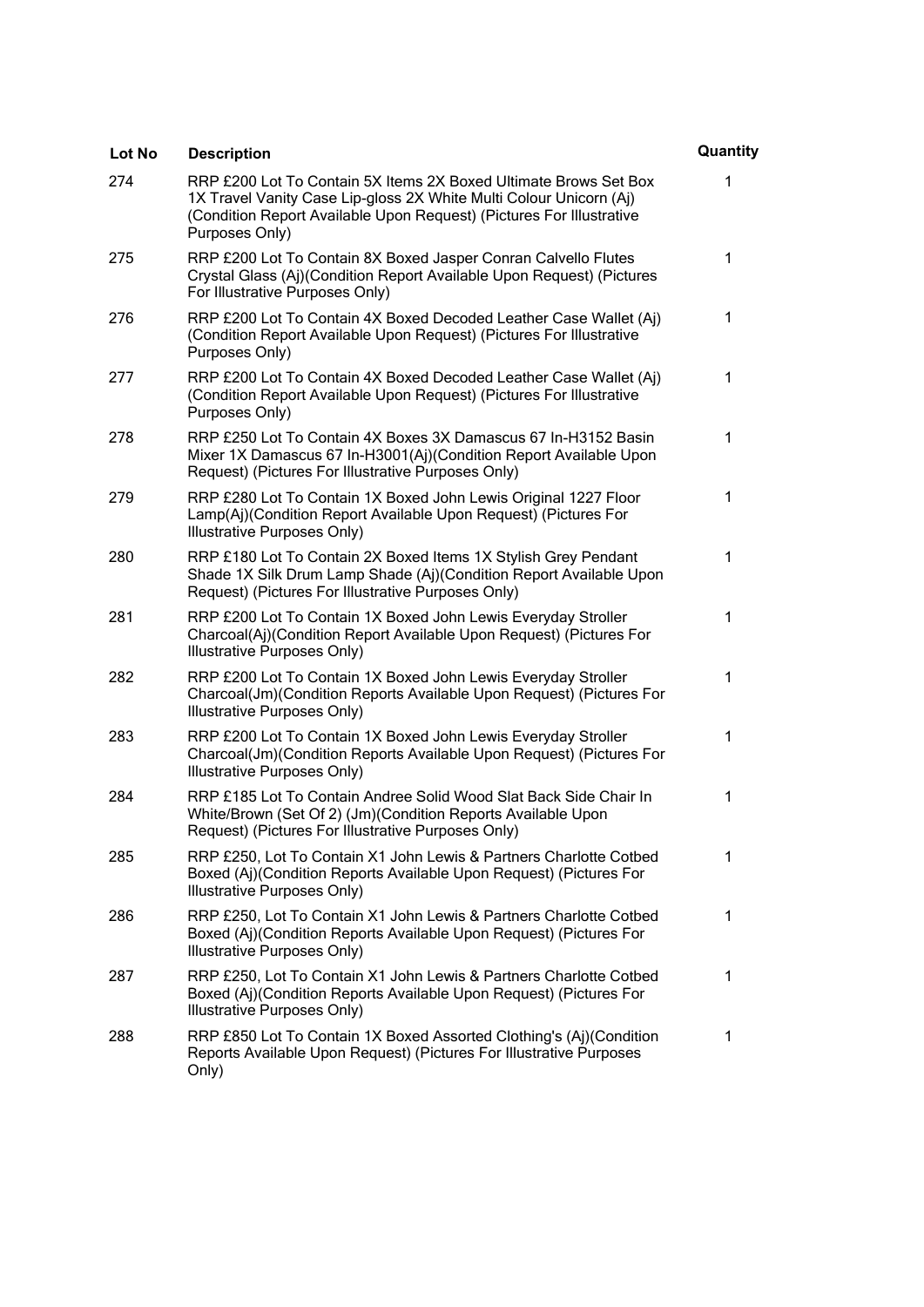| Lot No | <b>Description</b>                                                                                                                                                                                                                                             | Quantity |
|--------|----------------------------------------------------------------------------------------------------------------------------------------------------------------------------------------------------------------------------------------------------------------|----------|
| 289    | RRP £120 Lot To Contain 1X Boxed Fiona Summers Leg Master Slim<br>(Aj)(Condition Reports Available Upon Request) (Pictures For<br>Illustrative Purposes Only)                                                                                                  | 1        |
| 290    | RRP£300 Lot To Contain 4 Boxed Crandon 1 - Light Dimmable<br>Gold/White Flush Mounted Sconce (Jm)(Condition Reports Available<br>Upon Request) (Pictures For Illustrative Purposes Only)                                                                       | 1        |
| 291    | RRP £200 L To Contain 1 Stainless Steel Cooker Hood (Jm) (Condition<br>Reports Available Upon Request) (Pictures For Illustrative Purposes<br>Only)                                                                                                            | 1        |
| 292    | RRP £200 Lot To Contain 1X Boxed Smeg Titanium 32Mm Blue<br>Dinning Chair (Jm) (Condition Reports Available Upon Request)<br>(Pictures For Illustrative Purposes Only)                                                                                         | 1        |
| 293    | RRP £200 Lot To Contain 3X Boxed Items 2X Bronze Electric Kettle 1X<br>4 Slice Toaster Stainless Steel (Aj)(Condition Reports Available Upon<br>Request) (Pictures For Illustrative Purposes Only)                                                             | 1        |
| 294    | RRP £190 Lot To Contain 5X Boxed Items 1X Back To Future Car 1X 3<br>Piece Car Set 1X Ronnie Rocket Toy 1X Pop & Drop Digger 1X My First<br>Scalextric Racing Track(Aj)(Condition Reports Available Upon Request)<br>(Pictures For Illustrative Purposes Only) | 1        |
| 295    | RRP £200 Lot To Contain 1X Bubble Wrapped 5 Light Pendant 1X<br>Bubble Wrapped 3 Light Pendant (Aj)(Condition Reports Available<br>Upon Request) (Pictures For Illustrative Purposes Only)                                                                     | 1        |
| 296    | RRP £160 Lot To Contain 6X Items 4X Huexpastels Case 2X Samsung<br>Tab Book Cover(Aj)(Condition Reports Available Upon Request)<br>(Pictures For Illustrative Purposes Only)                                                                                   | 1        |
| 297    | RRP £170 Lot To Contain 4X Boxed Items 1X Decorate Unicorn<br>Cushion 1X Galt Magnetic Lab 1X Goglam Nail Salon 1X Disney<br>Princess Doll(Condition Reports Available Upon Request) (Pictures For<br>Illustrative Purposes Only)                              | 1        |
| 298    | RRP £350 Lot To Contain 1X Boxed Sony Ubpx800 4K Ultra Hd Blu-<br>Ray Player(Aj)(Condition Reports Available Upon Request) (Pictures<br>For Illustrative Purposes Only)                                                                                        | 1        |
| 299    | RRP £180 Lot To Contain 4X Boxed Items 1X Mandaly Light Cone<br>Pendant 2X Boxed Maytoni Light Cylinder Pendant 1X Vidaxl Ceiling<br>Lamp With Diamond Design(Aj)(Condition Reports Available Upon<br>Request) (Pictures For Illustrative Purposes Only)       | 1        |
| 300    | RRP £180 Lot To Contain 3X Items 1X Bagged 4 Slice Toaster<br>Stainless Steel 1X Boxed 2 Slice Stainless Steel Toaster 1X Bagged<br>Stainless Steel Kettle (Aj)(Condition Reports Available Upon Request)<br>(Pictures For Illustrative Purposes Only)         | 1        |
| 301    | RRP £200 Lot To Contain 1X Boxed Wireless Vacuum Cleaner (Aj)<br>(Condition Reports Available Upon Request) (Pictures For Illustrative<br>Purposes Only)                                                                                                       | 1        |
| 302    | RRP £140 Lot To Contain 1X Boxed John Lewis 80Cm Skeleton Clock<br>(Aj)(Condition Reports Available Upon Request) (Pictures For<br>Illustrative Purposes Only)                                                                                                 | 1        |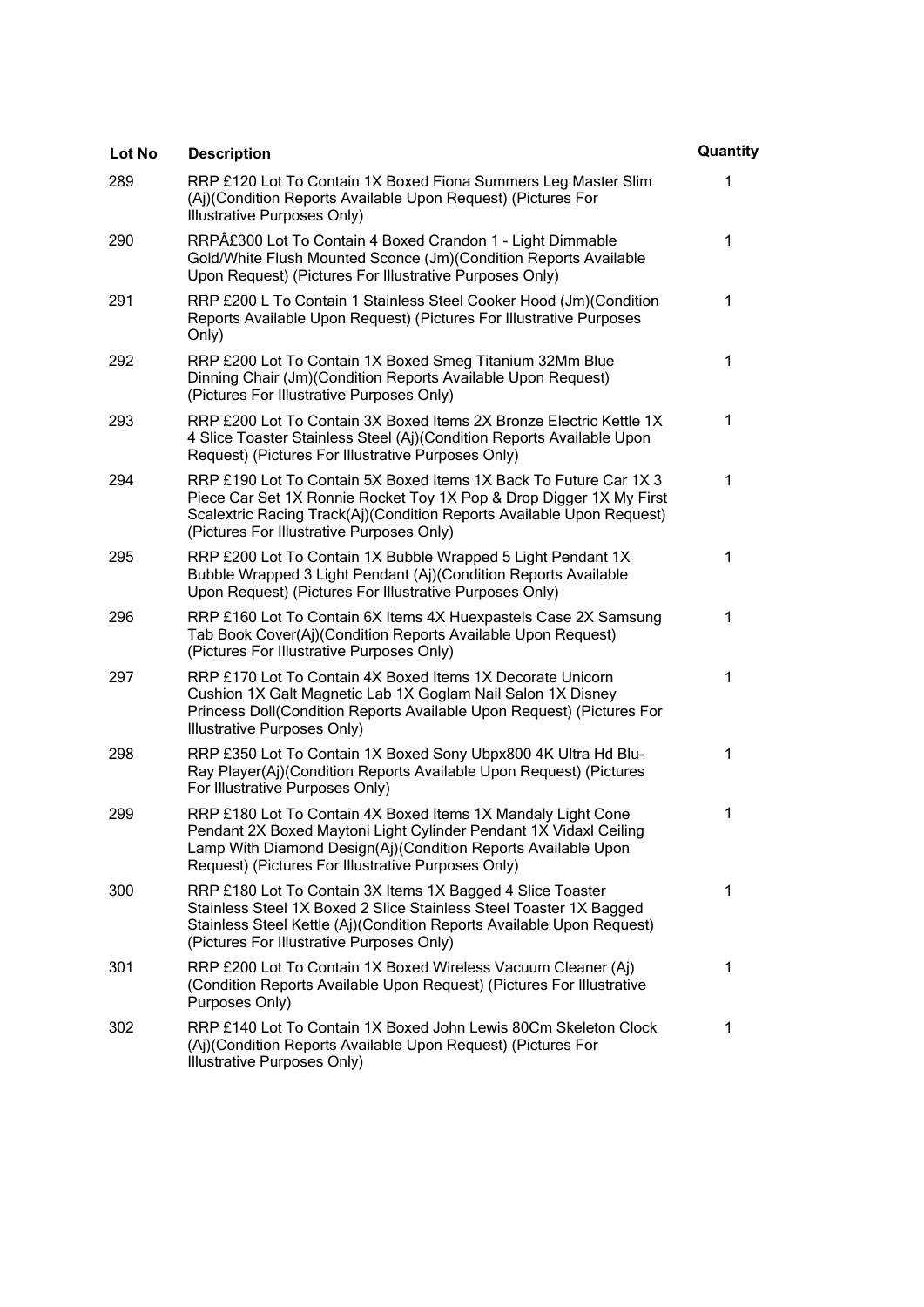| Lot No | <b>Description</b>                                                                                                                                                                                                                                                                                              | Quantity |
|--------|-----------------------------------------------------------------------------------------------------------------------------------------------------------------------------------------------------------------------------------------------------------------------------------------------------------------|----------|
| 303    | RRP £250 Lot To Contain 1X Box Exercise Machine (Aj)(Condition<br>Reports Available Upon Request) (Pictures For Illustrative Purposes<br>Only)                                                                                                                                                                  | 1        |
| 304    | RRP £800 Lot To Contain 1X Box Solar Led Flashlight Containing 288<br>Leds(Aj)(Condition Reports Available Upon Request) (Pictures For<br>Illustrative Purposes Only)                                                                                                                                           | 1        |
| 305    | RRP £800 Lot To Contain 1X Box Solar Led Flashlight Containing 288<br>Leds(Aj)(Condition Reports Available Upon Request) (Pictures For<br>Illustrative Purposes Only)                                                                                                                                           | 1        |
| 306    | RRP £200 Lot To Contain 1X Boxed John Lewis Everyday Stroller<br>Charcoal(Aj)(Condition Reports Available Upon Request) (Pictures For<br>Illustrative Purposes Only)                                                                                                                                            | 1        |
| 307    | RRP £950 Lot To Contain 1 Box Of Mixed Clothing's(Aj)(Condition<br>Reports Available Upon Request) (Pictures For Illustrative Purposes<br>Only)                                                                                                                                                                 | 1        |
| 308    | RRP £150 Lot To Contain 1X Boxed 6In1 Kitchen Pro Ds-5894 Air Fryer<br>- Piano Black(Aj)(Condition Reports Available Upon Request) (Pictures<br>For Illustrative Purposes Only)                                                                                                                                 | 1        |
| 309    | RRP £200 Lot To Contain 1X Boxed John Lewis & Partners Tall Tower<br>Fan Heater, Black/White(Aj)(Condition Reports Available Upon<br>Request) (Pictures For Illustrative Purposes Only)                                                                                                                         | 1        |
| 310    | RRP £150 Lot To Contain 1X Boxed Clovis 1 Light Table Lamp, Antique<br>Brass Finish With Oatmeal Shade(Aj)(Condition Reports Available<br>Upon Request) (Pictures For Illustrative Purposes Only)                                                                                                               | 1        |
| 311    | RRP £200 Lot To Contain 1X Unboxed Glass Table Lamp Mirror Glass<br>(Aj)(Condition Reports Available Upon Request) (Pictures For<br>Illustrative Purposes Only)                                                                                                                                                 | 1        |
| 312    | RRP £190 Lot To Contain 2X Boxed Items Blue And Red Cook<br>Essentials Blender (Aj)(Condition Reports Available Upon Request)<br>(Pictures For Illustrative Purposes Only)                                                                                                                                      | 1        |
| 313    | RRP £150 Lot To Contain 2X Boxed Items 1X John Lewis Radio<br>Ortus2Bk Dab+Fm Radio Clock Alarm 1X Wine Holder Oak Brown(Aj)<br>(Condition Reports Available Upon Request) (Pictures For Illustrative<br>Purposes Only)                                                                                         | 1        |
| 314    | RRP £200 Lot To Contain 5X Items 1X Bagged John Lewis Steam Iron<br>1X Boxed John Lewis Coffee Grinder Stainless Steel 2X John Lewis<br>Steel Cooking Pans 1X John Lewis Colander Steel 1X 3 Light Ceiling<br>Light (Aj)(Condition Reports Available Upon Request) (Pictures For<br>Illustrative Purposes Only) | 1        |
| 315    | RRP £150 Lot To Contain 4X Boxed Items 3X Native Union Key Cables<br>1X Native Union Night Cable (Aj)(Condition Reports Available Upon<br>Request) (Pictures For Illustrative Purposes Only)                                                                                                                    | 1        |
| 316    | RRP £220 Lot To Contain 5X Items 4X Boxed Smt iPad Cases 1X<br>Osmo Accessory Mount Dji(Aj)(Condition Reports Available Upon<br>Request) (Pictures For Illustrative Purposes Only)                                                                                                                              | 1        |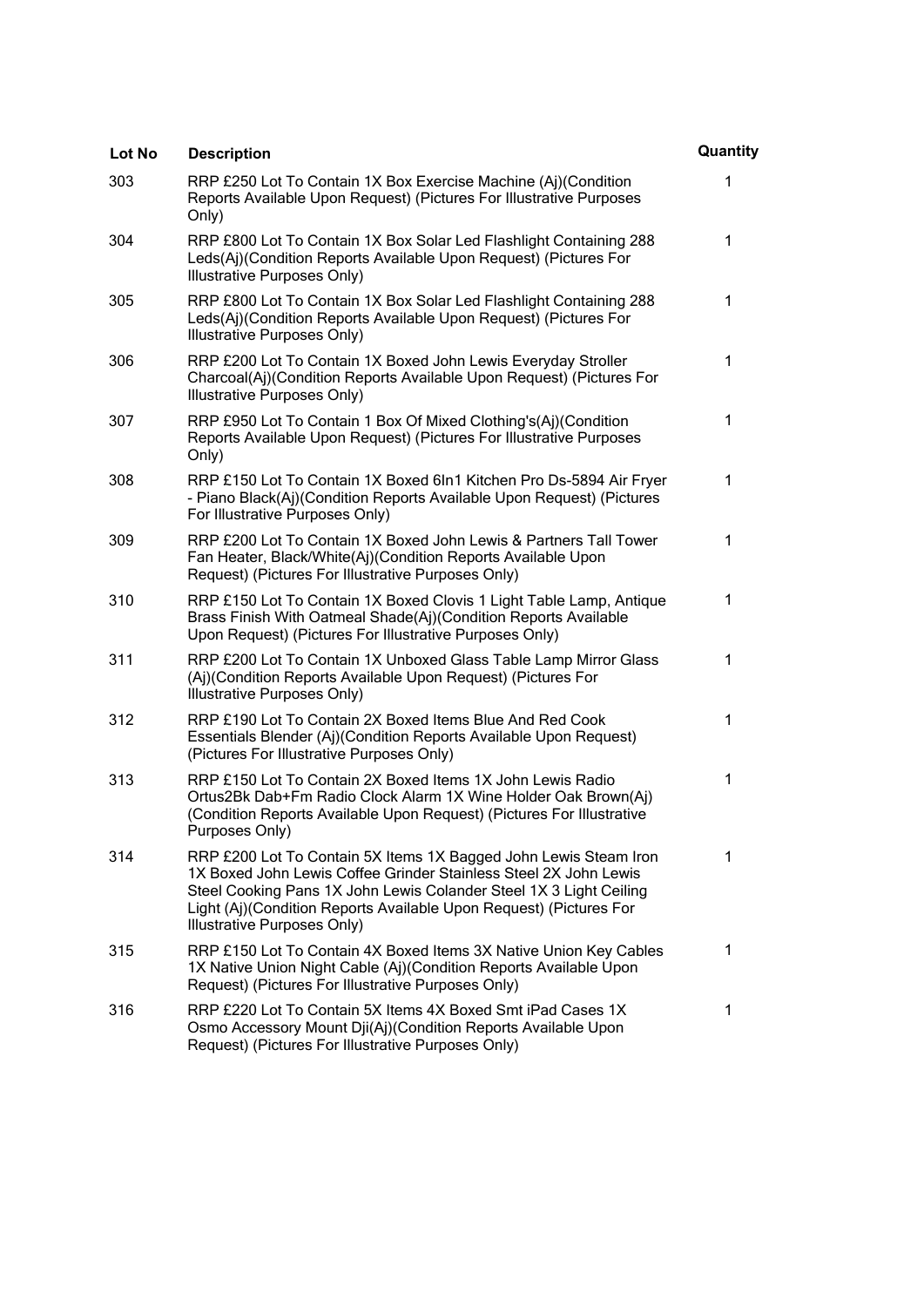| Lot No | <b>Description</b>                                                                                                                                                                                                                         | Quantity |
|--------|--------------------------------------------------------------------------------------------------------------------------------------------------------------------------------------------------------------------------------------------|----------|
| 317    | RRP £180 Lot To Contain 2X Boxed Items 1X Purple Stainless Steel 4<br>Slice Toaster 1X Next 4 Slice Toaster (Aj)(Condition Reports Available<br>Upon Request) (Pictures For Illustrative Purposes Only)                                    | 1        |
| 318    | RRP £280 Lot To Contain 3X Boxed Items 1X Harmony Outdoor Table<br>Lamp 1X Cara Touch Lamp Set Of 2 1X Ridge Touch Lamp Set Of 2<br>(Aj)(Condition Reports Available Upon Request) (Pictures For<br>Illustrative Purposes Only)            | 1        |
| 319    | RRP £200 Lot To Contain 1X Rolled John Lewis & Partners Wellington<br>Rug (Aj)(Condition Reports Available Upon Request) (Pictures For<br>Illustrative Purposes Only)                                                                      | 1        |
| 320    | RRP £250 Lot To Contain 1X Beldray Bel0813P Airgility Plus Cordless<br>Vacuum Cleaner, (Aj)(Condition Reports Available Upon Request)<br>(Pictures For Illustrative Purposes Only)                                                         | 1        |
| 321    | RRP £150 Lot To Contain 3X Items 1X Bagged John Lewis Maya 3<br>Light Ceiling 1X Boxed Sea Shell Lamp 1X Boxed Wood Basic Wall<br>Light, 1-Bulb(Aj)(Condition Reports Available Upon Request) (Pictures<br>For Illustrative Purposes Only) | 1        |
| 322    | RRP £200 Lot To Contain 1X Wrapped Single Bed Frame (Aj)<br>(Condition Reports Available Upon Request) (Pictures For Illustrative<br>Purposes Only)                                                                                        | 1        |
| 323    | RRP £300 Lot To Contain 1X Wrapped John Lewis Luxury Hand<br>Knotted Afghan Elephant Rug, Red (Aj)(Condition Reports Available<br>Upon Request) (Pictures For Illustrative Purposes Only)                                                  | 1        |
| 324    | RRP £300 Lot To Contain 1X Wrapped Large Rug 240X340 Grey(Aj)<br>(Condition Reports Available Upon Request) (Pictures For Illustrative<br>Purposes Only)                                                                                   | 1        |
| 325    | RRP £180 Lot To 5X Wrapped A3 Findel Black And White Spiral Book<br>(Aj)(Condition Reports Available Upon Request) (Pictures For<br>Illustrative Purposes Only)                                                                            | 1        |
| 326    | RRP £180 Lot To 5X Wrapped A3 Findel Black And White Spiral Book<br>(Aj)(Condition Reports Available Upon Request) (Pictures For<br>Illustrative Purposes Only)                                                                            | 1        |
| 327    | RRP £150 Lot To Contain 1X Wrapped Dining Chairs Light Grey Dining<br>Chair With Studded Detail (Aj)(Condition Reports Available Upon<br>Request) (Pictures For Illustrative Purposes Only)                                                | 1        |
| 328    | RRP £350 Lot To Contain 1X Boxed Stainless Steel Cooker Hood (Aj)<br>(Condition Reports Available Upon Request) (Pictures For Illustrative<br>Purposes Only)                                                                               | 1        |
| 329    | RRP £160 Lot To Contain 2X Items 1X Bagged Cordless John Lewis<br>Vacuum 1X John Lewis 1.5L Hover(Aj)(Condition Reports Available<br>Upon Request) (Pictures For Illustrative Purposes Only)                                               | 1        |
| 330    | RRP £180 Lot To Contain 4X Boxed Items 1X Wall Light Opal Glass 1X<br>Contact Task Lamp 1X Tony Task Lamp X Tulip Vase Lamp (Aj)<br>(Condition Reports Available Upon Request) (Pictures For Illustrative<br>Purposes Only)                | 1        |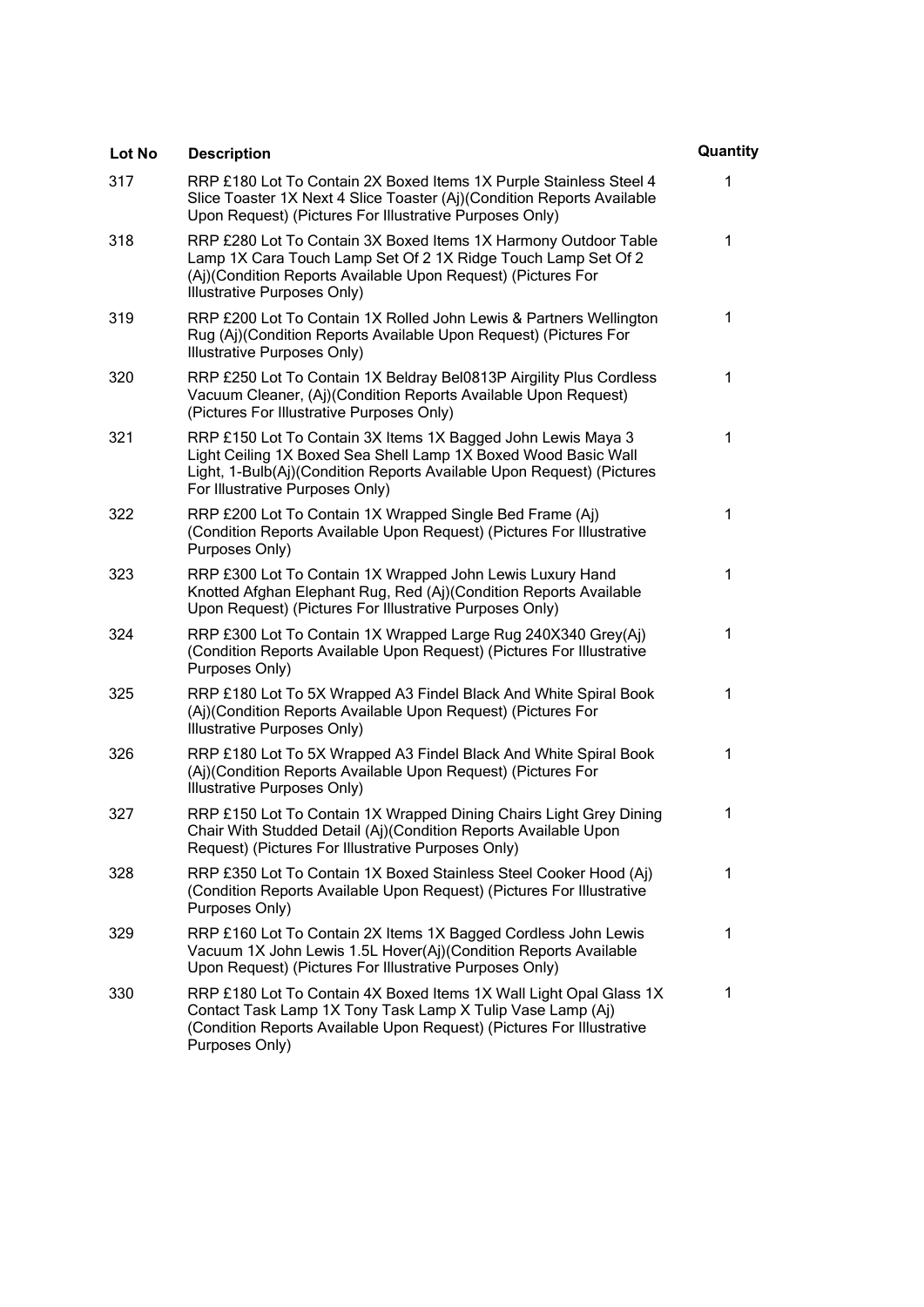| Lot No | <b>Description</b>                                                                                                                                                                                                  | Quantity |
|--------|---------------------------------------------------------------------------------------------------------------------------------------------------------------------------------------------------------------------|----------|
| 331    | RRP £180 Lot To Contain 2X Items 1X Boxed Crystal Glass Pendant<br>1X Boxed Bambo Shoe Stand (Aj)(Condition Reports Available Upon<br>Request) (Pictures For Illustrative Purposes Only)                            | 1        |
| 332    | RRP £180 Lot To Contain 2X Items 1X Wrapped Kelly Hoppen Black<br>Grey Rug 1X Wrapped Self Stack Roman Blid (Aj)(Condition Reports<br>Available Upon Request) (Pictures For Illustrative Purposes Only)             | 1        |
| 333    | RRP £300 Lot To Contain 1X Boxed Black High Gloss Marble Table (Aj)<br>(Condition Reports Available Upon Request) (Pictures For Illustrative<br>Purposes Only)                                                      | 1        |
| 334    | RRP £550 Lot To Contain 1X Boxed Culina Ubcm44Ss.1 Built-In<br>Combination Microwave(Aj)(Condition Reports Available Upon<br>Request) (Pictures For Illustrative Purposes Only)                                     | 1        |
| 335    | RRP £250 Lot To Contain 1X Unboxed Shark Anti Hair Wrap Cordless<br>Vacuum (Aj)(Condition Reports Available Upon Request) (Pictures For<br>Illustrative Purposes Only)                                              | 1        |
| 336    | RRP £200 Lot To Contain 1X Boxed Glass Wall Lamp(Aj)(Condition<br>Reports Available Upon Request) (Pictures For Illustrative Purposes<br>Only)                                                                      | 1        |
| 337    | RRP £180 Lot To Contain 2X Items 1X Unboxed Arched Rome Golden<br>Wood Arch Wall Mirror 1X Unboxed Black Oval Mirror (Aj)(Condition<br>Reports Available Upon Request) (Pictures For Illustrative Purposes<br>Only) | 1        |
| 338    | RRP £250 Lot To Contain Cordless Lawnmower Ferrex (Aj)(Condition<br>Reports Available Upon Request) (Pictures For Illustrative Purposes<br>Only)                                                                    | 1        |
| 339    | RRP £250 Lot To Contain 1X Boxed Vax Air Stretch Bagless Upright<br>Vacuum Cleaner(Aj)(Condition Reports Available Upon Request)<br>(Pictures For Illustrative Purposes Only)                                       | 1        |
| 340    | RRP £150 Lot To Contain 2X Boxed Items 1X Boxed Baby Annabell<br>Active Doll And Pram 1X Chalk And Magnetic Art Board(Aj)(Condition<br>Reports Available Upon Request) (Pictures For Illustrative Purposes<br>Only) | 1        |
| 341    | RRP £550 Lot To Contain 1X Boxed Assorted Women's Clothes(Aj)<br>(Condition Reports Available Upon Request) (Pictures For Illustrative<br>Purposes Only)                                                            | 1        |
| 342    | RRP £300 Lot To Contain 1X Boxed Culina Ubdahh90Bk 90Cm<br>Chimney Cooker Hood (Aj)(Condition Reports Available Upon Request)<br>(Pictures For Illustrative Purposes Only)                                          | 1        |
| 343    | RRP £200 Lot To Contain 2X Wrapped Table Protector (Aj)(Condition<br>Reports Available Upon Request) (Pictures For Illustrative Purposes<br>Only)                                                                   | 1        |
| 344    | RRP £180 Lot To Contain 4X Rolled Pvc Tablecloths (Aj)(Condition<br>Reports Available Upon Request) (Pictures For Illustrative Purposes<br>Only)                                                                    | 1        |
| 345    | RRP £350 Lot To Contain 1X Boxed Mathilde Heating Electric Fire(Aj)<br>(Condition Reports Available Upon Request) (Pictures For Illustrative<br>Purposes Only)                                                      | 1        |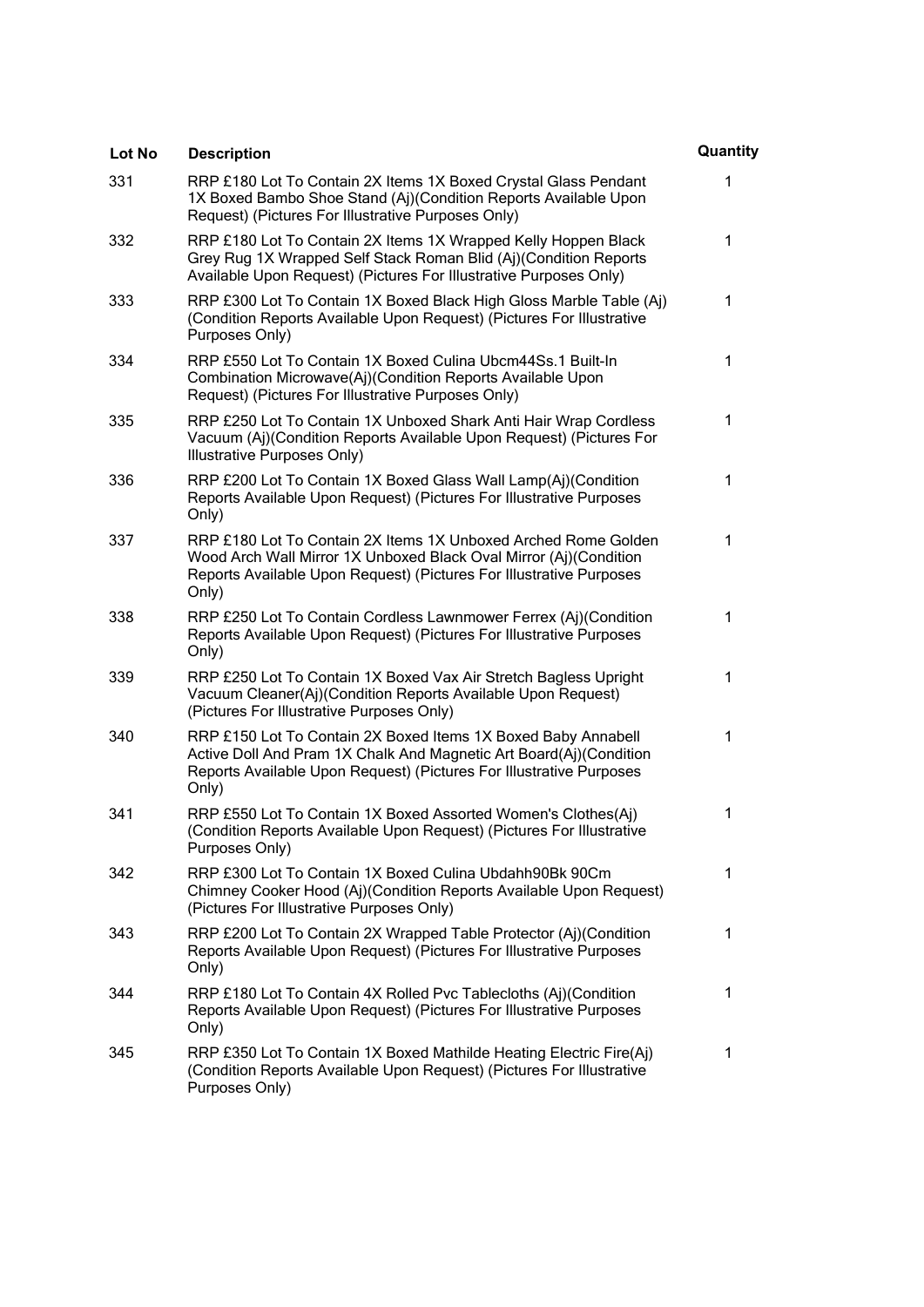| <b>Lot No</b> | <b>Description</b>                                                                                                                                                                                                           | Quantity |
|---------------|------------------------------------------------------------------------------------------------------------------------------------------------------------------------------------------------------------------------------|----------|
| 346           | RRP £550 Lot To Contain 1X Boxed Aurora Black 36" Insert Electric<br>Fire 10 Colour Led Glass Wall Mounted Inset(Aj)(Condition Reports<br>Available Upon Request) (Pictures For Illustrative Purposes Only)                  | 1        |
| 347           | RRP £250 Lot To Contain 2X1X Rolled John Lewis & Partners Russet<br>Brown Rug, 1X Rolled Indian Summer Flow Rugs In Grey (Aj)(Condition<br>Reports Available Upon Request) (Pictures For Illustrative Purposes<br>Only)      | 1        |
| 348           | RRP £200 Lot To Contain 1X Boxed Plastic Dining Chair(Aj)(Condition<br>Reports Available Upon Request) (Pictures For Illustrative Purposes<br>Only)                                                                          | 1        |
| 349           | RRP £250 Lot To Contain 1X Boxed Assorted Women's Layered Top<br>(Aj)(Condition Reports Available Upon Request) (Pictures For<br>Illustrative Purposes Only)                                                                 | 1        |
| 350           | RRP £160 Lot To Contain 1X Tidyboy Oak Cloths Hang(Aj)(Condition<br>Reports Available Upon Request) (Pictures For Illustrative Purposes<br>Only)                                                                             | 1        |
| 351           | (Tr) RRP £180 Lot To Contain 1X Oscar 10 - Light Pendant Nickel<br>Finish (Condition Reports Available Upon Request) (Pictures For<br>Illustrative Purposes Only)                                                            | 1        |
| 352           | (Tr) RRP £200 Lot To Contain 20X Padded Strapless Bra's In Black<br>(Condition Reports Available Upon Request) (Pictures For Illustrative<br>Purposes Only)                                                                  | 1        |
| 353           | (Tr) RRP £130 Lot To Contain 1X Beko Power Clean And Cordless<br>Vacuum Cleaner(Condition Reports Available Upon Request) (Pictures<br>For Illustrative Purposes Only)                                                       | 1        |
| 354           | (Tr) RRP £400 Lot To Contain 1X Aurora 50" Insert Fire In Black<br>(Condition Reports Available Upon Request) (Pictures For Illustrative<br>Purposes Only)                                                                   | 1        |
| 355           | RRP £200 Lot To Contain 1X Boxed Stainless Steel Chimney Cooker<br>Hood(Aj)(Condition Reports Available Upon Request) (Pictures For<br>Illustrative Purposes Only)                                                           | 1        |
| 356           | RRP £170 Lot To Contain 2X Items 1X Boxed John Lewis & Partners<br>Pump Espresso Coffee Machine 1X John Lewis Coffee Grinder (Aj)<br>(Condition Reports Available Upon Request) (Pictures For Illustrative<br>Purposes Only) | 1        |
| 357           | RRP £100 Lot To Contain 1X Boxed John Lewis & Partners 2-In-1<br>Cordless Vacuum Cleaner(Aj)(Condition Reports Available Upon<br>Request) (Pictures For Illustrative Purposes Only)                                          | 1        |
| 358           | RRP £220 Lot To Contain 1 Boxed (2 Piece Set) Tommy Chairs, Chair<br>Ernesto For Kitchen (Jm)(Condition Reports Available Upon Request)<br>(Pictures For Illustrative Purposes Only)                                         | 1        |
| 359           | (Tr) RRP £130 Lot To Contain 5X Rolls Of Spring Meadow Mono<br>Wallpaper(Condition Reports Available Upon Request) (Pictures For<br>Illustrative Purposes Only)                                                              | 1        |
| 360           | (Tr) RRP £120 Lot To Contain 1X Cuisinart 2 In 1 Grill And Sandwich<br>Maker (Needs Attention) (Condition Reports Available Upon Request)<br>(Pictures For Illustrative Purposes Only)                                       | 1        |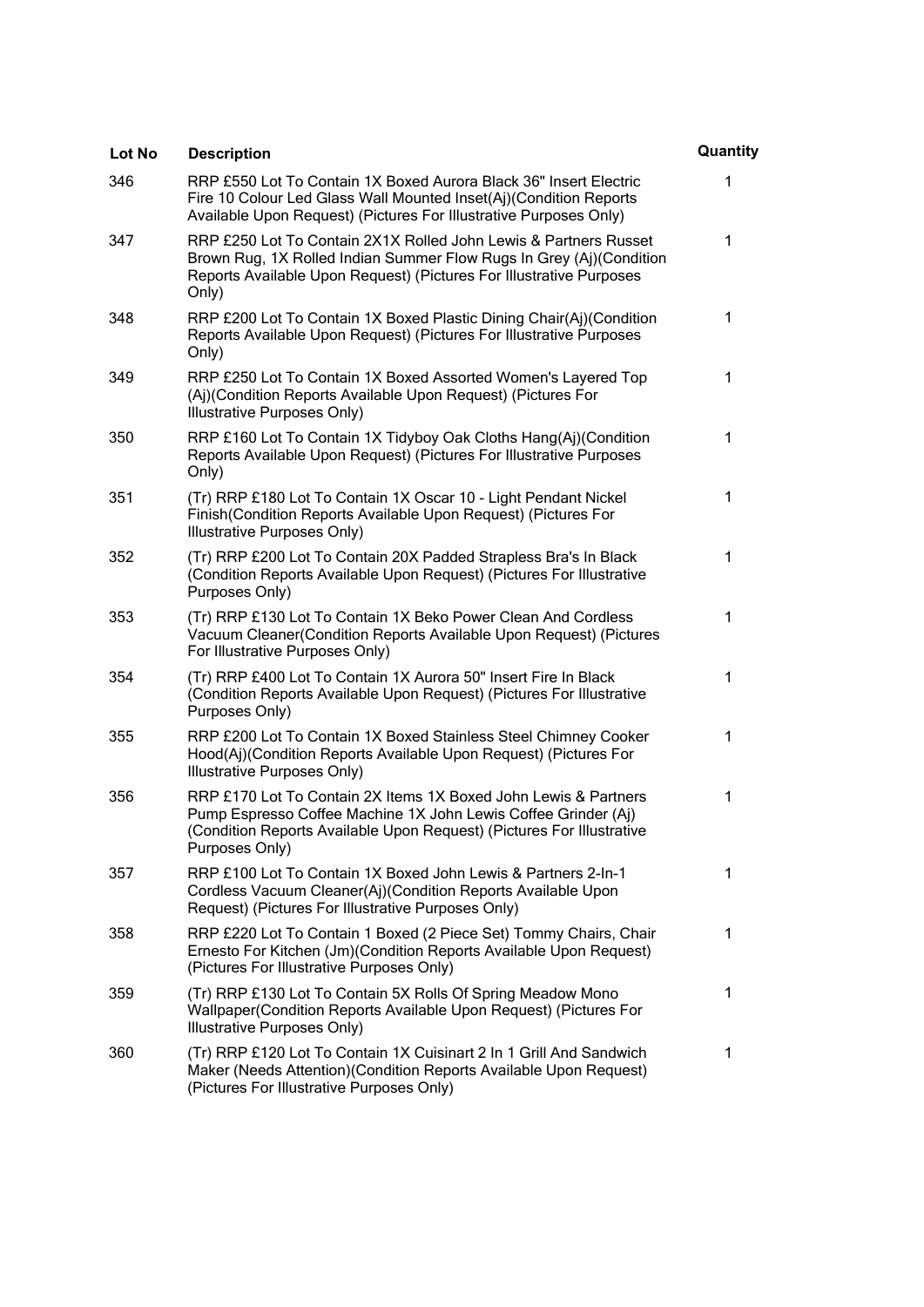| Lot No | <b>Description</b>                                                                                                                                                                                                                                                                                       | Quantity |
|--------|----------------------------------------------------------------------------------------------------------------------------------------------------------------------------------------------------------------------------------------------------------------------------------------------------------|----------|
| 361    | RRP £200 Lot To Contain 1 X Boxed RRP £220 Lot To Contain 1 X<br>Boxed Tefal Actifry Genius XI 2 In 1 (Jm) (Condition Reports Available<br>Upon Request) (Pictures For Illustrative Purposes Only)                                                                                                       | 1        |
| 362    | RRP £120 Lot To Contain 3 X Boxed Native Union Night Cables (Sm)<br>(Condition Reports Available Upon Request) (Pictures For Illustrative<br>Purposes Only)                                                                                                                                              | 1        |
| 363    | Native Union Belt Watch RRP £120 Contains 3 Boxed Native Union Belt<br>Watch (Sm)(Condition Reports Available Upon Request) (Pictures For<br>Illustrative Purposes Only)                                                                                                                                 | 1        |
| 364    | Native Union Belt Watch And Key Cable RRP £110 Contains 2 Boxed<br>Native Union Belt Watch And 1 Boxed Native Union Key Cable (Sm)<br>(Condition Reports Available Upon Request) (Pictures For Illustrative<br>Purposes Only)                                                                            | 1        |
| 365    | Native Union Belt Watch / Key Cable / Drop Wireless Charger RRP<br>£160 Contains 2 Boxed Native Union Belt Watch 1 Boxed Native Union<br>Key Cable And 1 Boxed Native Union Drop Wireless Charger (Sm)<br>(Condition Reports Available Upon Request) (Pictures For Illustrative<br>Purposes Only)        | 1        |
| 366    | Native Union Key Cable / Night Cable / RRP £ 100 Contains 2 Boxed<br>Native Union Key Cable And 1 Boxed Native Union Night Cable (Sm)<br>(Condition Reports Available Upon Request) (Pictures For Illustrative<br>Purposes Only)                                                                         | 1        |
| 367    | Native Union Key Cable RRP £ 90 Contains 3 Boxed Native Union Key<br>Cable (Sm)(Condition Reports Available Upon Request) (Pictures For<br>Illustrative Purposes Only)                                                                                                                                   | 1        |
| 368    | Native Union Night Cable And Key Cable RRP £140 Contains 2 Boxed<br>Native Union Night Cable And 2 Boxed Native Union Key Cable (Sm)<br>(Condition Reports Available Upon Request) (Pictures For Illustrative<br>Purposes Only)                                                                          | 1        |
| 369    | Osmo Action Dji Native Union Belt Watch RRP £ 410 Contains 1 Boxed<br>Osmo Action Dji And 2 Boxed Native Union Belt Watch (Sm) (Condition<br>Reports Available Upon Request) (Pictures For Illustrative Purposes<br>Only)                                                                                | 1        |
| 370    | Native Union Belt Watch RRP £120 Contains 3 Boxed Native Union Belt<br>Watch (Sm)(Condition Reports Available Upon Request) (Pictures For<br>Illustrative Purposes Only)                                                                                                                                 | 1        |
| 371    | Native Union Key Cable RRP £90 Contains 3 Boxed Native Union Key<br>Cable (Sm)(Condition Reports Available Upon Request) (Pictures For<br>Illustrative Purposes Only)                                                                                                                                    | 1        |
| 372    | RRP £150 Lot To Contain 3 X Joby Jb01549-Bww Telepod 325<br>Telescoping Tripod, Extendable Monopod, Selfie Stick With Ball Head,<br>For Csc, Mirrorless, Point And Shoots, Action Cameras, Vlogging Kit,<br>Black(Condition Reports Available Upon Request) (Pictures For<br>Illustrative Purposes Only) | 1        |
| 373    | RRP £150 Lot To Contain 3 Bagged Fold Down Chairs (Jm) (Condition<br>Reports Available Upon Request) (Pictures For Illustrative Purposes<br>Only)                                                                                                                                                        | 1        |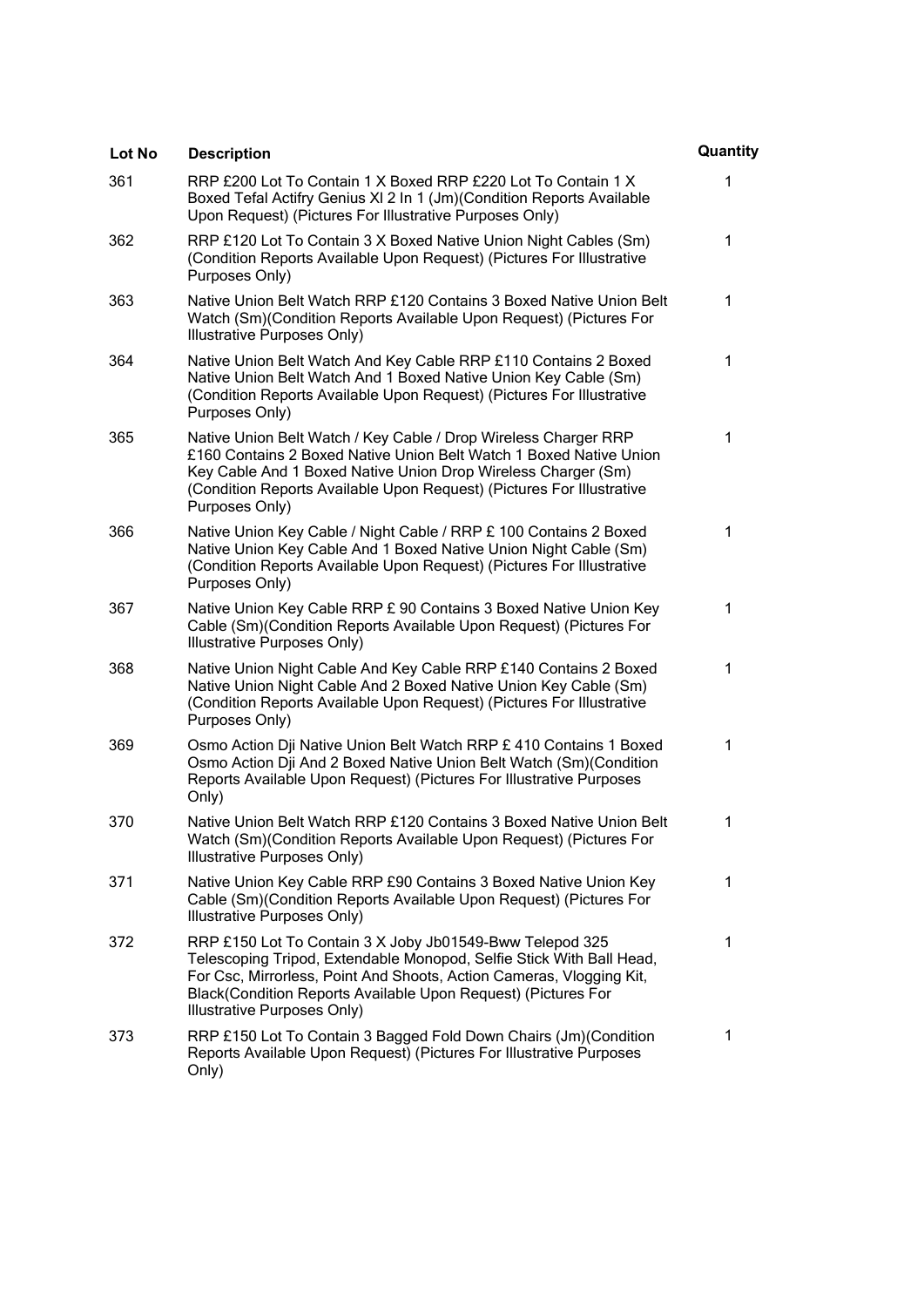| Lot No | <b>Description</b>                                                                                                                                                                                                                 | Quantity |
|--------|------------------------------------------------------------------------------------------------------------------------------------------------------------------------------------------------------------------------------------|----------|
| 374    | RRP £190 Lot To Contain 1 X Boxed Culina Ubpb20Ss Built-In<br>Microwave (Jm)(Condition Reports Available Upon Request) (Pictures<br>For Illustrative Purposes Only)                                                                | 1        |
| 375    | RRP £200 Lot To Contain 1 X Bagged Bosch Bch86Hyggb Athlet<br>Cordless Vacuum Cleaner Silver (Jm) (Condition Reports Available<br>Upon Request) (Pictures For Illustrative Purposes Only)                                          | 1        |
| 376    | RRP £120 Lot To Contain 2 Extra Large Dog Beds From Bunty 1 X<br>Snooze Bed And 1 X Anchor Bed (Jm)(Condition Reports Available<br>Upon Request) (Pictures For Illustrative Purposes Only)                                         | 1        |
| 377    | RRP £150 Lot To Contain 2 Lights, 1 X 5 Bulb Ceiling Light And 1X<br>Axelrod 149Cm Traditional Floor Lamp (Jm)(Condition Reports<br>Available Upon Request) (Pictures For Illustrative Purposes Only)                              | 1        |
| 378    | RRP £110 Lot To Contain 1 X John Lewis & Partners Harmony Ribbon<br>Semi Flush Ceiling Light, Reflect Grey (Jm)(Condition Reports Available<br>Upon Request) (Pictures For Illustrative Purposes Only)                             | 1        |
| 379    | RRP £220 Lot To Contain Wilmslow Handwoven Wool Natural Rug<br>Wayfair (Jm)(Condition Reports Available Upon Request) (Pictures For<br>Illustrative Purposes Only)                                                                 | 1        |
| 380    | RRP £150 Lot To Contain 1X Bagged John Lewis And Partners<br>Cordless Hand Help Stick Vacuum(Jm)(Condition Reports Available<br>Upon Request) (Pictures For Illustrative Purposes Only)                                            | 1        |
| 381    | RRP £160 Lot To Contain 2 X John Lewis & Partners Curve Ironing<br>Board, L134 X W45Cm (Jm)(Condition Reports Available Upon<br>Request) (Pictures For Illustrative Purposes Only)                                                 | 1        |
| 382    | RRP £150 Lot To Contain Fabrice De Villeneuve Greenwich Village<br>New York Subway Galvanized Steel Panel, 90 X 90Cm (Jm)(Condition<br>Reports Available Upon Request) (Pictures For Illustrative Purposes<br>Only)                | 1        |
| 383    | RRP £130 Lot To Contain Kg Kgd1026 Portable Evaporative Air Cooler<br>Master Cool, Water Cooler (Jm) (Condition Reports Available Upon<br>Request) (Pictures For Illustrative Purposes Only)                                       | 1        |
| 384    | (Sp) RRP £575 Lot To Contains 1Box Of Assorted Women's Clothing<br>(Condition Reports Available Upon Request) (Pictures For Illustrative<br>Purposes Only)                                                                         | 1        |
| 385    | (Sp) RRP £110 Lot To Contains 1 Boxed Victrola Pro Semi-Automatic<br>Record Player With 2-Speed Turntable, Vinyl To Mp3 Usb Recording<br>(Condition Reports Available Upon Request) (Pictures For Illustrative<br>Purposes Only)   | 1        |
| 386    | (Sp) RRP £180 Lot To Contains 1 Angline 410Mm Wall Hung Single<br>Vanity Unit(Condition Reports Available Upon Request) (Pictures For<br>Illustrative Purposes Only)                                                               | 1        |
| 387    | (Sp) RRP £180 Lot To Contains 1 Ovals Led Stacked Wall Light, White<br>1 Ridge Opal Glass Touch Lamps, White, Set Of 2 (849539)(943285)<br>(Condition Reports Available Upon Request) (Pictures For Illustrative<br>Purposes Only) | 1        |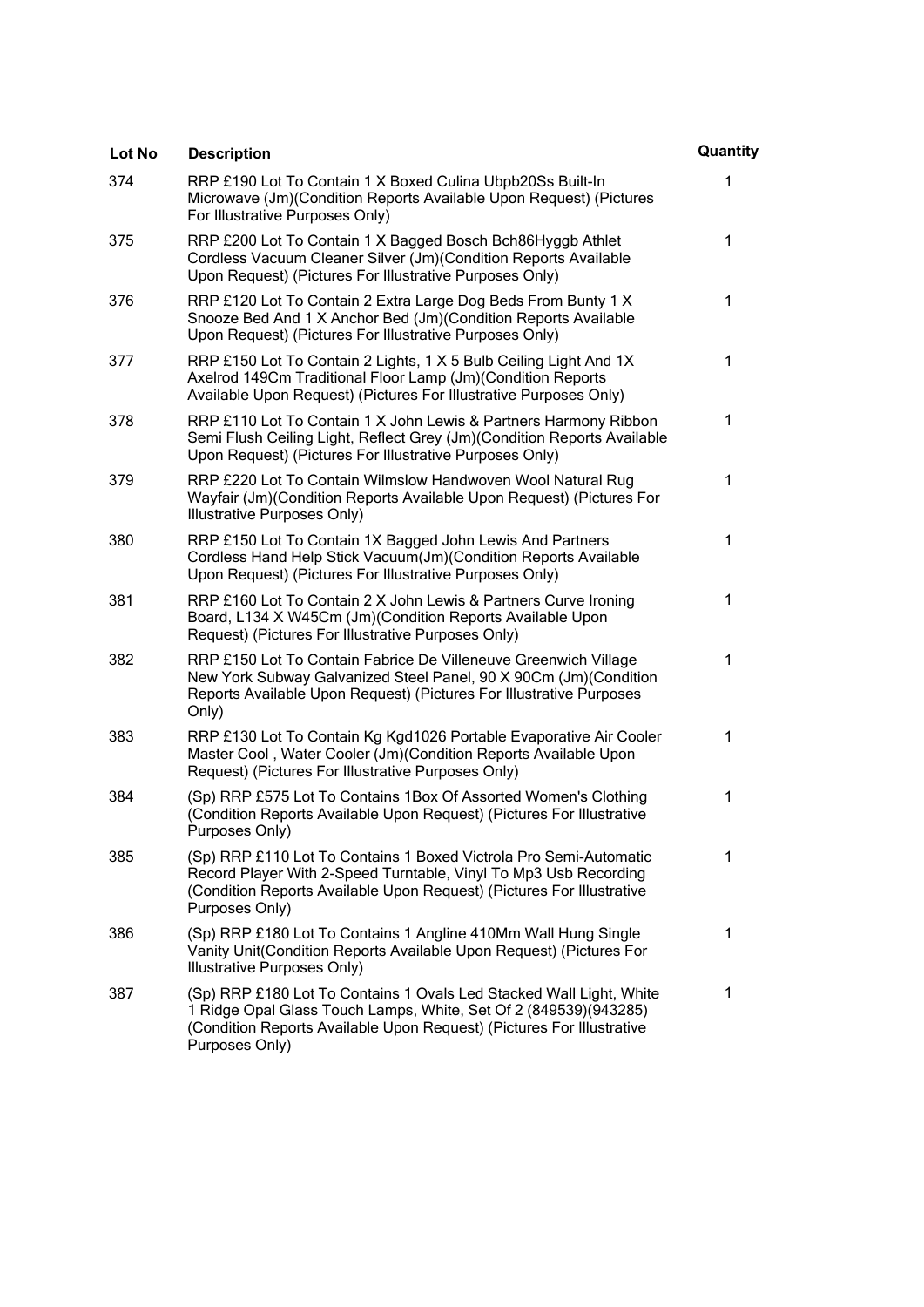| Lot No | <b>Description</b>                                                                                                                                                                                                                       | Quantity |
|--------|------------------------------------------------------------------------------------------------------------------------------------------------------------------------------------------------------------------------------------------|----------|
| 388    | (Sp) RRP £120 Lot To Contains 1 Cuisinart Style Collection Gr47Bu<br>Health Grill - Grey(Condition Reports Available Upon Request)<br>(Pictures For Illustrative Purposes Only)                                                          | 1        |
| 389    | (Sp) RRP £200 Lot To Contains 1 Ovals Led Stacked Wall Light, White<br>1 Delaney Metallic Glaze Ceramic Table Lamp, Set Of 2(933746)<br>(849542) (Condition Reports Available Upon Request) (Pictures For<br>Illustrative Purposes Only) | 1        |
| 390    | (Sp) RRP £130 Lot To Contains 1 Arlo Smart Audio Doorbell Wi-Fi 1<br>Handlebar / Seatpost / Pole Mount 1 The Handler Floating Hand Grip<br>(Condition Reports Available Upon Request) (Pictures For Illustrative<br>Purposes Only)       | 1        |
| 391    | (Sp) RRP £120 Lot To Contains 3 Native Union Key Cable(Condition<br>Reports Available Upon Request) (Pictures For Illustrative Purposes<br>Only)                                                                                         | 1        |
| 392    | (Sp) RRP £160 Lot To Contains 4 Native Union Key Cable(Condition<br>Reports Available Upon Request) (Pictures For Illustrative Purposes<br>Only)                                                                                         | 1        |
| 393    | (Sp) RRP £160 Lot To Contains 4 Native Union Key Cable(Condition<br>Reports Available Upon Request) (Pictures For Illustrative Purposes<br>Only)                                                                                         | 1        |
| 394    | (Tr) RRP £130 Lot To Contain 4X Native Union Lighting Key Cable<br>(Condition Reports Available Upon Request) (Pictures For Illustrative<br>Purposes Only)                                                                               | 1        |
| 395    | (Sp) RRP £250 Lot To Contains 5 Native Union Belt Watch(Condition<br>Reports Available Upon Request) (Pictures For Illustrative Purposes<br>Only)                                                                                        | 1        |
| 396    | (Sp) RRP £100 Lot To Contains 3 Native Union Key Cable(Condition<br>Reports Available Upon Request) (Pictures For Illustrative Purposes<br>Only)                                                                                         | 1        |
| 397    | (Tr) RRP £140 Lot To Contain 6X Items 4X Decoded Pencil Sleeve 2X<br>Native Union Lightning Key Cable(Condition Reports Available Upon<br>Request) (Pictures For Illustrative Purposes Only)                                             | 1        |
| 398    | (Tr) RRP £120 Lot To Contain 1X Aero Cool Integrator 500W 3X Aero<br>Cool Integrator 600W(Condition Reports Available Upon Request)<br>(Pictures For Illustrative Purposes Only)                                                         | 1        |
| 399    | (Tr) RRP £130 Lot To Contain 1X Dux Plus Duo Case For 9Th/8Th/7Th<br>iPad 3X Dux Plus Shell For Magic/Folio iPad Pro 11-Inch(Condition<br>Reports Available Upon Request) (Pictures For Illustrative Purposes<br>Only)                   | 1        |
| 400    | (Tr) RRP £130 Lot To Contain 3X Native Union Lightning Key Cable<br>(Condition Reports Available Upon Request) (Pictures For Illustrative<br>Purposes Only)                                                                              | 1        |
| 401    | (Tr) RRP £130 Lot To Contain 3X Items 1X Xqusit 3-Port Fast Charging<br>Power Bank 2X Native Union Lightning Key Cable(Condition Reports<br>Available Upon Request) (Pictures For Illustrative Purposes Only)                            | 1        |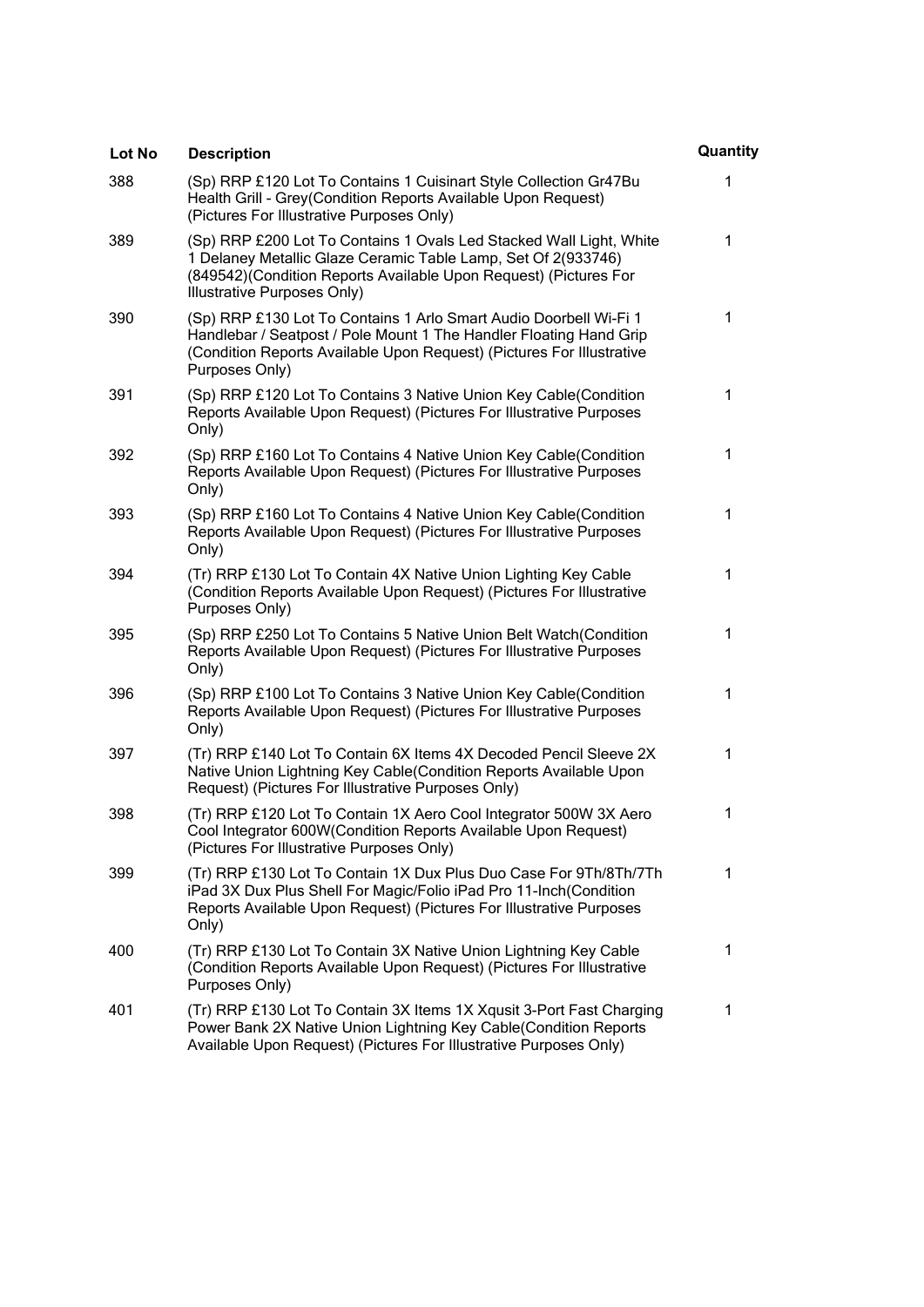| Lot No | <b>Description</b>                                                                                                                                                                                                                         | Quantity |
|--------|--------------------------------------------------------------------------------------------------------------------------------------------------------------------------------------------------------------------------------------------|----------|
| 402    | (Tr) RRP £150 Lot To Contain 4X Assortment Of Woman's Handbags<br>(Condition Reports Available Upon Request) (Pictures For Illustrative<br>Purposes Only)                                                                                  | 1        |
| 403    | (Tr) RRP £180 Lot To Contain 1X Shafer 5 - Light Shaded Chandelier<br>Satin Finish (Condition Reports Available Upon Request) (Pictures For<br>Illustrative Purposes Only)                                                                 | 1        |
| 404    | (Tr) RRP £200 Lot To Contain 1X Franson 4 - Light Lantern Pendant<br>Finish Satin Nickel(Condition Reports Available Upon Request)<br>(Pictures For Illustrative Purposes Only)                                                            | 1        |
| 405    | (Tr) RRP £130 Lot To Contain 1X Boxed Clair De Lune Dimple Noah<br>Pod Moses Basket In Grey (Condition Reports Available Upon Request)<br>(Pictures For Illustrative Purposes Only)                                                        | 1        |
| 406    | (Kw) RRP £140, Lot To Contain X1 Cata Bwm20Ss Built-In Microwave,<br>Boxed(Condition Reports Available Upon Request) (Pictures For<br>Illustrative Purposes Only)                                                                          | 1        |
| 407    | (Kw) RRP £130, Lot To Contain X2 Anyday Round Edge Mirror,<br>Unboxed(Condition Reports Available Upon Request) (Pictures For<br>Illustrative Purposes Only)                                                                               | 1        |
| 408    | (Kw) RRP £320, Lot To Contain X1 John Lewis & Partners Wellington<br>Rug, Unbagged (Condition Reports Available Upon Request) (Pictures<br>For Illustrative Purposes Only)                                                                 | 1        |
| 409    | (Sp) RRP £120 Lot To Contains 1Boxed 2X Lorenzo Black Faux<br>Leather Chrome Dining Chairs (Condition Reports Available Upon<br>Request) (Pictures For Illustrative Purposes Only)                                                         | 1        |
| 410    | (Sp) RRP £570 Lot To Contains 1Box Of Assorted John Lewis Clothing<br>(Condition Reports Available Upon Request) (Pictures For Illustrative<br>Purposes Only)                                                                              | 1        |
| 411    | (Tr) RRP £170 Lot To Contain 2 Items 1X Tempur Traditional Support<br>Pillow 1X Lisbeth Mustard Shade (1683861)(Condition Reports<br>Available Upon Request) (Pictures For Illustrative Purposes Only)                                     | 1        |
| 412    | (Tr) RRP £200 Lot To Contain 1X Culina 60Cm Chimney Cooker Hood<br>In Black(Condition Reports Available Upon Request) (Pictures For<br>Illustrative Purposes Only)                                                                         | 1        |
| 413    | (Tr) RRP £500 Lot To Contain 1X Box Of Assorted Robes And Pyjamas<br>(Condition Reports Available Upon Request) (Pictures For Illustrative<br>Purposes Only)                                                                               | 1        |
| 414    | (Tr) RRP £1700t To Contain 4X Items 1X Scorpius Bathroom Light 1X<br>Altieri 1-Light Flush Mount Fixture White Finish 2X Miniature Brass<br>Shades (Condition Reports Available Upon Request) (Pictures For<br>Illustrative Purposes Only) | 1        |
| 415    | (Tr) RRP £180 Lot To Contain 13X Rainbow Metal Vases(Condition<br>Reports Available Upon Request) (Pictures For Illustrative Purposes<br>Only)                                                                                             | 1        |
| 416    | (Tr) RRP £130 Lot To Contain 4X Native Union Key Cables(Condition<br>Reports Available Upon Request) (Pictures For Illustrative Purposes<br>Only)                                                                                          | 1        |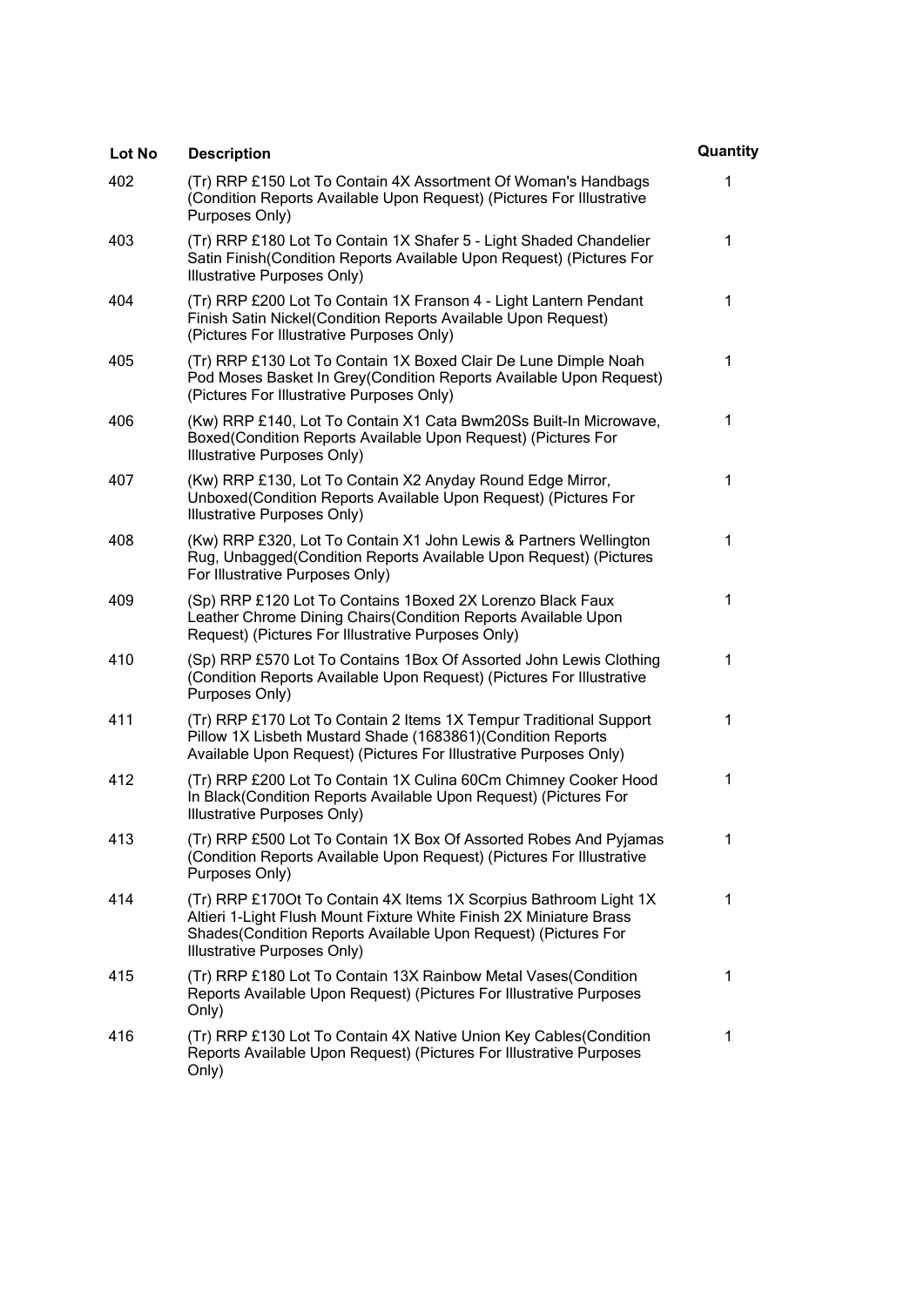| Lot No | <b>Description</b>                                                                                                                                                                                                                                                                                                                                                                                                            | Quantity |
|--------|-------------------------------------------------------------------------------------------------------------------------------------------------------------------------------------------------------------------------------------------------------------------------------------------------------------------------------------------------------------------------------------------------------------------------------|----------|
| 417    | (Tr) RRP £130 Lot To Contain 4X Native Union Key Cables (Condition<br>Reports Available Upon Request) (Pictures For Illustrative Purposes<br>Only)                                                                                                                                                                                                                                                                            | 1        |
| 418    | (Tr) RRP £120 Lot To Contain 2X Green Magic 30M Hose With Nozzle<br>And Fittings(Condition Reports Available Upon Request) (Pictures For<br>Illustrative Purposes Only)                                                                                                                                                                                                                                                       | 1        |
| 419    | (Tr) RRP £130 Lot To Contain Lavazza Jolie & Milk Coffee Machine<br>(00530169)(Condition Reports Available Upon Request) (Pictures For<br>Illustrative Purposes Only)                                                                                                                                                                                                                                                         | 1        |
| 420    | (Sp) RRP £100 Lot To Contains 2 Twelve South Forte For iPhone  <br>Modern Desktop Stand For Magsafe Charger And iPhone 1 Premium<br>Pack For Apple iPhone Xr Screen Protector Wallet Case Wireless<br>Charger (Condition Reports Available Upon Request) (Pictures For<br>Illustrative Purposes Only)                                                                                                                         | 1        |
| 421    | (Sp) RRP £120 Lot To Contains 4 Native Union Key Cable - Ultra-<br>Strong Reinforced [Mfi Certified] Durable Usb-C To Lightning High<br>Speed Charging Cable With Key Fob(Condition Reports Available Upon<br>Request) (Pictures For Illustrative Purposes Only)                                                                                                                                                              | 1        |
| 422    | RRP £180 Lot To Contain 5X Boxed Items 1X Native Union Night Cable<br>4X Native Union Belt Watch(Aj)(Condition Reports Available Upon<br>Request) (Pictures For Illustrative Purposes Only)                                                                                                                                                                                                                                   | 1        |
| 423    | RRP £180 Lot To Contain 4X Boxed Items 1X Native Union Night Cable<br>3X Native Union Key Cable (Aj)(Condition Reports Available Upon<br>Request) (Pictures For Illustrative Purposes Only)                                                                                                                                                                                                                                   | 1        |
| 424    | (Sp) RRP £100 Lot To Contains 2 Twelve South Forte For iPhone With<br>Magsafe(Condition Reports Available Upon Request) (Pictures For<br>Illustrative Purposes Only)                                                                                                                                                                                                                                                          | 1        |
| 425    | (Sp) RRP £150 Lot To Contains 1Native Union Roam Case For Airpods<br>Pro Silky & Matte Liquid Silicone Case - Compatible With Airpods Pro 2<br>Native Union Drop - High Speed Wireless Charger [Qi Certified] 10W<br>Non-Slip Fast Wireless Charging Pad - Compatible With iPhone 12/12<br>Pro/12 Pro Max/12 Mini/11/11 Pro/11 Pro Max(Condition Reports<br>Available Upon Request) (Pictures For Illustrative Purposes Only) | 1        |
| 426    | (Sp) RRP £120 Lot To Contains 1 Steelseries Nimbus+ Wireless<br>Gamepad - Black 2 Native Union Roam Case For Airpods Pro Silky &<br>Matte Liquid Silicone Case(Condition Reports Available Upon Request)<br>(Pictures For Illustrative Purposes Only)                                                                                                                                                                         | 1        |
| 427    | (Sp) RRP £820 Lot To Contains 1 Marsily Marlow Home Co. 127Cm W<br>Electric Fire(Condition Reports Available Upon Request) (Pictures For<br>Illustrative Purposes Only)                                                                                                                                                                                                                                                       | 1        |
| 428    | (Sp) RRP £160 Lot To Contains 1 Rungata Side Chair (Set Of 2)<br>(Condition Reports Available Upon Request) (Pictures For Illustrative<br>Purposes Only)                                                                                                                                                                                                                                                                      | 1        |
| 429    | (Sp) RRP £200 Lot To Contains 2 Spiegel Landwood 42(Condition<br>Reports Available Upon Request) (Pictures For Illustrative Purposes<br>Only)                                                                                                                                                                                                                                                                                 | 1        |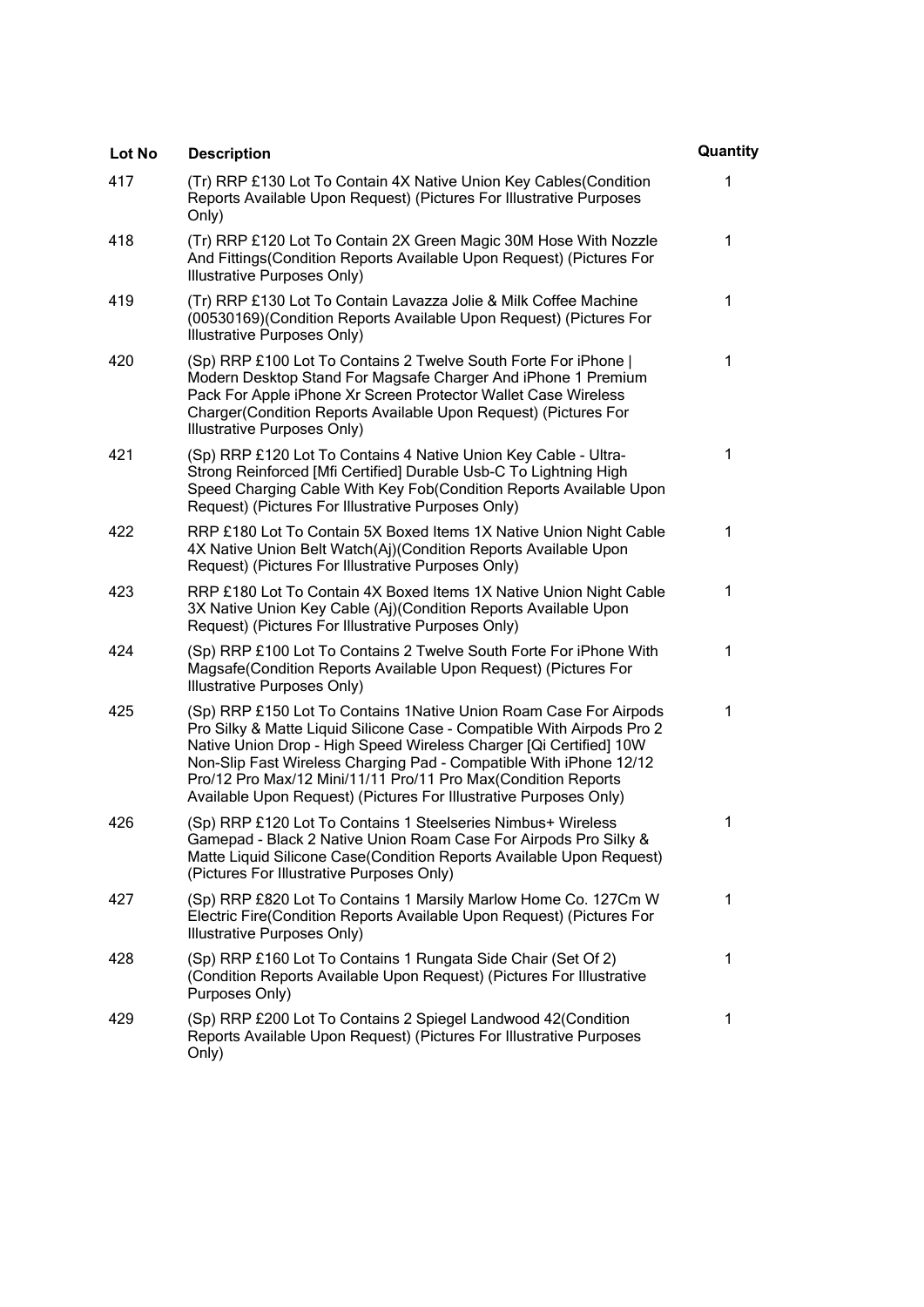| Lot No | <b>Description</b>                                                                                                                                                                                                                                               | Quantity |
|--------|------------------------------------------------------------------------------------------------------------------------------------------------------------------------------------------------------------------------------------------------------------------|----------|
| 430    | (Sp) RRP £100 Lot To Contains 1 Rowan Fishing net Jar Lamp Base,<br>Taupe, H43Cm (003000)(Condition Reports Available Upon Request)<br>(Pictures For Illustrative Purposes Only)                                                                                 | 1        |
| 431    | (Sp) RRP £100 Lot To Contains 1 Rowan Fishing net Jar Lamp Base,<br>Taupe, H43Cm (003000)(Condition Reports Available Upon Request)<br>(Pictures For Illustrative Purposes Only)                                                                                 | 1        |
| 432    | (Sp) RRP £199 Lot To Contains 1 Lavazza A Modo Mio Desea Coffee<br>Machine, Black(442035)(Condition Reports Available Upon Request)<br>(Pictures For Illustrative Purposes Only)                                                                                 | 1        |
| 433    | (Tr) RRP £200 Lot To Contain 1X Unboxed Samsung Convention<br>Microwave Oven In Grey (Condition Reports Available Upon Request)<br>(Pictures For Illustrative Purposes Only)                                                                                     | 1        |
| 434    | (Tr) RRP £130 Lot To Contain 1X John Lewis And Partners Cordless<br>Hand Held Upright Vacuum Cleaner (1631758) (Condition Reports<br>Available Upon Request) (Pictures For Illustrative Purposes Only)                                                           | 1        |
| 435    | (Tr) RRP £200 Lot To Contain 1X Bosch Serie 6 Athlet Prohygeine<br>Cordless Vacuum Cleaner (503207) (Condition Reports Available Upon<br>Request) (Pictures For Illustrative Purposes Only)                                                                      | 1        |
| 436    | (Tr) RRP £130 Lot To Contain 1X Black Metal Swirl Easy Fit Light<br>Shade(Condition Reports Available Upon Request) (Pictures For<br>Illustrative Purposes Only)                                                                                                 | 1        |
| 437    | (Tr) RRP £130 Lot To Contain 1X Valya 390Mm Free Standing<br>Cloakroom Vanity Unit(Condition Reports Available Upon Request)<br>(Pictures For Illustrative Purposes Only)                                                                                        | 1        |
| 438    | (Tr) RRP £130 Lot To Contain 1X John Lewis And Partners Pump<br>Espresso Coffee Machine (2842128) (Condition Reports Available Upon<br>Request) (Pictures For Illustrative Purposes Only)                                                                        | 1        |
| 439    | (Tr) RRP £130 Lot To Contain 1X Boxed Victrola Ceiling Light Dalma 6<br>Lights (Condition Reports Available Upon Request) (Pictures For<br>Illustrative Purposes Only)                                                                                           | 1        |
| 440    | (Tr) RRP £180 Lot To Contain 1X Clara Cluster Of Ceiling Light In Pale<br>Grey(Condition Reports Available Upon Request) (Pictures For<br>Illustrative Purposes Only)                                                                                            | 1        |
| 441    | (Tr) RRP £140 Lot To Contain 3X John Lewis And Partners Items 1X<br>Filter Coffee Machine 1X Coffee Grinder 1X Simplicity 2 Slice Toaster<br>(No Tag) (No Tag) (3355149) (Condition Reports Available Upon<br>Request) (Pictures For Illustrative Purposes Only) | 1        |
| 442    | (Tr) RRP £130 Lot To Contain 2X Eclipse Woven Navy Blackout<br>Curtains(Condition Reports Available Upon Request) (Pictures For<br>Illustrative Purposes Only)                                                                                                   | 1        |
| 443    | (Tr) RRP £200 Lot To Contain 1X Franson 4 - Light Lantern Pendant<br>Finish Satin Nickel(Condition Reports Available Upon Request)<br>(Pictures For Illustrative Purposes Only)                                                                                  | 1        |
| 444    | (Kw) RRP £100, Lot To Contain X1 John Lewis & Partners 2-In-1<br>Cordless Vacuum Cleaner, Boxed(Condition Reports Available Upon<br>Request) (Pictures For Illustrative Purposes Only)                                                                           | 1        |